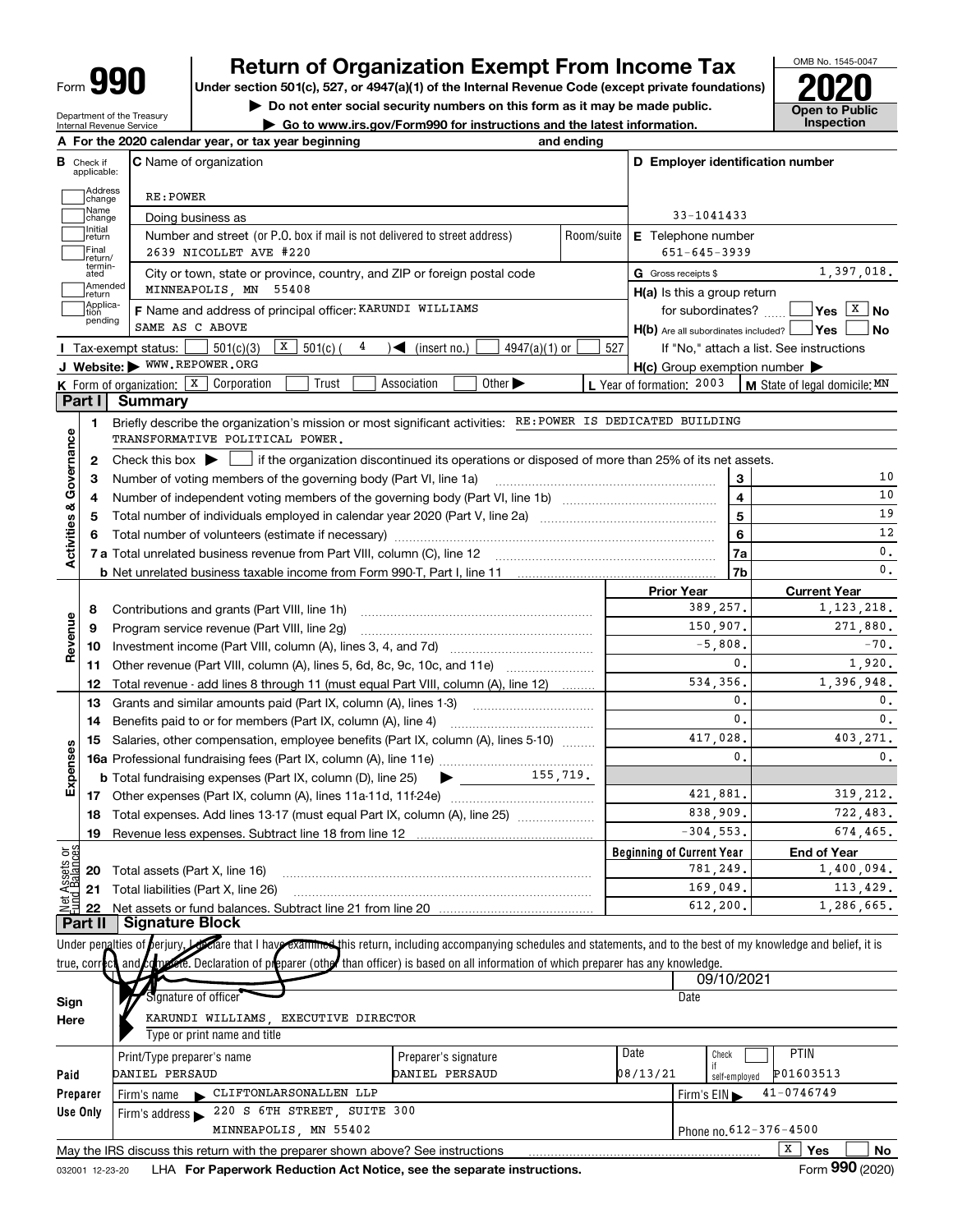|              | RE: POWER<br>Form 990 (2020)                                                                                                                                    | $33 - 1041433$                      | Page 2          |
|--------------|-----------------------------------------------------------------------------------------------------------------------------------------------------------------|-------------------------------------|-----------------|
|              | <b>Part III   Statement of Program Service Accomplishments</b>                                                                                                  |                                     |                 |
|              |                                                                                                                                                                 |                                     | X               |
| 1            | Briefly describe the organization's mission:<br>RE:POWER IS DEDICATED TO BUILDING TRANSFORMATIVE POLITICAL POWER. OUR                                           |                                     |                 |
|              | WORK IS TIED TO THE BELIEF THAT PARTNERING WITH INDIVIDUALS,                                                                                                    |                                     |                 |
|              | ORGANIZATIONS, AND COALITIONS ACROSS THE COUNTRY, WE CAN UNCOVER                                                                                                |                                     |                 |
|              | LEADERS WITHIN OUR COMMUNITIES OF COLOR, SPECIFICALLY WOMEN OF COLOR,                                                                                           |                                     |                 |
| $\mathbf{2}$ | Did the organization undertake any significant program services during the year which were not listed on the<br>prior Form 990 or 990-EZ?                       | <u>  x</u> ∣γes ∣                   | No              |
|              | If "Yes," describe these new services on Schedule O.                                                                                                            |                                     |                 |
| 3            | Did the organization cease conducting, or make significant changes in how it conducts, any program services?<br>If "Yes," describe these changes on Schedule O. | $\boxed{\text{X}}$ Yes $\boxed{\ }$ | No              |
| 4            | Describe the organization's program service accomplishments for each of its three largest program services, as measured by expenses.                            |                                     |                 |
|              | Section 501(c)(3) and 501(c)(4) organizations are required to report the amount of grants and allocations to others, the total expenses, and                    |                                     |                 |
|              | revenue, if any, for each program service reported.                                                                                                             |                                     |                 |
| 4a           | MOVEMENT BUILDING:                                                                                                                                              |                                     | 146, 718.       |
|              | RE:POWER'S MOVEMENT BUILDING PROGRAM SUPPORTS POWERFUL ORGANIZATIONS                                                                                            |                                     |                 |
|              | AND COALITIONS TO ORGANIZATION AND MOBILIZE CAMPAIGNS THROUGH STRATEGIC                                                                                         |                                     |                 |
|              | PLANNING, COACHING, AND CAPACITY BUILDING.                                                                                                                      |                                     |                 |
|              |                                                                                                                                                                 |                                     |                 |
|              |                                                                                                                                                                 |                                     |                 |
|              |                                                                                                                                                                 |                                     |                 |
|              |                                                                                                                                                                 |                                     |                 |
|              |                                                                                                                                                                 |                                     |                 |
|              |                                                                                                                                                                 |                                     |                 |
| 4b           |                                                                                                                                                                 |                                     | 91,769.         |
|              | MOVEMENT TECHNOLOGY:                                                                                                                                            |                                     |                 |
|              |                                                                                                                                                                 |                                     |                 |
|              | RE: POWER'S MOVEMENT TECHNOLOGY WORK DEVELOPS COMMUNITY-LED TECHNOLOGY                                                                                          |                                     |                 |
|              | SKILLS OF DATA AND DIGITAL PRACTITIONERS WHO ARE ADVANCING CHANGE IN                                                                                            |                                     |                 |
|              | OUR COMMUNITIES.                                                                                                                                                |                                     |                 |
|              |                                                                                                                                                                 |                                     |                 |
|              |                                                                                                                                                                 |                                     |                 |
|              |                                                                                                                                                                 |                                     |                 |
|              |                                                                                                                                                                 |                                     |                 |
|              |                                                                                                                                                                 |                                     |                 |
|              |                                                                                                                                                                 |                                     |                 |
|              |                                                                                                                                                                 |                                     |                 |
| 4с           | $\left(\text{Code:}\right)$ $\left(\text{Expenses $}\right)$ $\left(\text{Expenses $}\right)$                                                                   | $\left($ Revenue \$ $\right)$       | 33,393.         |
|              | PUBLIC LEADERSHIP:                                                                                                                                              |                                     |                 |
|              |                                                                                                                                                                 |                                     |                 |
|              | RE: POWER'S PUBLIC LEADERSHIP WORK TRAINS FUTURE CANDIDATES FOR ELECTED                                                                                         |                                     |                 |
|              | OFFICE, ELECTED OFFICIALS, CAMPAIGN MANAGERS AND OTHER CAMPAIGN STAFF                                                                                           |                                     |                 |
|              | STRIVING TO BUILD A REFLECTIVE DEMOCRACY.                                                                                                                       |                                     |                 |
|              |                                                                                                                                                                 |                                     |                 |
|              |                                                                                                                                                                 |                                     |                 |
|              |                                                                                                                                                                 |                                     |                 |
|              |                                                                                                                                                                 |                                     |                 |
|              |                                                                                                                                                                 |                                     |                 |
|              |                                                                                                                                                                 |                                     |                 |
|              |                                                                                                                                                                 |                                     |                 |
|              | <b>4d</b> Other program services (Describe on Schedule O.)                                                                                                      |                                     |                 |
|              | (Expenses \$<br>(Revenue \$<br>including grants of \$                                                                                                           |                                     |                 |
|              | 389,470.<br><b>4e</b> Total program service expenses $\blacktriangleright$                                                                                      |                                     |                 |
|              |                                                                                                                                                                 |                                     | Form 990 (2020) |
|              | 032002 12-23-20                                                                                                                                                 |                                     |                 |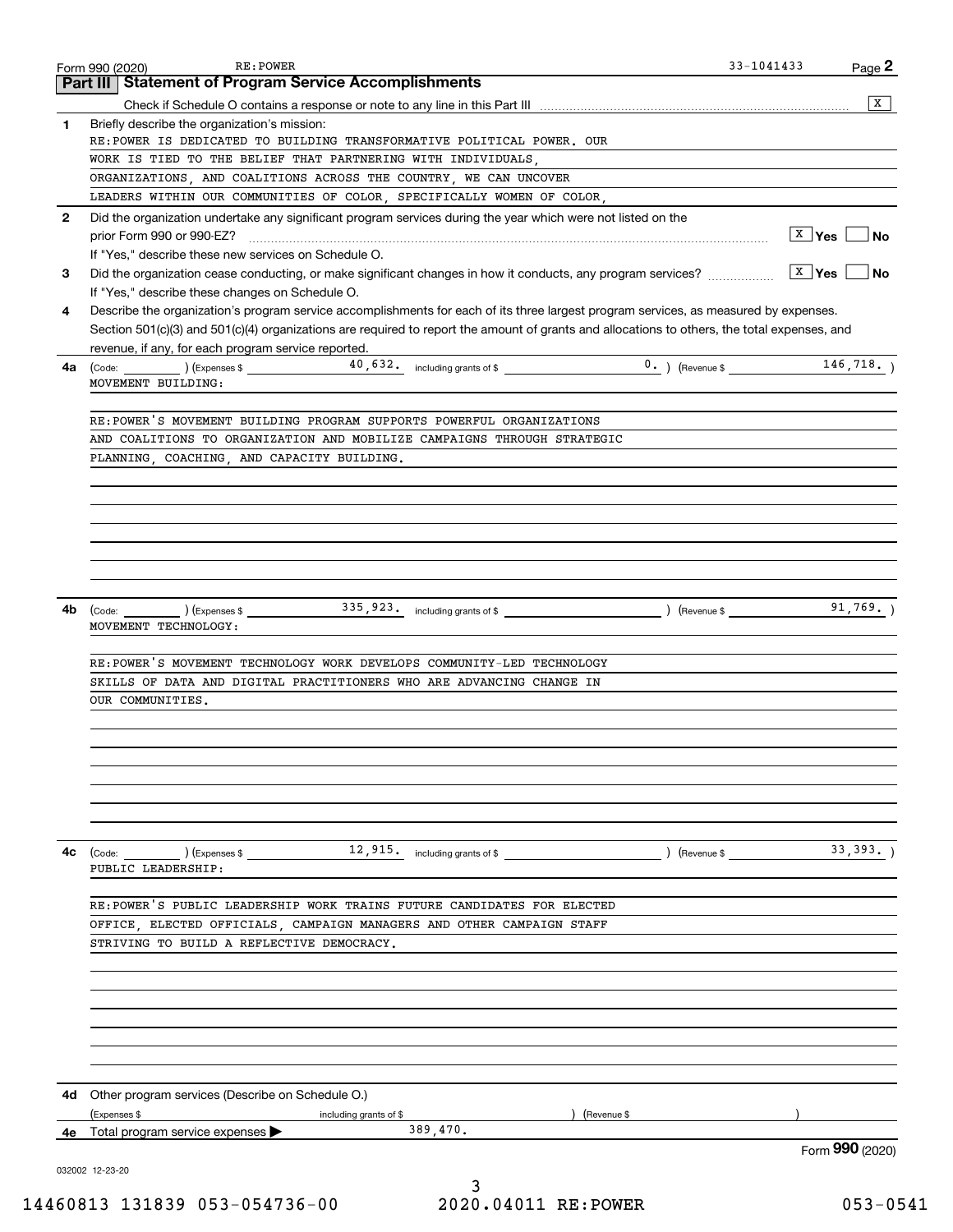|     | RE: POWER<br>33-1041433<br>Form 990 (2020)                                                                                            |                 |     | $Page$ 3        |
|-----|---------------------------------------------------------------------------------------------------------------------------------------|-----------------|-----|-----------------|
|     | <b>Part IV   Checklist of Required Schedules</b>                                                                                      |                 |     |                 |
|     |                                                                                                                                       |                 | Yes | No              |
| 1.  | Is the organization described in section 501(c)(3) or $4947(a)(1)$ (other than a private foundation)?                                 |                 |     |                 |
|     |                                                                                                                                       | 1               |     | х               |
| 2   |                                                                                                                                       | $\overline{2}$  | X   |                 |
| 3   | Did the organization engage in direct or indirect political campaign activities on behalf of or in opposition to candidates for       |                 |     |                 |
|     |                                                                                                                                       | 3               |     | х               |
| 4   | Section 501(c)(3) organizations. Did the organization engage in lobbying activities, or have a section 501(h) election in effect      |                 |     |                 |
|     |                                                                                                                                       | 4               |     |                 |
| 5   | Is the organization a section 501(c)(4), 501(c)(5), or 501(c)(6) organization that receives membership dues, assessments, or          |                 |     |                 |
|     |                                                                                                                                       | 5               |     | х               |
| 6   | Did the organization maintain any donor advised funds or any similar funds or accounts for which donors have the right to             |                 |     |                 |
|     | provide advice on the distribution or investment of amounts in such funds or accounts? If "Yes," complete Schedule D, Part I          | 6               |     | х               |
| 7   | Did the organization receive or hold a conservation easement, including easements to preserve open space,                             |                 |     |                 |
|     |                                                                                                                                       | $\overline{7}$  |     | х               |
| 8   | Did the organization maintain collections of works of art, historical treasures, or other similar assets? If "Yes," complete          |                 |     |                 |
|     |                                                                                                                                       | 8               |     | х               |
|     |                                                                                                                                       |                 |     |                 |
| 9   | Did the organization report an amount in Part X, line 21, for escrow or custodial account liability, serve as a custodian for         |                 |     |                 |
|     | amounts not listed in Part X; or provide credit counseling, debt management, credit repair, or debt negotiation services?             |                 |     |                 |
|     |                                                                                                                                       | 9               |     | х               |
| 10  | Did the organization, directly or through a related organization, hold assets in donor-restricted endowments                          |                 |     |                 |
|     |                                                                                                                                       | 10              |     | х               |
| 11  | If the organization's answer to any of the following questions is "Yes," then complete Schedule D, Parts VI, VII, VIII, IX, or X      |                 |     |                 |
|     | as applicable.                                                                                                                        |                 |     |                 |
|     | a Did the organization report an amount for land, buildings, and equipment in Part X, line 10? If "Yes," complete Schedule D,         |                 |     |                 |
|     |                                                                                                                                       | 11a             | x   |                 |
|     | <b>b</b> Did the organization report an amount for investments - other securities in Part X, line 12, that is 5% or more of its total |                 |     |                 |
|     |                                                                                                                                       | 11b             |     | х               |
|     | c Did the organization report an amount for investments - program related in Part X, line 13, that is 5% or more of its total         |                 |     |                 |
|     |                                                                                                                                       | 11c             |     | х               |
|     | d Did the organization report an amount for other assets in Part X, line 15, that is 5% or more of its total assets reported in       |                 |     |                 |
|     |                                                                                                                                       | 11d             | x   |                 |
|     | e Did the organization report an amount for other liabilities in Part X, line 25? If "Yes," complete Schedule D, Part X               | 11e             | х   |                 |
| f   | Did the organization's separate or consolidated financial statements for the tax year include a footnote that addresses               |                 |     |                 |
|     | the organization's liability for uncertain tax positions under FIN 48 (ASC 740)? If "Yes," complete Schedule D, Part X                | 11f             | х   |                 |
|     | 12a Did the organization obtain separate, independent audited financial statements for the tax year? If "Yes," complete               |                 |     |                 |
|     |                                                                                                                                       | 12a             |     |                 |
|     | <b>b</b> Was the organization included in consolidated, independent audited financial statements for the tax year?                    |                 |     |                 |
|     | If "Yes," and if the organization answered "No" to line 12a, then completing Schedule D, Parts XI and XII is optional manum           | 12b             | x   |                 |
| 13  |                                                                                                                                       | 13              |     | х               |
| 14a | Did the organization maintain an office, employees, or agents outside of the United States?                                           | 14a             |     | х               |
|     | <b>b</b> Did the organization have aggregate revenues or expenses of more than \$10,000 from grantmaking, fundraising, business,      |                 |     |                 |
|     | investment, and program service activities outside the United States, or aggregate foreign investments valued at \$100,000            |                 |     |                 |
|     |                                                                                                                                       | 14b             |     | х               |
| 15  | Did the organization report on Part IX, column (A), line 3, more than \$5,000 of grants or other assistance to or for any             |                 |     |                 |
|     |                                                                                                                                       | 15              |     | х               |
| 16  | Did the organization report on Part IX, column (A), line 3, more than \$5,000 of aggregate grants or other assistance to              |                 |     |                 |
|     |                                                                                                                                       | 16              |     | х               |
| 17  | Did the organization report a total of more than \$15,000 of expenses for professional fundraising services on Part IX,               |                 |     |                 |
|     |                                                                                                                                       | 17              |     | х               |
| 18  | Did the organization report more than \$15,000 total of fundraising event gross income and contributions on Part VIII, lines          |                 |     |                 |
|     |                                                                                                                                       | 18              |     | х               |
|     |                                                                                                                                       |                 |     |                 |
| 19  | Did the organization report more than \$15,000 of gross income from gaming activities on Part VIII, line 9a? If "Yes."                |                 |     |                 |
|     |                                                                                                                                       | 19              |     | x               |
|     |                                                                                                                                       | 20a             |     | х               |
|     | b If "Yes" to line 20a, did the organization attach a copy of its audited financial statements to this return?                        | 20 <sub>b</sub> |     |                 |
| 21  | Did the organization report more than \$5,000 of grants or other assistance to any domestic organization or                           |                 |     |                 |
|     |                                                                                                                                       | 21              |     | x               |
|     | 032003 12-23-20                                                                                                                       |                 |     | Form 990 (2020) |

032003 12-23-20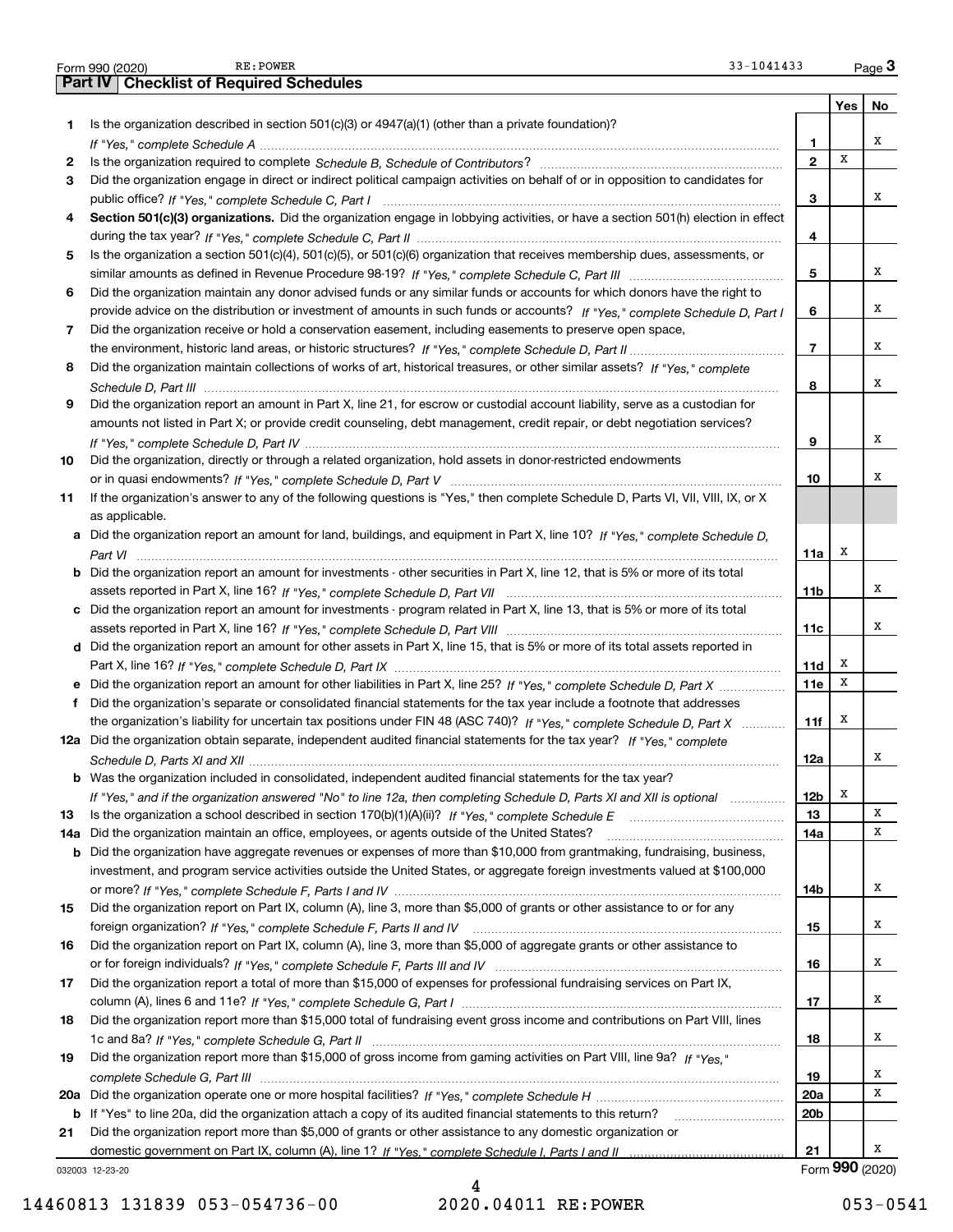|          | 33-1041433<br>RE: POWER<br>Form 990 (2020)                                                                                   |           |     | Page 4          |
|----------|------------------------------------------------------------------------------------------------------------------------------|-----------|-----|-----------------|
|          | Part IV   Checklist of Required Schedules (continued)                                                                        |           |     |                 |
|          |                                                                                                                              |           | Yes | No              |
| 22       | Did the organization report more than \$5,000 of grants or other assistance to or for domestic individuals on                |           |     |                 |
|          |                                                                                                                              | 22        |     | х               |
| 23       | Did the organization answer "Yes" to Part VII, Section A, line 3, 4, or 5 about compensation of the organization's current   |           |     |                 |
|          | and former officers, directors, trustees, key employees, and highest compensated employees? If "Yes," complete               |           |     |                 |
|          |                                                                                                                              | 23        | х   |                 |
|          | 24a Did the organization have a tax-exempt bond issue with an outstanding principal amount of more than \$100,000 as of the  |           |     |                 |
|          | last day of the year, that was issued after December 31, 2002? If "Yes," answer lines 24b through 24d and complete           |           |     |                 |
|          |                                                                                                                              | 24a       |     | х               |
|          |                                                                                                                              | 24b       |     |                 |
|          | c Did the organization maintain an escrow account other than a refunding escrow at any time during the year to defease       |           |     |                 |
|          |                                                                                                                              | 24c       |     |                 |
|          |                                                                                                                              | 24d       |     |                 |
|          | 25a Section 501(c)(3), 501(c)(4), and 501(c)(29) organizations. Did the organization engage in an excess benefit             |           |     |                 |
|          |                                                                                                                              | 25a       |     | х               |
|          | b Is the organization aware that it engaged in an excess benefit transaction with a disqualified person in a prior year, and |           |     |                 |
|          | that the transaction has not been reported on any of the organization's prior Forms 990 or 990-EZ? If "Yes," complete        |           |     |                 |
|          | Schedule L, Part I                                                                                                           | 25b       |     | х               |
| 26       | Did the organization report any amount on Part X, line 5 or 22, for receivables from or payables to any current              |           |     |                 |
|          | or former officer, director, trustee, key employee, creator or founder, substantial contributor, or 35%                      |           |     |                 |
|          |                                                                                                                              | 26        |     | х               |
| 27       | Did the organization provide a grant or other assistance to any current or former officer, director, trustee, key employee,  |           |     |                 |
|          | creator or founder, substantial contributor or employee thereof, a grant selection committee member, or to a 35% controlled  |           |     |                 |
|          | entity (including an employee thereof) or family member of any of these persons? If "Yes," complete Schedule L, Part III     | 27        |     | х               |
| 28       | Was the organization a party to a business transaction with one of the following parties (see Schedule L, Part IV            |           |     |                 |
|          | instructions, for applicable filing thresholds, conditions, and exceptions):                                                 |           |     |                 |
|          | a A current or former officer, director, trustee, key employee, creator or founder, or substantial contributor? If           |           |     |                 |
|          |                                                                                                                              | 28a       |     | х<br>X          |
|          |                                                                                                                              | 28b       |     |                 |
|          | c A 35% controlled entity of one or more individuals and/or organizations described in lines 28a or 28b? If                  |           |     | х               |
|          |                                                                                                                              | 28c<br>29 |     | X               |
| 29<br>30 |                                                                                                                              |           |     |                 |
|          | Did the organization receive contributions of art, historical treasures, or other similar assets, or qualified conservation  | 30        |     | х               |
| 31       | Did the organization liquidate, terminate, or dissolve and cease operations? If "Yes," complete Schedule N, Part I           | 31        |     | X               |
| 32       | Did the organization sell, exchange, dispose of, or transfer more than 25% of its net assets? If "Yes," complete             |           |     |                 |
|          |                                                                                                                              | 32        |     | х               |
| 33       | Did the organization own 100% of an entity disregarded as separate from the organization under Regulations                   |           |     |                 |
|          |                                                                                                                              | 33        |     | х               |
| 34       | Was the organization related to any tax-exempt or taxable entity? If "Yes," complete Schedule R, Part II, III, or IV, and    |           |     |                 |
|          |                                                                                                                              | 34        | х   |                 |
|          |                                                                                                                              | 35a       | X   |                 |
|          | b If "Yes" to line 35a, did the organization receive any payment from or engage in any transaction with a controlled entity  |           |     |                 |
|          |                                                                                                                              | 35b       |     | х               |
| 36       | Section 501(c)(3) organizations. Did the organization make any transfers to an exempt non-charitable related organization?   |           |     |                 |
|          |                                                                                                                              | 36        |     |                 |
| 37       | Did the organization conduct more than 5% of its activities through an entity that is not a related organization             |           |     |                 |
|          |                                                                                                                              | 37        |     | х               |
| 38       | Did the organization complete Schedule O and provide explanations in Schedule O for Part VI, lines 11b and 19?               |           |     |                 |
|          | Note: All Form 990 filers are required to complete Schedule O<br>Statements Regarding Other IRS Filings and Tax Compliance   | 38        | X   |                 |
|          | <b>Part V</b>                                                                                                                |           |     |                 |
|          | Check if Schedule O contains a response or note to any line in this Part V                                                   |           |     |                 |
|          | 36                                                                                                                           |           | Yes | No              |
|          | 1a<br>1b                                                                                                                     | $\Omega$  |     |                 |
|          | c Did the organization comply with backup withholding rules for reportable payments to vendors and reportable gaming         |           |     |                 |
|          | (gambling) winnings to prize winners?                                                                                        | 1c        |     |                 |
|          | 032004 12-23-20                                                                                                              |           |     | Form 990 (2020) |
|          | Б.                                                                                                                           |           |     |                 |

2020.04011 RE: POWER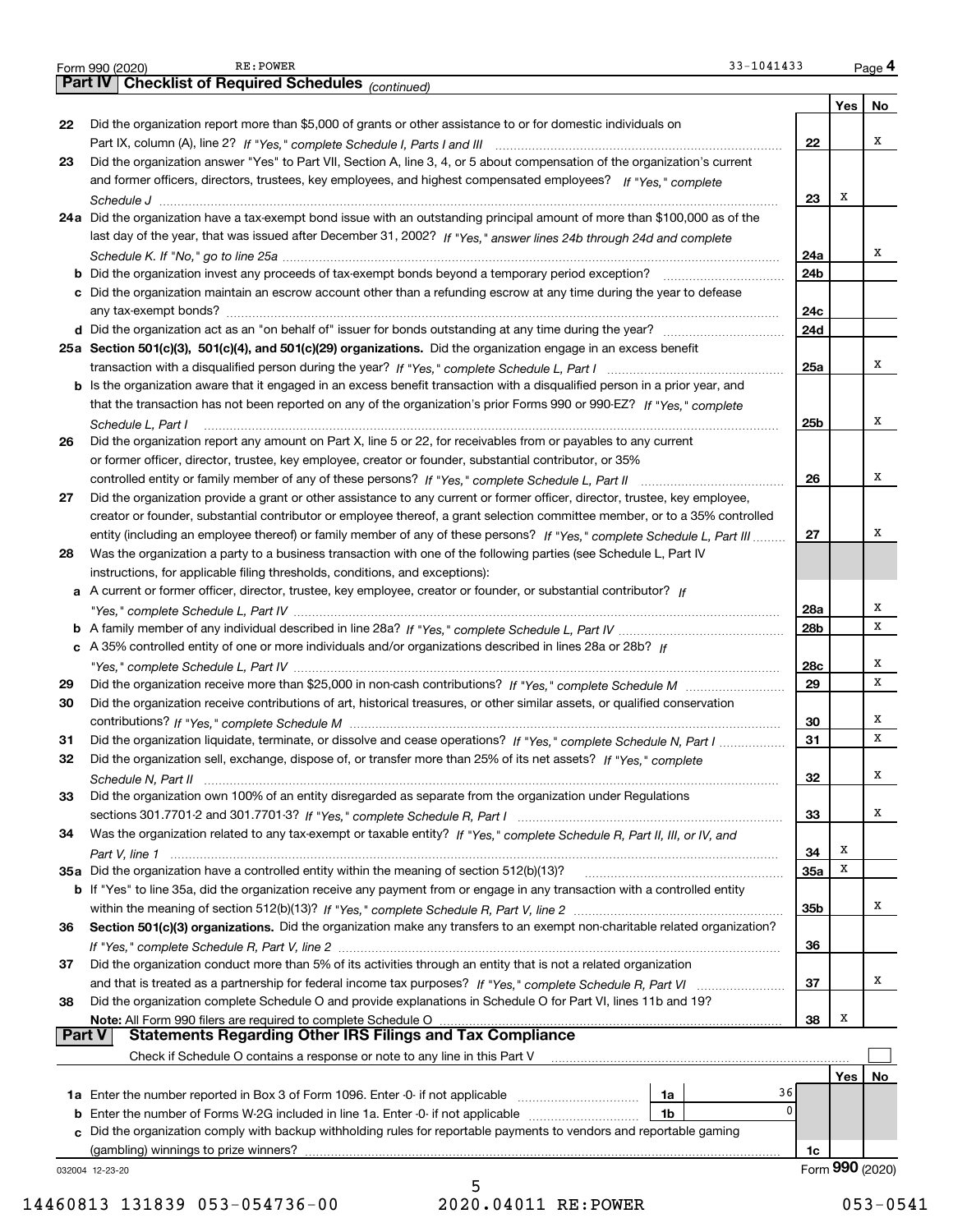|               | RE: POWER<br>Form 990 (2020)                                                                                                                                                  | 33-1041433      |                |                            | <u>Page</u> 5 |
|---------------|-------------------------------------------------------------------------------------------------------------------------------------------------------------------------------|-----------------|----------------|----------------------------|---------------|
| <b>Part V</b> | Statements Regarding Other IRS Filings and Tax Compliance (continued)                                                                                                         |                 |                |                            |               |
|               |                                                                                                                                                                               |                 |                | Yes                        | No            |
|               | 2a Enter the number of employees reported on Form W-3, Transmittal of Wage and Tax Statements,                                                                                |                 |                |                            |               |
|               | filed for the calendar year ending with or within the year covered by this return [11] [11] filed for the calendar year ending with or within the year covered by this return | 19<br>2a        |                |                            |               |
|               |                                                                                                                                                                               |                 | 2 <sub>b</sub> | X                          |               |
|               |                                                                                                                                                                               |                 |                |                            |               |
| За            | Did the organization have unrelated business gross income of \$1,000 or more during the year?                                                                                 |                 | За             |                            | x             |
|               |                                                                                                                                                                               |                 | 3b             |                            |               |
|               | 4a At any time during the calendar year, did the organization have an interest in, or a signature or other authority over, a                                                  |                 |                |                            |               |
|               |                                                                                                                                                                               |                 | 4a             |                            | X             |
|               | <b>b</b> If "Yes," enter the name of the foreign country $\blacktriangleright$                                                                                                |                 |                |                            |               |
|               | See instructions for filing requirements for FinCEN Form 114, Report of Foreign Bank and Financial Accounts (FBAR).                                                           |                 |                |                            |               |
|               |                                                                                                                                                                               |                 |                |                            | Х             |
| 5a            |                                                                                                                                                                               |                 | 5a             |                            | х             |
| b             |                                                                                                                                                                               |                 | 5b             |                            |               |
|               |                                                                                                                                                                               |                 | 5c             |                            |               |
| ба            | Does the organization have annual gross receipts that are normally greater than \$100,000, and did the organization solicit                                                   |                 |                |                            |               |
|               | any contributions that were not tax deductible as charitable contributions?                                                                                                   |                 | 6a             | x                          |               |
|               | b If "Yes," did the organization include with every solicitation an express statement that such contributions or gifts                                                        |                 |                |                            |               |
|               | were not tax deductible?                                                                                                                                                      |                 | 6b             | x                          |               |
| 7             | Organizations that may receive deductible contributions under section 170(c).                                                                                                 |                 |                |                            |               |
| а             | Did the organization receive a payment in excess of \$75 made partly as a contribution and partly for goods and services provided to the payor?                               |                 | 7a             |                            |               |
| b             | If "Yes," did the organization notify the donor of the value of the goods or services provided?                                                                               |                 | 7b             |                            |               |
|               | c Did the organization sell, exchange, or otherwise dispose of tangible personal property for which it was required                                                           |                 |                |                            |               |
|               |                                                                                                                                                                               |                 | 7c             |                            |               |
|               |                                                                                                                                                                               | 7d              |                |                            |               |
| е             |                                                                                                                                                                               |                 | 7e             |                            | x             |
|               | Did the organization, during the year, pay premiums, directly or indirectly, on a personal benefit contract?                                                                  |                 | 7f             |                            | x             |
| g             | If the organization received a contribution of qualified intellectual property, did the organization file Form 8899 as required?                                              |                 | 7g             |                            |               |
| h             | If the organization received a contribution of cars, boats, airplanes, or other vehicles, did the organization file a Form 1098-C?                                            |                 | 7h             |                            |               |
| 8             | Sponsoring organizations maintaining donor advised funds. Did a donor advised fund maintained by the                                                                          |                 |                |                            |               |
|               | sponsoring organization have excess business holdings at any time during the year?                                                                                            |                 | 8              |                            |               |
| 9             | Sponsoring organizations maintaining donor advised funds.                                                                                                                     |                 |                |                            |               |
| а             | Did the sponsoring organization make any taxable distributions under section 4966?                                                                                            |                 | 9a             |                            |               |
| b             | Did the sponsoring organization make a distribution to a donor, donor advisor, or related person?                                                                             |                 | 9b             |                            |               |
| 10            | Section 501(c)(7) organizations. Enter:                                                                                                                                       |                 |                |                            |               |
|               |                                                                                                                                                                               | 10a             |                |                            |               |
| а             | Gross receipts, included on Form 990, Part VIII, line 12, for public use of club facilities                                                                                   | 10 <sub>b</sub> |                |                            |               |
| b             |                                                                                                                                                                               |                 |                |                            |               |
| 11            | Section 501(c)(12) organizations. Enter:                                                                                                                                      |                 |                |                            |               |
| а             | Gross income from members or shareholders                                                                                                                                     | 11a             |                |                            |               |
|               | <b>b</b> Gross income from other sources (Do not net amounts due or paid to other sources against                                                                             |                 |                |                            |               |
|               | amounts due or received from them.)                                                                                                                                           | 11b             |                |                            |               |
|               | 12a Section 4947(a)(1) non-exempt charitable trusts. Is the organization filing Form 990 in lieu of Form 1041?                                                                |                 | 12a            |                            |               |
|               | <b>b</b> If "Yes," enter the amount of tax-exempt interest received or accrued during the year <i>manument</i>                                                                | 12 <sub>b</sub> |                |                            |               |
| 13            | Section 501(c)(29) qualified nonprofit health insurance issuers.                                                                                                              |                 |                |                            |               |
|               | a Is the organization licensed to issue qualified health plans in more than one state?                                                                                        |                 | 13а            |                            |               |
|               | Note: See the instructions for additional information the organization must report on Schedule O.                                                                             |                 |                |                            |               |
|               | <b>b</b> Enter the amount of reserves the organization is required to maintain by the states in which the                                                                     |                 |                |                            |               |
|               |                                                                                                                                                                               | 13b             |                |                            |               |
|               |                                                                                                                                                                               | 13 <sub>c</sub> |                |                            |               |
| 14a           | Did the organization receive any payments for indoor tanning services during the tax year?                                                                                    |                 | 14a            |                            | x             |
|               | <b>b</b> If "Yes," has it filed a Form 720 to report these payments? If "No," provide an explanation on Schedule O                                                            |                 | 14b            |                            |               |
| 15            | Is the organization subject to the section 4960 tax on payment(s) of more than \$1,000,000 in remuneration or                                                                 |                 |                |                            |               |
|               |                                                                                                                                                                               |                 | 15             |                            | x             |
|               | If "Yes," see instructions and file Form 4720, Schedule N.                                                                                                                    |                 |                |                            |               |
| 16            | Is the organization an educational institution subject to the section 4968 excise tax on net investment income?                                                               |                 | 16             |                            | x             |
|               | If "Yes," complete Form 4720, Schedule O.                                                                                                                                     |                 |                |                            |               |
|               |                                                                                                                                                                               |                 |                | $F_{2}$ $\sim$ 000 $(0000$ |               |

Form 990 (2020)

032005 12-23-20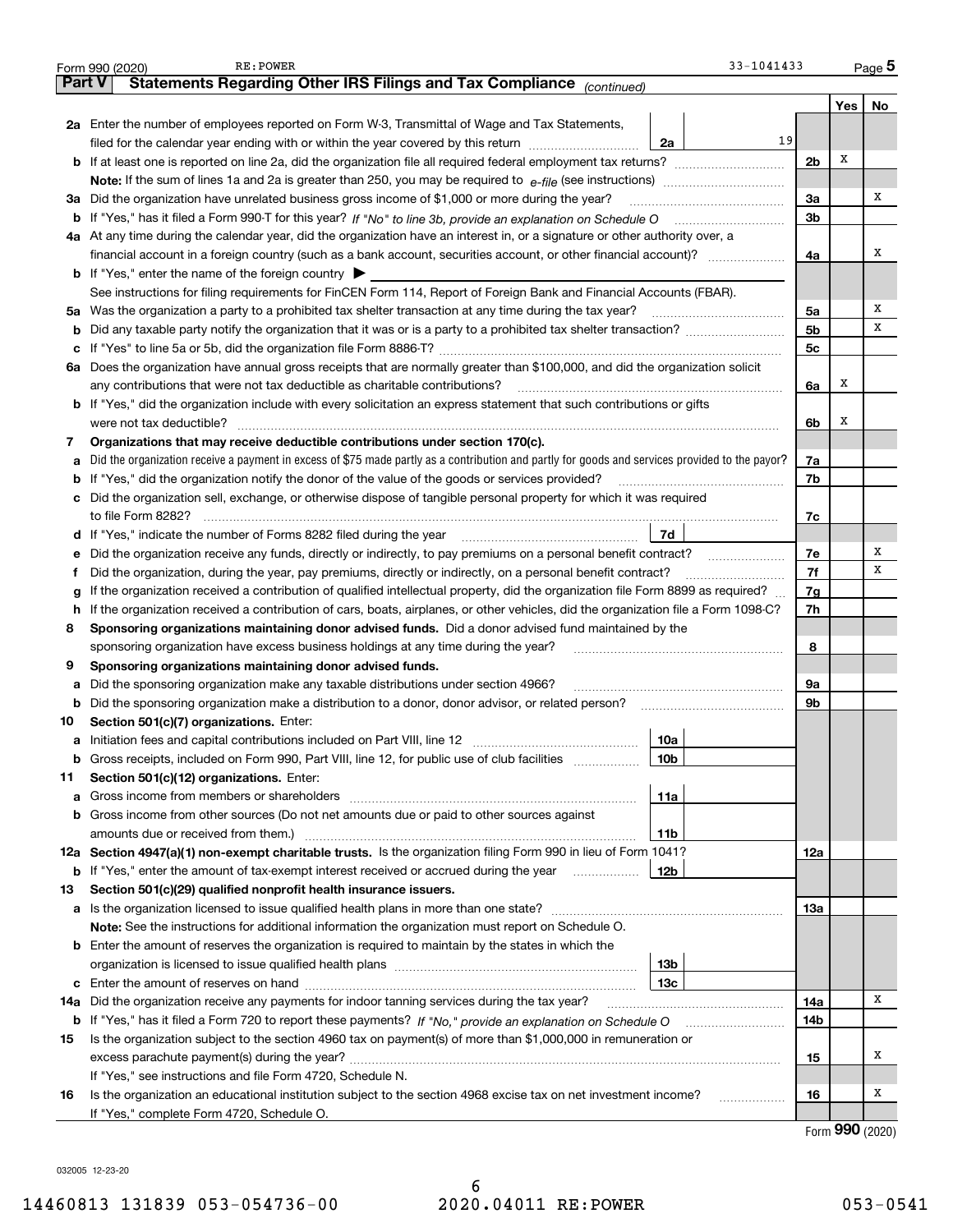| 2<br>з<br>4<br>5<br>6<br>7a<br>8<br>a<br>9 | <b>Section A. Governing Body and Management</b><br>10<br><b>1a</b> Enter the number of voting members of the governing body at the end of the tax year <i>manumum</i><br>1a<br>If there are material differences in voting rights among members of the governing body, or if the governing<br>body delegated broad authority to an executive committee or similar committee, explain on Schedule O.<br>10<br><b>b</b> Enter the number of voting members included on line 1a, above, who are independent <i>manument</i> in<br>1b<br>Did any officer, director, trustee, or key employee have a family relationship or a business relationship with any other<br>officer, director, trustee, or key employee?<br>Did the organization delegate control over management duties customarily performed by or under the direct supervision<br>Did the organization make any significant changes to its governing documents since the prior Form 990 was filed?<br>Did the organization have members or stockholders?<br>Did the organization have members, stockholders, or other persons who had the power to elect or appoint one or<br>more members of the governing body?<br><b>b</b> Are any governance decisions of the organization reserved to (or subject to approval by) members, stockholders, or<br>persons other than the governing body?<br>Did the organization contemporaneously document the meetings held or written actions undertaken during the year by the following:<br>Is there any officer, director, trustee, or key employee listed in Part VII, Section A, who cannot be reached at the | $\mathbf{2}$<br>3<br>4<br>5<br>6<br>7a<br>7b<br>8а<br>8b | Yes l           | $\overline{X}$<br>No<br>х<br>х<br>x<br>х<br>х<br>х |
|--------------------------------------------|-----------------------------------------------------------------------------------------------------------------------------------------------------------------------------------------------------------------------------------------------------------------------------------------------------------------------------------------------------------------------------------------------------------------------------------------------------------------------------------------------------------------------------------------------------------------------------------------------------------------------------------------------------------------------------------------------------------------------------------------------------------------------------------------------------------------------------------------------------------------------------------------------------------------------------------------------------------------------------------------------------------------------------------------------------------------------------------------------------------------------------------------------------------------------------------------------------------------------------------------------------------------------------------------------------------------------------------------------------------------------------------------------------------------------------------------------------------------------------------------------------------------------------------------------------------------------------------------------------------------|----------------------------------------------------------|-----------------|----------------------------------------------------|
|                                            |                                                                                                                                                                                                                                                                                                                                                                                                                                                                                                                                                                                                                                                                                                                                                                                                                                                                                                                                                                                                                                                                                                                                                                                                                                                                                                                                                                                                                                                                                                                                                                                                                 |                                                          |                 |                                                    |
|                                            |                                                                                                                                                                                                                                                                                                                                                                                                                                                                                                                                                                                                                                                                                                                                                                                                                                                                                                                                                                                                                                                                                                                                                                                                                                                                                                                                                                                                                                                                                                                                                                                                                 |                                                          |                 |                                                    |
|                                            |                                                                                                                                                                                                                                                                                                                                                                                                                                                                                                                                                                                                                                                                                                                                                                                                                                                                                                                                                                                                                                                                                                                                                                                                                                                                                                                                                                                                                                                                                                                                                                                                                 |                                                          |                 |                                                    |
|                                            |                                                                                                                                                                                                                                                                                                                                                                                                                                                                                                                                                                                                                                                                                                                                                                                                                                                                                                                                                                                                                                                                                                                                                                                                                                                                                                                                                                                                                                                                                                                                                                                                                 |                                                          |                 |                                                    |
|                                            |                                                                                                                                                                                                                                                                                                                                                                                                                                                                                                                                                                                                                                                                                                                                                                                                                                                                                                                                                                                                                                                                                                                                                                                                                                                                                                                                                                                                                                                                                                                                                                                                                 |                                                          |                 |                                                    |
|                                            |                                                                                                                                                                                                                                                                                                                                                                                                                                                                                                                                                                                                                                                                                                                                                                                                                                                                                                                                                                                                                                                                                                                                                                                                                                                                                                                                                                                                                                                                                                                                                                                                                 |                                                          |                 |                                                    |
|                                            |                                                                                                                                                                                                                                                                                                                                                                                                                                                                                                                                                                                                                                                                                                                                                                                                                                                                                                                                                                                                                                                                                                                                                                                                                                                                                                                                                                                                                                                                                                                                                                                                                 |                                                          |                 |                                                    |
|                                            |                                                                                                                                                                                                                                                                                                                                                                                                                                                                                                                                                                                                                                                                                                                                                                                                                                                                                                                                                                                                                                                                                                                                                                                                                                                                                                                                                                                                                                                                                                                                                                                                                 |                                                          |                 |                                                    |
|                                            |                                                                                                                                                                                                                                                                                                                                                                                                                                                                                                                                                                                                                                                                                                                                                                                                                                                                                                                                                                                                                                                                                                                                                                                                                                                                                                                                                                                                                                                                                                                                                                                                                 |                                                          |                 |                                                    |
|                                            |                                                                                                                                                                                                                                                                                                                                                                                                                                                                                                                                                                                                                                                                                                                                                                                                                                                                                                                                                                                                                                                                                                                                                                                                                                                                                                                                                                                                                                                                                                                                                                                                                 |                                                          |                 |                                                    |
|                                            |                                                                                                                                                                                                                                                                                                                                                                                                                                                                                                                                                                                                                                                                                                                                                                                                                                                                                                                                                                                                                                                                                                                                                                                                                                                                                                                                                                                                                                                                                                                                                                                                                 |                                                          |                 |                                                    |
|                                            |                                                                                                                                                                                                                                                                                                                                                                                                                                                                                                                                                                                                                                                                                                                                                                                                                                                                                                                                                                                                                                                                                                                                                                                                                                                                                                                                                                                                                                                                                                                                                                                                                 |                                                          |                 |                                                    |
|                                            |                                                                                                                                                                                                                                                                                                                                                                                                                                                                                                                                                                                                                                                                                                                                                                                                                                                                                                                                                                                                                                                                                                                                                                                                                                                                                                                                                                                                                                                                                                                                                                                                                 |                                                          |                 |                                                    |
|                                            |                                                                                                                                                                                                                                                                                                                                                                                                                                                                                                                                                                                                                                                                                                                                                                                                                                                                                                                                                                                                                                                                                                                                                                                                                                                                                                                                                                                                                                                                                                                                                                                                                 |                                                          |                 |                                                    |
|                                            |                                                                                                                                                                                                                                                                                                                                                                                                                                                                                                                                                                                                                                                                                                                                                                                                                                                                                                                                                                                                                                                                                                                                                                                                                                                                                                                                                                                                                                                                                                                                                                                                                 |                                                          |                 |                                                    |
|                                            |                                                                                                                                                                                                                                                                                                                                                                                                                                                                                                                                                                                                                                                                                                                                                                                                                                                                                                                                                                                                                                                                                                                                                                                                                                                                                                                                                                                                                                                                                                                                                                                                                 |                                                          |                 |                                                    |
|                                            |                                                                                                                                                                                                                                                                                                                                                                                                                                                                                                                                                                                                                                                                                                                                                                                                                                                                                                                                                                                                                                                                                                                                                                                                                                                                                                                                                                                                                                                                                                                                                                                                                 |                                                          |                 | х                                                  |
|                                            |                                                                                                                                                                                                                                                                                                                                                                                                                                                                                                                                                                                                                                                                                                                                                                                                                                                                                                                                                                                                                                                                                                                                                                                                                                                                                                                                                                                                                                                                                                                                                                                                                 |                                                          |                 |                                                    |
|                                            |                                                                                                                                                                                                                                                                                                                                                                                                                                                                                                                                                                                                                                                                                                                                                                                                                                                                                                                                                                                                                                                                                                                                                                                                                                                                                                                                                                                                                                                                                                                                                                                                                 |                                                          | х               |                                                    |
|                                            |                                                                                                                                                                                                                                                                                                                                                                                                                                                                                                                                                                                                                                                                                                                                                                                                                                                                                                                                                                                                                                                                                                                                                                                                                                                                                                                                                                                                                                                                                                                                                                                                                 |                                                          | X               |                                                    |
|                                            |                                                                                                                                                                                                                                                                                                                                                                                                                                                                                                                                                                                                                                                                                                                                                                                                                                                                                                                                                                                                                                                                                                                                                                                                                                                                                                                                                                                                                                                                                                                                                                                                                 |                                                          |                 |                                                    |
|                                            |                                                                                                                                                                                                                                                                                                                                                                                                                                                                                                                                                                                                                                                                                                                                                                                                                                                                                                                                                                                                                                                                                                                                                                                                                                                                                                                                                                                                                                                                                                                                                                                                                 | 9                                                        |                 | X                                                  |
|                                            | Section B. Policies (This Section B requests information about policies not required by the Internal Revenue Code.)                                                                                                                                                                                                                                                                                                                                                                                                                                                                                                                                                                                                                                                                                                                                                                                                                                                                                                                                                                                                                                                                                                                                                                                                                                                                                                                                                                                                                                                                                             |                                                          |                 |                                                    |
|                                            |                                                                                                                                                                                                                                                                                                                                                                                                                                                                                                                                                                                                                                                                                                                                                                                                                                                                                                                                                                                                                                                                                                                                                                                                                                                                                                                                                                                                                                                                                                                                                                                                                 |                                                          | Yes             | No                                                 |
|                                            |                                                                                                                                                                                                                                                                                                                                                                                                                                                                                                                                                                                                                                                                                                                                                                                                                                                                                                                                                                                                                                                                                                                                                                                                                                                                                                                                                                                                                                                                                                                                                                                                                 | <b>10a</b>                                               |                 | X                                                  |
|                                            | b If "Yes," did the organization have written policies and procedures governing the activities of such chapters, affiliates,                                                                                                                                                                                                                                                                                                                                                                                                                                                                                                                                                                                                                                                                                                                                                                                                                                                                                                                                                                                                                                                                                                                                                                                                                                                                                                                                                                                                                                                                                    |                                                          |                 |                                                    |
|                                            |                                                                                                                                                                                                                                                                                                                                                                                                                                                                                                                                                                                                                                                                                                                                                                                                                                                                                                                                                                                                                                                                                                                                                                                                                                                                                                                                                                                                                                                                                                                                                                                                                 | 10 <sub>b</sub>                                          |                 |                                                    |
|                                            | 11a Has the organization provided a complete copy of this Form 990 to all members of its governing body before filing the form?                                                                                                                                                                                                                                                                                                                                                                                                                                                                                                                                                                                                                                                                                                                                                                                                                                                                                                                                                                                                                                                                                                                                                                                                                                                                                                                                                                                                                                                                                 | 11a                                                      | Х               |                                                    |
|                                            | <b>b</b> Describe in Schedule O the process, if any, used by the organization to review this Form 990.                                                                                                                                                                                                                                                                                                                                                                                                                                                                                                                                                                                                                                                                                                                                                                                                                                                                                                                                                                                                                                                                                                                                                                                                                                                                                                                                                                                                                                                                                                          |                                                          |                 |                                                    |
|                                            |                                                                                                                                                                                                                                                                                                                                                                                                                                                                                                                                                                                                                                                                                                                                                                                                                                                                                                                                                                                                                                                                                                                                                                                                                                                                                                                                                                                                                                                                                                                                                                                                                 | 12a                                                      | х               |                                                    |
|                                            | <b>b</b> Were officers, directors, or trustees, and key employees required to disclose annually interests that could give rise to conflicts?                                                                                                                                                                                                                                                                                                                                                                                                                                                                                                                                                                                                                                                                                                                                                                                                                                                                                                                                                                                                                                                                                                                                                                                                                                                                                                                                                                                                                                                                    | 12 <sub>b</sub>                                          | x               |                                                    |
|                                            | c Did the organization regularly and consistently monitor and enforce compliance with the policy? If "Yes." describe                                                                                                                                                                                                                                                                                                                                                                                                                                                                                                                                                                                                                                                                                                                                                                                                                                                                                                                                                                                                                                                                                                                                                                                                                                                                                                                                                                                                                                                                                            |                                                          |                 |                                                    |
|                                            | in Schedule O how this was done manufactured and continuum control of the state of the state of the state of t                                                                                                                                                                                                                                                                                                                                                                                                                                                                                                                                                                                                                                                                                                                                                                                                                                                                                                                                                                                                                                                                                                                                                                                                                                                                                                                                                                                                                                                                                                  | 12c                                                      | х               |                                                    |
| 13                                         | Did the organization have a written whistleblower policy?                                                                                                                                                                                                                                                                                                                                                                                                                                                                                                                                                                                                                                                                                                                                                                                                                                                                                                                                                                                                                                                                                                                                                                                                                                                                                                                                                                                                                                                                                                                                                       | 13                                                       | х               |                                                    |
| 14                                         | Did the organization have a written document retention and destruction policy?                                                                                                                                                                                                                                                                                                                                                                                                                                                                                                                                                                                                                                                                                                                                                                                                                                                                                                                                                                                                                                                                                                                                                                                                                                                                                                                                                                                                                                                                                                                                  | 14                                                       | X               |                                                    |
| 15                                         | Did the process for determining compensation of the following persons include a review and approval by independent                                                                                                                                                                                                                                                                                                                                                                                                                                                                                                                                                                                                                                                                                                                                                                                                                                                                                                                                                                                                                                                                                                                                                                                                                                                                                                                                                                                                                                                                                              |                                                          |                 |                                                    |
|                                            | persons, comparability data, and contemporaneous substantiation of the deliberation and decision?                                                                                                                                                                                                                                                                                                                                                                                                                                                                                                                                                                                                                                                                                                                                                                                                                                                                                                                                                                                                                                                                                                                                                                                                                                                                                                                                                                                                                                                                                                               |                                                          |                 |                                                    |
| а                                          | The organization's CEO, Executive Director, or top management official manufactured content content of the organization's CEO, Executive Director, or top management official                                                                                                                                                                                                                                                                                                                                                                                                                                                                                                                                                                                                                                                                                                                                                                                                                                                                                                                                                                                                                                                                                                                                                                                                                                                                                                                                                                                                                                   | 15a                                                      | Х               |                                                    |
|                                            |                                                                                                                                                                                                                                                                                                                                                                                                                                                                                                                                                                                                                                                                                                                                                                                                                                                                                                                                                                                                                                                                                                                                                                                                                                                                                                                                                                                                                                                                                                                                                                                                                 | 15 <sub>b</sub>                                          | х               |                                                    |
|                                            | If "Yes" to line 15a or 15b, describe the process in Schedule O (see instructions).                                                                                                                                                                                                                                                                                                                                                                                                                                                                                                                                                                                                                                                                                                                                                                                                                                                                                                                                                                                                                                                                                                                                                                                                                                                                                                                                                                                                                                                                                                                             |                                                          |                 |                                                    |
|                                            | 16a Did the organization invest in, contribute assets to, or participate in a joint venture or similar arrangement with a                                                                                                                                                                                                                                                                                                                                                                                                                                                                                                                                                                                                                                                                                                                                                                                                                                                                                                                                                                                                                                                                                                                                                                                                                                                                                                                                                                                                                                                                                       |                                                          |                 |                                                    |
|                                            | taxable entity during the year?                                                                                                                                                                                                                                                                                                                                                                                                                                                                                                                                                                                                                                                                                                                                                                                                                                                                                                                                                                                                                                                                                                                                                                                                                                                                                                                                                                                                                                                                                                                                                                                 | 16a                                                      | х               |                                                    |
|                                            | <b>b</b> If "Yes," did the organization follow a written policy or procedure requiring the organization to evaluate its participation                                                                                                                                                                                                                                                                                                                                                                                                                                                                                                                                                                                                                                                                                                                                                                                                                                                                                                                                                                                                                                                                                                                                                                                                                                                                                                                                                                                                                                                                           |                                                          |                 |                                                    |
|                                            | in joint venture arrangements under applicable federal tax law, and take steps to safeguard the organization's                                                                                                                                                                                                                                                                                                                                                                                                                                                                                                                                                                                                                                                                                                                                                                                                                                                                                                                                                                                                                                                                                                                                                                                                                                                                                                                                                                                                                                                                                                  |                                                          |                 |                                                    |
|                                            |                                                                                                                                                                                                                                                                                                                                                                                                                                                                                                                                                                                                                                                                                                                                                                                                                                                                                                                                                                                                                                                                                                                                                                                                                                                                                                                                                                                                                                                                                                                                                                                                                 | 16b                                                      |                 | x                                                  |
|                                            | <b>Section C. Disclosure</b>                                                                                                                                                                                                                                                                                                                                                                                                                                                                                                                                                                                                                                                                                                                                                                                                                                                                                                                                                                                                                                                                                                                                                                                                                                                                                                                                                                                                                                                                                                                                                                                    |                                                          |                 |                                                    |
| 17                                         | List the states with which a copy of this Form 990 is required to be filed SEE SCHEDULE O                                                                                                                                                                                                                                                                                                                                                                                                                                                                                                                                                                                                                                                                                                                                                                                                                                                                                                                                                                                                                                                                                                                                                                                                                                                                                                                                                                                                                                                                                                                       |                                                          |                 |                                                    |
| 18                                         | Section 6104 requires an organization to make its Forms 1023 (1024 or 1024-A, if applicable), 990, and 990-T (Section 501(c)(3)s only) available                                                                                                                                                                                                                                                                                                                                                                                                                                                                                                                                                                                                                                                                                                                                                                                                                                                                                                                                                                                                                                                                                                                                                                                                                                                                                                                                                                                                                                                                |                                                          |                 |                                                    |
|                                            | for public inspection. Indicate how you made these available. Check all that apply.                                                                                                                                                                                                                                                                                                                                                                                                                                                                                                                                                                                                                                                                                                                                                                                                                                                                                                                                                                                                                                                                                                                                                                                                                                                                                                                                                                                                                                                                                                                             |                                                          |                 |                                                    |
| X                                          | $X$ Upon request<br>Own website<br>Another's website<br>Other (explain on Schedule O)                                                                                                                                                                                                                                                                                                                                                                                                                                                                                                                                                                                                                                                                                                                                                                                                                                                                                                                                                                                                                                                                                                                                                                                                                                                                                                                                                                                                                                                                                                                           |                                                          |                 |                                                    |
| 19                                         | Describe on Schedule O whether (and if so, how) the organization made its governing documents, conflict of interest policy, and financial                                                                                                                                                                                                                                                                                                                                                                                                                                                                                                                                                                                                                                                                                                                                                                                                                                                                                                                                                                                                                                                                                                                                                                                                                                                                                                                                                                                                                                                                       |                                                          |                 |                                                    |
|                                            | statements available to the public during the tax year.                                                                                                                                                                                                                                                                                                                                                                                                                                                                                                                                                                                                                                                                                                                                                                                                                                                                                                                                                                                                                                                                                                                                                                                                                                                                                                                                                                                                                                                                                                                                                         |                                                          |                 |                                                    |
| 20                                         | State the name, address, and telephone number of the person who possesses the organization's books and records                                                                                                                                                                                                                                                                                                                                                                                                                                                                                                                                                                                                                                                                                                                                                                                                                                                                                                                                                                                                                                                                                                                                                                                                                                                                                                                                                                                                                                                                                                  |                                                          |                 |                                                    |
|                                            | KARUNDI WILLIAMS, EXECUTIVE DIRECTOR - 651-645-3939                                                                                                                                                                                                                                                                                                                                                                                                                                                                                                                                                                                                                                                                                                                                                                                                                                                                                                                                                                                                                                                                                                                                                                                                                                                                                                                                                                                                                                                                                                                                                             |                                                          |                 |                                                    |
|                                            | 2639 NICOLLET AVE #220, MINNEAPOLIS, MN 55408                                                                                                                                                                                                                                                                                                                                                                                                                                                                                                                                                                                                                                                                                                                                                                                                                                                                                                                                                                                                                                                                                                                                                                                                                                                                                                                                                                                                                                                                                                                                                                   |                                                          | Form 990 (2020) |                                                    |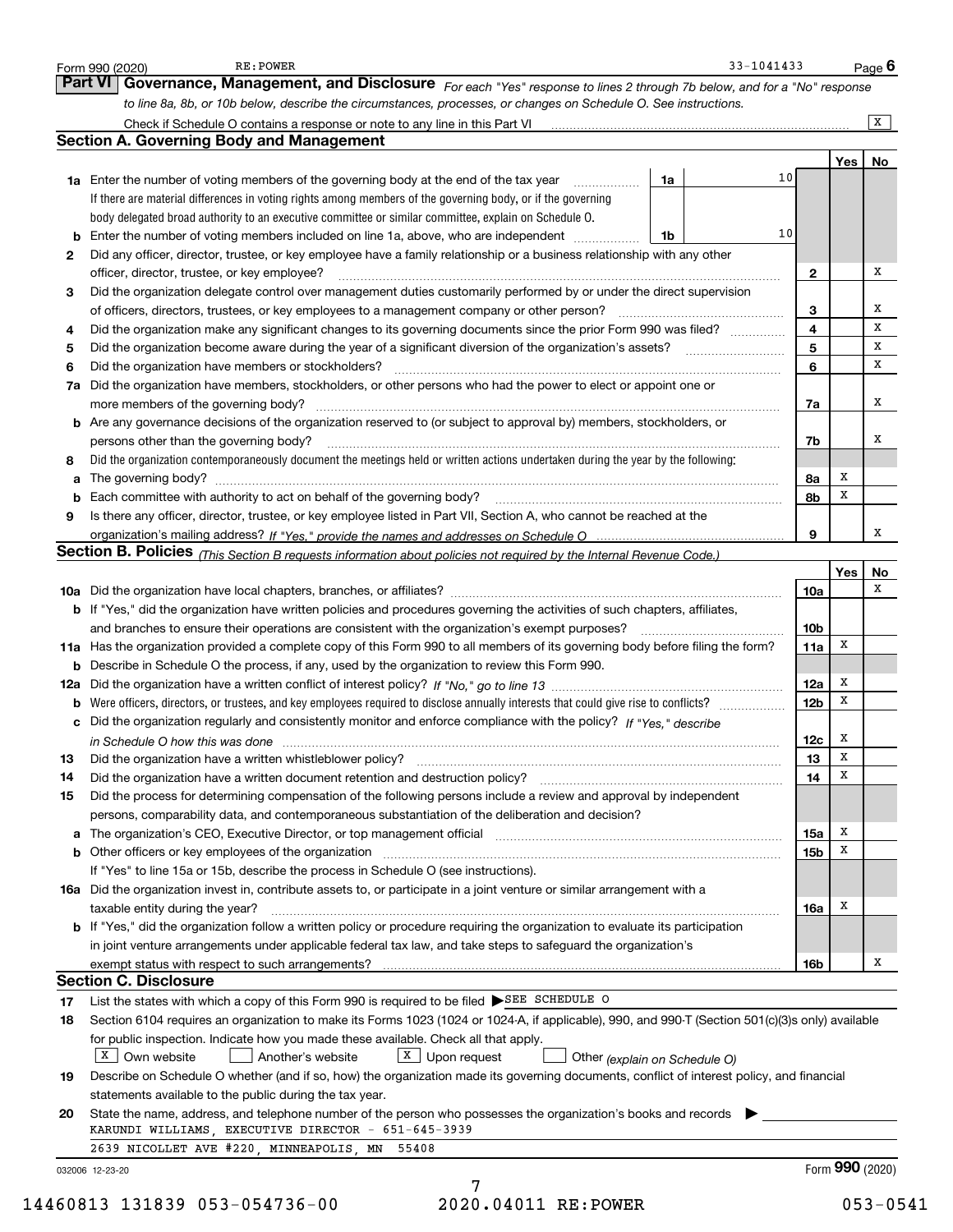Ist all of the organization's current officers, directors, trustees (whether individuals or organizations), regardless of amount of compensation. Enter -0- in columns (D), (E), and (F) if no compensation was paid.

 $\bullet$  List all of the organization's current key employees, if any. See instructions for definition of "key employee."

● List the organization's five current highest compensated employees (other than an officer, director, trustee, or key employee) who received reportable compensation (Box 5 of Form W-2 and/or Box 7 of Form 1099-MISC) of more than \$100,000 from the organization and any related organizations.

List all of the organization's former officers, key employees, and highest compensated employees who received more than \$100,000 of reportable compensation from the organization and any related organizations.

• List all of the organization's former directors or trustees that received, in the capacity as a former director or trustee of the organization, more than \$10,000 of reportable compensation from the organization and any related organizations.

See instructions for the order in which to list the persons above.

Check this box if neither the organization nor any related organization compensated any current officer, director, or trustee.  $\Box$ 

| (A)                          | (B)                  | (C)<br>Position                |                       |         |              |                                                                  |        | (D)                             | (E)             | (F)                         |
|------------------------------|----------------------|--------------------------------|-----------------------|---------|--------------|------------------------------------------------------------------|--------|---------------------------------|-----------------|-----------------------------|
| Name and title               | Average              |                                |                       |         |              | (do not check more than one                                      |        | Reportable                      | Reportable      | Estimated                   |
|                              | hours per            |                                |                       |         |              | box, unless person is both an<br>officer and a director/trustee) |        | compensation                    | compensation    | amount of                   |
|                              | week                 |                                |                       |         |              |                                                                  |        | from                            | from related    | other                       |
|                              | (list any            |                                |                       |         |              |                                                                  |        | the                             | organizations   | compensation                |
|                              | hours for<br>related |                                |                       |         |              |                                                                  |        | organization<br>(W-2/1099-MISC) | (W-2/1099-MISC) | from the                    |
|                              | organizations        |                                |                       |         |              |                                                                  |        |                                 |                 | organization<br>and related |
|                              | below                |                                |                       |         |              |                                                                  |        |                                 |                 | organizations               |
|                              | line)                | Individual trustee or director | Institutional trustee | Officer | Key employee | Highest compensated<br>employee                                  | Former |                                 |                 |                             |
| KARUNDI WILLIAMS<br>(1)      | 17.00                |                                |                       |         |              |                                                                  |        |                                 |                 |                             |
| EXECUTIVE DIRECTOR           | 43.00                |                                |                       | X       |              |                                                                  |        | 61,587.                         | 143,704.        | 34, 310.                    |
| (2)<br><b>CARMEN BERKLEY</b> | 2,00                 |                                |                       |         |              |                                                                  |        |                                 |                 |                             |
| CHAIR                        | 2,00                 | Х                              |                       | x       |              |                                                                  |        | 0                               | $\mathbf{0}$    | 0.                          |
| SARA TOTONCHI<br>(3)         | 2,00                 |                                |                       |         |              |                                                                  |        |                                 |                 |                             |
| VICE CHAIR                   | 2,00                 | X                              |                       | X       |              |                                                                  |        | 0                               | $\mathbf{0}$    | $\mathbf 0$ .               |
| <b>LEAH BOUDREAUX</b><br>(4) | 2.00                 |                                |                       |         |              |                                                                  |        |                                 |                 |                             |
| TREASURER                    | 2,00                 | X                              |                       | X       |              |                                                                  |        | 0                               | $\mathbf{0}$    | $\mathbf 0$ .               |
| RUDY LOPEZ<br>(5)            | 2.00                 |                                |                       |         |              |                                                                  |        |                                 |                 |                             |
| FORMER SECRETARY             | 2,00                 | X                              |                       | X       |              |                                                                  |        | 0                               | $\mathbf{0}$ .  | $\mathbf 0$ .               |
| (6)<br>APRIL SIMS            | 2,00                 |                                |                       |         |              |                                                                  |        |                                 |                 |                             |
| <b>SECRETARY</b>             | 2,00                 | X                              |                       | X       |              |                                                                  |        | 0                               | $\mathbf{0}$ .  | $\mathbf 0$ .               |
| SARAH AUDELO<br>(7)          | 2,00                 |                                |                       |         |              |                                                                  |        |                                 |                 |                             |
| <b>BOARD MEMBER</b>          | 2,00                 | X                              |                       |         |              |                                                                  |        | 0                               | $\mathbf{0}$    | $\mathbf 0$ .               |
| TONI CARTER<br>(8)           | 2,00                 |                                |                       |         |              |                                                                  |        |                                 |                 |                             |
| BOARD MEMBER                 | 2,00                 | X                              |                       |         |              |                                                                  |        | 0                               | $\mathbf{0}$    | $\mathbf 0$ .               |
| AARON DORFMAN<br>(9)         | 2,00                 |                                |                       |         |              |                                                                  |        |                                 |                 |                             |
| BOARD MEMBER                 | 2,00                 | X                              |                       |         |              |                                                                  |        | 0                               | $\mathbf{0}$ .  | $\mathbf 0$ .               |
| (10) KATRINA GAMBLE          | 2,00                 |                                |                       |         |              |                                                                  |        |                                 |                 |                             |
| BOARD MEMBER                 | 2,00                 | X                              |                       |         |              |                                                                  |        | 0                               | $\mathbf{0}$    | $\mathbf 0$ .               |
| (11) DAVE MONTEZ             | 2,00                 |                                |                       |         |              |                                                                  |        |                                 |                 |                             |
| FORMER BOARD MEMBER          | 2,00                 | X                              |                       |         |              |                                                                  |        | $\mathbf{0}$                    | $\mathbf{0}$    | $\mathbf 0$ .               |
| (12) JESS MORALES ROCKETTO   | 2,00                 |                                |                       |         |              |                                                                  |        |                                 |                 |                             |
| <b>BOARD MEMBER</b>          | 2,00                 | Х                              |                       |         |              |                                                                  |        | $\mathbf 0$                     | $\mathbf{0}$    | $\mathbf 0$ .               |
| (13) JUSTIN MYERS            | 2,00                 |                                |                       |         |              |                                                                  |        |                                 |                 |                             |
| BOARD MEMBER                 | 2,00                 | X                              |                       |         |              |                                                                  |        | $\mathbf{0}$ .                  | $\mathfrak o$ . | $\mathbf 0$ .               |
|                              |                      |                                |                       |         |              |                                                                  |        |                                 |                 |                             |
|                              |                      |                                |                       |         |              |                                                                  |        |                                 |                 |                             |
|                              |                      |                                |                       |         |              |                                                                  |        |                                 |                 |                             |
|                              |                      |                                |                       |         |              |                                                                  |        |                                 |                 |                             |
|                              |                      |                                |                       |         |              |                                                                  |        |                                 |                 |                             |
|                              |                      |                                |                       |         |              |                                                                  |        |                                 |                 |                             |
|                              |                      |                                |                       |         |              |                                                                  |        |                                 |                 |                             |
|                              |                      |                                |                       |         |              |                                                                  |        |                                 |                 |                             |

032007 12-23-20

Form 990 (2020)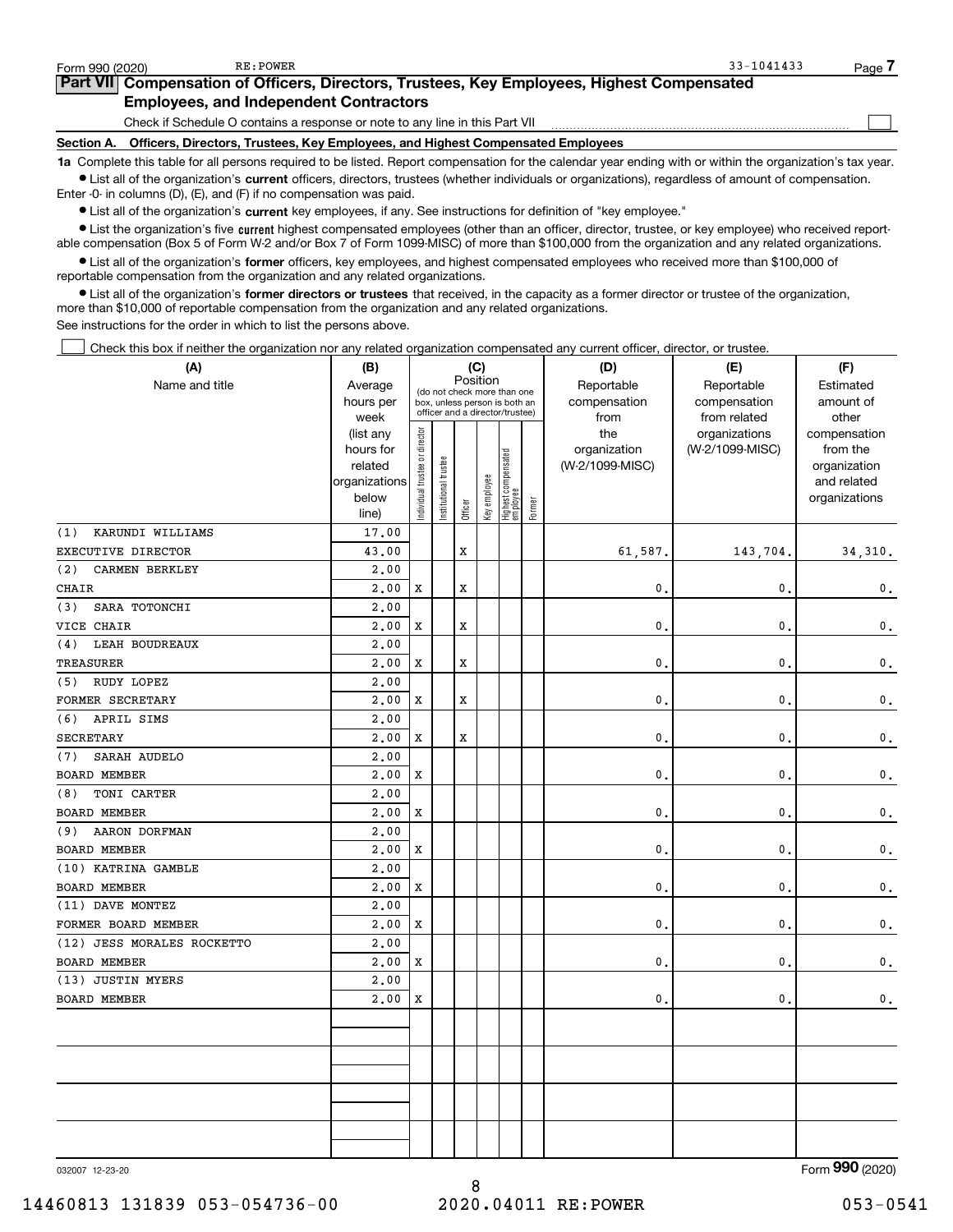|   | RE: POWER<br>Form 990 (2020)                                                                                                                                                                                                                           |                                                                      |                                |                        |                 |              |                                                                                                 |        |                                           | 33-1041433                                        |                |        |                                                                          | Page 8                     |
|---|--------------------------------------------------------------------------------------------------------------------------------------------------------------------------------------------------------------------------------------------------------|----------------------------------------------------------------------|--------------------------------|------------------------|-----------------|--------------|-------------------------------------------------------------------------------------------------|--------|-------------------------------------------|---------------------------------------------------|----------------|--------|--------------------------------------------------------------------------|----------------------------|
|   | <b>Part VII</b><br>Section A. Officers, Directors, Trustees, Key Employees, and Highest Compensated Employees (continued)                                                                                                                              |                                                                      |                                |                        |                 |              |                                                                                                 |        |                                           |                                                   |                |        |                                                                          |                            |
|   | (A)<br>Name and title                                                                                                                                                                                                                                  | (B)<br>Average<br>hours per<br>week                                  |                                |                        | (C)<br>Position |              | (do not check more than one<br>box, unless person is both an<br>officer and a director/trustee) |        | (D)<br>Reportable<br>compensation<br>from | (E)<br>Reportable<br>compensation<br>from related |                |        | (F)<br>Estimated<br>amount of<br>other                                   |                            |
|   |                                                                                                                                                                                                                                                        | (list any<br>hours for<br>related<br>organizations<br>below<br>line) | Individual trustee or director | In stitutional trustee | Officer         | Key employee | Highest compensated<br>  employee                                                               | Former | the<br>organization<br>(W-2/1099-MISC)    | organizations<br>(W-2/1099-MISC)                  |                |        | compensation<br>from the<br>organization<br>and related<br>organizations |                            |
|   |                                                                                                                                                                                                                                                        |                                                                      |                                |                        |                 |              |                                                                                                 |        |                                           |                                                   |                |        |                                                                          |                            |
|   |                                                                                                                                                                                                                                                        |                                                                      |                                |                        |                 |              |                                                                                                 |        |                                           |                                                   |                |        |                                                                          |                            |
|   |                                                                                                                                                                                                                                                        |                                                                      |                                |                        |                 |              |                                                                                                 |        |                                           |                                                   |                |        |                                                                          |                            |
|   |                                                                                                                                                                                                                                                        |                                                                      |                                |                        |                 |              |                                                                                                 |        |                                           |                                                   |                |        |                                                                          |                            |
|   |                                                                                                                                                                                                                                                        |                                                                      |                                |                        |                 |              |                                                                                                 |        |                                           |                                                   |                |        |                                                                          |                            |
|   |                                                                                                                                                                                                                                                        |                                                                      |                                |                        |                 |              |                                                                                                 |        |                                           |                                                   |                |        |                                                                          |                            |
|   |                                                                                                                                                                                                                                                        |                                                                      |                                |                        |                 |              |                                                                                                 |        |                                           |                                                   |                |        |                                                                          |                            |
|   | 1b Subtotal                                                                                                                                                                                                                                            |                                                                      |                                |                        |                 |              |                                                                                                 |        | 61,587.<br>0.                             | 143,704.                                          | $\mathbf{0}$ . |        |                                                                          | 34, 310.<br>$\mathbf{0}$ . |
|   | c Total from continuation sheets to Part VII, Section A [11, 11] [11] Total from continuation sheets to Part VII, Section A                                                                                                                            |                                                                      |                                |                        |                 |              |                                                                                                 |        | 61,587.                                   | 143,704.                                          |                |        |                                                                          | 34, 310.                   |
| 2 | Total number of individuals (including but not limited to those listed above) who received more than \$100,000 of reportable<br>compensation from the organization                                                                                     |                                                                      |                                |                        |                 |              |                                                                                                 |        |                                           |                                                   |                |        |                                                                          | 0                          |
| 3 | Did the organization list any former officer, director, trustee, key employee, or highest compensated employee on                                                                                                                                      |                                                                      |                                |                        |                 |              |                                                                                                 |        |                                           |                                                   |                |        | Yes                                                                      | No                         |
|   | For any individual listed on line 1a, is the sum of reportable compensation and other compensation from the organization                                                                                                                               |                                                                      |                                |                        |                 |              |                                                                                                 |        |                                           |                                                   |                | 3<br>4 | х                                                                        | х                          |
| 5 | Did any person listed on line 1a receive or accrue compensation from any unrelated organization or individual for services                                                                                                                             |                                                                      |                                |                        |                 |              |                                                                                                 |        |                                           |                                                   |                | 5      |                                                                          | x                          |
|   | <b>Section B. Independent Contractors</b>                                                                                                                                                                                                              |                                                                      |                                |                        |                 |              |                                                                                                 |        |                                           |                                                   |                |        |                                                                          |                            |
| 1 | Complete this table for your five highest compensated independent contractors that received more than \$100,000 of compensation from<br>the organization. Report compensation for the calendar year ending with or within the organization's tax year. |                                                                      |                                |                        |                 |              |                                                                                                 |        |                                           |                                                   |                |        |                                                                          |                            |
|   | (A)<br>Name and business address                                                                                                                                                                                                                       |                                                                      |                                |                        |                 |              |                                                                                                 |        | (B)<br>Description of services            |                                                   |                | (C)    | Compensation                                                             |                            |
|   | KERRY MITCHELL BROWN, LLC, 1000 W<br>WASHINGTON BLVD, #146, CHICAGO, IL 60607                                                                                                                                                                          |                                                                      |                                |                        |                 |              |                                                                                                 |        | CONSULTING                                |                                                   |                |        |                                                                          | 110,000.                   |
|   |                                                                                                                                                                                                                                                        |                                                                      |                                |                        |                 |              |                                                                                                 |        |                                           |                                                   |                |        |                                                                          |                            |
|   |                                                                                                                                                                                                                                                        |                                                                      |                                |                        |                 |              |                                                                                                 |        |                                           |                                                   |                |        |                                                                          |                            |
|   |                                                                                                                                                                                                                                                        |                                                                      |                                |                        |                 |              |                                                                                                 |        |                                           |                                                   |                |        |                                                                          |                            |
| 2 | Total number of independent contractors (including but not limited to those listed above) who received more than                                                                                                                                       |                                                                      |                                |                        |                 |              |                                                                                                 |        |                                           |                                                   |                |        |                                                                          |                            |
|   | \$100,000 of compensation from the organization                                                                                                                                                                                                        |                                                                      |                                |                        |                 |              | 1                                                                                               |        |                                           |                                                   |                |        |                                                                          |                            |

032008 12-23-20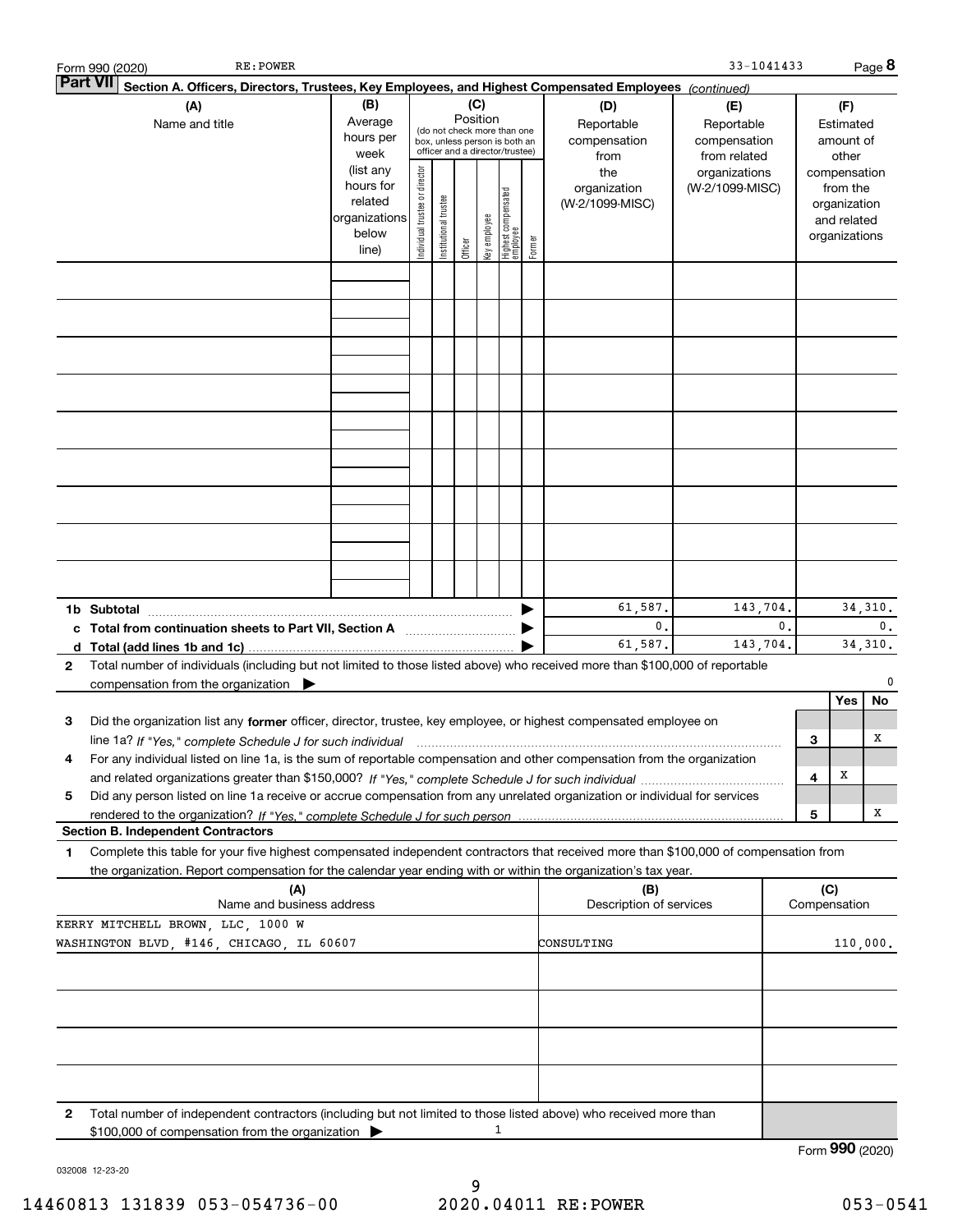|                                                           |    |    | RE: POWER<br>Form 990 (2020)                                                                                           |                 |                       |               |                                       | 33-1041433                    | Page 9                                                   |
|-----------------------------------------------------------|----|----|------------------------------------------------------------------------------------------------------------------------|-----------------|-----------------------|---------------|---------------------------------------|-------------------------------|----------------------------------------------------------|
| <b>Part VIII</b>                                          |    |    | <b>Statement of Revenue</b>                                                                                            |                 |                       |               |                                       |                               |                                                          |
|                                                           |    |    | Check if Schedule O contains a response or note to any line in this Part VIII                                          |                 |                       | (A)           | $\overline{(B)}$                      | $\overline{C}$                | (D)                                                      |
|                                                           |    |    |                                                                                                                        |                 |                       | Total revenue | Related or exempt<br>function revenue | Unrelated<br>business revenue | Revenue excluded<br>from tax under<br>sections 512 - 514 |
|                                                           |    |    | 1 a Federated campaigns                                                                                                | 1a              |                       |               |                                       |                               |                                                          |
| Contributions, Gifts, Grants<br>and Other Similar Amounts |    | b  | Membership dues<br>$\ldots \ldots \ldots \ldots \ldots$                                                                | 1 <sub>b</sub>  |                       |               |                                       |                               |                                                          |
|                                                           |    |    | c Fundraising events <i></i>                                                                                           | 1 <sub>c</sub>  |                       |               |                                       |                               |                                                          |
|                                                           |    |    | d Related organizations                                                                                                | 1 <sub>d</sub>  |                       |               |                                       |                               |                                                          |
|                                                           |    |    | Government grants (contributions)                                                                                      | 1e              |                       |               |                                       |                               |                                                          |
|                                                           |    |    | f All other contributions, gifts, grants, and                                                                          |                 | 1, 123, 218.          |               |                                       |                               |                                                          |
|                                                           |    | a  | similar amounts not included above<br>Noncash contributions included in lines 1a-1f                                    | 1f<br>$1g$ \$   |                       |               |                                       |                               |                                                          |
|                                                           |    |    |                                                                                                                        |                 |                       | 1, 123, 218.  |                                       |                               |                                                          |
|                                                           |    |    |                                                                                                                        |                 | <b>Business Code</b>  |               |                                       |                               |                                                          |
|                                                           |    | 2a | REGISTRATION FEES                                                                                                      |                 | 900099                | 271,880.      | 271,880.                              |                               |                                                          |
| Program Service                                           |    | b  | <u> 1989 - Johann Barbara, martin amerikan basar dan basar dan basar dalam basar dalam basar dalam basar dalam ba</u>  |                 |                       |               |                                       |                               |                                                          |
| Revenue                                                   |    | с  | <u> 1989 - Johann Barn, mars ann an t-Amhain ann an t-Amhain an t-Amhain an t-Amhain an t-Amhain an t-Amhain an t-</u> |                 |                       |               |                                       |                               |                                                          |
|                                                           |    | d  | <u> 1980 - Johann Barn, mars ann an t-Amhain ann an t-Amhain an t-Amhain an t-Amhain an t-Amhain an t-Amhain an t-</u> |                 |                       |               |                                       |                               |                                                          |
|                                                           |    | е  |                                                                                                                        |                 |                       |               |                                       |                               |                                                          |
|                                                           |    | f  |                                                                                                                        |                 | $\blacktriangleright$ | 271,880.      |                                       |                               |                                                          |
|                                                           | 3  |    | Investment income (including dividends, interest, and                                                                  |                 |                       |               |                                       |                               |                                                          |
|                                                           |    |    |                                                                                                                        |                 | ▶                     |               |                                       |                               |                                                          |
|                                                           | 4  |    | Income from investment of tax-exempt bond proceeds                                                                     |                 |                       |               |                                       |                               |                                                          |
|                                                           | 5  |    |                                                                                                                        |                 |                       |               |                                       |                               |                                                          |
|                                                           |    |    |                                                                                                                        | (i) Real        | (ii) Personal         |               |                                       |                               |                                                          |
|                                                           |    | 6а | Gross rents<br>6a                                                                                                      | 450.            |                       |               |                                       |                               |                                                          |
|                                                           |    | b  | 6b<br>Less: rental expenses                                                                                            | $\mathsf{0}$ .  |                       |               |                                       |                               |                                                          |
|                                                           |    | с  | Rental income or (loss)<br>6с                                                                                          | 450.            |                       |               |                                       |                               |                                                          |
|                                                           |    |    | d Net rental income or (loss)                                                                                          |                 |                       | 450.          |                                       |                               | 450.                                                     |
|                                                           |    |    | 7 a Gross amount from sales of                                                                                         | (i) Securities  | (ii) Other            |               |                                       |                               |                                                          |
|                                                           |    |    | assets other than inventory<br>7a<br><b>b</b> Less: cost or other basis                                                |                 |                       |               |                                       |                               |                                                          |
|                                                           |    |    | and sales expenses<br>7b                                                                                               |                 | 70.                   |               |                                       |                               |                                                          |
| evenue                                                    |    |    | 7c<br>c Gain or (loss)                                                                                                 |                 | $-70.$                |               |                                       |                               |                                                          |
|                                                           |    |    |                                                                                                                        |                 |                       | $-70.$        |                                       |                               | $-70.$                                                   |
| Other R                                                   |    |    | 8 a Gross income from fundraising events (not                                                                          |                 |                       |               |                                       |                               |                                                          |
|                                                           |    |    | including \$                                                                                                           | of              |                       |               |                                       |                               |                                                          |
|                                                           |    |    | contributions reported on line 1c). See                                                                                |                 |                       |               |                                       |                               |                                                          |
|                                                           |    |    |                                                                                                                        | 8a              |                       |               |                                       |                               |                                                          |
|                                                           |    |    | <b>b</b> Less: direct expenses <b>constants b</b>                                                                      | 8b              |                       |               |                                       |                               |                                                          |
|                                                           |    | c  | Net income or (loss) from fundraising events                                                                           |                 |                       |               |                                       |                               |                                                          |
|                                                           |    |    | 9 a Gross income from gaming activities. See                                                                           |                 |                       |               |                                       |                               |                                                          |
|                                                           |    |    | <b>b</b> Less: direct expenses <b>manually</b>                                                                         | 9a<br>l 9b      |                       |               |                                       |                               |                                                          |
|                                                           |    |    | c Net income or (loss) from gaming activities                                                                          |                 |                       |               |                                       |                               |                                                          |
|                                                           |    |    | 10 a Gross sales of inventory, less returns                                                                            |                 |                       |               |                                       |                               |                                                          |
|                                                           |    |    |                                                                                                                        | 10a             |                       |               |                                       |                               |                                                          |
|                                                           |    |    | <b>b</b> Less: cost of goods sold                                                                                      | 10 <sub>b</sub> |                       |               |                                       |                               |                                                          |
|                                                           |    |    | c Net income or (loss) from sales of inventory                                                                         |                 |                       |               |                                       |                               |                                                          |
|                                                           |    |    |                                                                                                                        |                 | <b>Business Code</b>  |               |                                       |                               |                                                          |
|                                                           |    |    | 11 a MISCELLANEOUS INCOME                                                                                              |                 | 900099                | 1,470.        |                                       |                               | 1,470.                                                   |
| Miscellaneous<br>Revenue                                  |    | b  |                                                                                                                        |                 |                       |               |                                       |                               |                                                          |
|                                                           |    | c  |                                                                                                                        |                 |                       |               |                                       |                               |                                                          |
|                                                           |    |    |                                                                                                                        |                 | ▶                     | 1,470.        |                                       |                               |                                                          |
|                                                           | 12 |    |                                                                                                                        |                 |                       | 1,396,948.    | 271,880.                              | 0.                            | 1,850.                                                   |
| 032009 12-23-20                                           |    |    |                                                                                                                        |                 |                       |               |                                       |                               | Form 990 (2020)                                          |

032009 12-23-20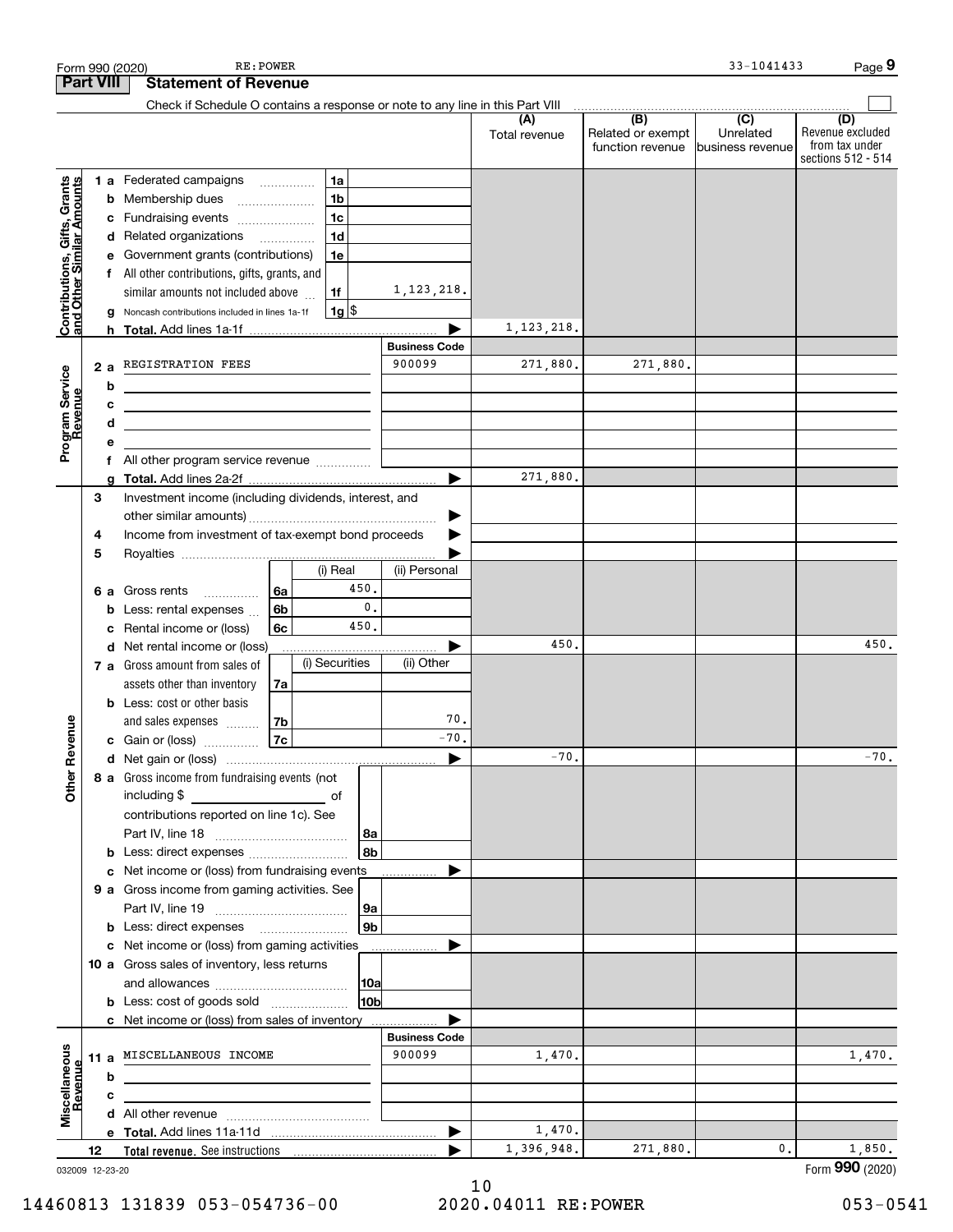|              |                                                                                                                                                                                                            |                |                                    |                                                      | $\overline{\mathbf{x}}$        |
|--------------|------------------------------------------------------------------------------------------------------------------------------------------------------------------------------------------------------------|----------------|------------------------------------|------------------------------------------------------|--------------------------------|
|              | Do not include amounts reported on lines 6b,<br>7b, 8b, 9b, and 10b of Part VIII.                                                                                                                          | Total expenses | (B)<br>Program service<br>expenses | $\overline{C}$<br>Management and<br>general expenses | (D)<br>Fundraising<br>expenses |
| 1.           | Grants and other assistance to domestic organizations                                                                                                                                                      |                |                                    |                                                      |                                |
|              | and domestic governments. See Part IV, line 21                                                                                                                                                             |                |                                    |                                                      |                                |
| $\mathbf{2}$ | Grants and other assistance to domestic                                                                                                                                                                    |                |                                    |                                                      |                                |
|              | individuals. See Part IV, line 22                                                                                                                                                                          |                |                                    |                                                      |                                |
| 3            | Grants and other assistance to foreign                                                                                                                                                                     |                |                                    |                                                      |                                |
|              | organizations, foreign governments, and foreign                                                                                                                                                            |                |                                    |                                                      |                                |
|              | individuals. See Part IV, lines 15 and 16                                                                                                                                                                  |                |                                    |                                                      |                                |
| 4            | Benefits paid to or for members                                                                                                                                                                            |                |                                    |                                                      |                                |
| 5            | Compensation of current officers, directors,                                                                                                                                                               |                |                                    |                                                      |                                |
|              | trustees, and key employees                                                                                                                                                                                | 71,878.        | 35,941.                            | 14,373.                                              | 21,564.                        |
| 6            | Compensation not included above to disqualified                                                                                                                                                            |                |                                    |                                                      |                                |
|              | persons (as defined under section $4958(f)(1)$ ) and                                                                                                                                                       |                |                                    |                                                      |                                |
|              | persons described in section 4958(c)(3)(B)                                                                                                                                                                 |                |                                    |                                                      |                                |
| 7            |                                                                                                                                                                                                            | 272,327.       | 122,239.                           | 91,931.                                              | 58,157.                        |
| 8            | Pension plan accruals and contributions (include                                                                                                                                                           |                |                                    |                                                      |                                |
|              | section 401(k) and 403(b) employer contributions)                                                                                                                                                          | 5,314.         | 2,234.                             | 2,198.                                               | 882.                           |
| 9            |                                                                                                                                                                                                            | 26,724.        | 12,018.                            | 8,961.                                               | 5,745.                         |
| 10           |                                                                                                                                                                                                            | 27,028.        | 12,387.                            | 8,438.                                               | 6,203.                         |
| 11           | Fees for services (nonemployees):                                                                                                                                                                          |                |                                    |                                                      |                                |
| a            |                                                                                                                                                                                                            |                |                                    |                                                      |                                |
| b            |                                                                                                                                                                                                            | 397.           | 182.                               | 124.                                                 | 91.                            |
| с            |                                                                                                                                                                                                            | 9,363.         | 4,291.                             | 2,923.                                               | 2,149.                         |
| d            |                                                                                                                                                                                                            |                |                                    |                                                      |                                |
| е            | Professional fundraising services. See Part IV, line 17                                                                                                                                                    |                |                                    |                                                      |                                |
| f            | Investment management fees                                                                                                                                                                                 |                |                                    |                                                      |                                |
| a            | Other. (If line 11g amount exceeds 10% of line 25,                                                                                                                                                         | 91,162.        | 76,310.                            | 8,560.                                               | 6,292.                         |
|              | column (A) amount, list line 11g expenses on Sch O.)                                                                                                                                                       |                |                                    |                                                      |                                |
| 12           |                                                                                                                                                                                                            | 45,619.        | 16,901.                            | 11,513.                                              | 17,205.                        |
| 13           |                                                                                                                                                                                                            | 21, 112.       | 9,676.                             | 6,591.                                               | 4,845.                         |
| 14<br>15     |                                                                                                                                                                                                            |                |                                    |                                                      |                                |
| 16           |                                                                                                                                                                                                            | 6,415,         | 2,940.                             | 2,003.                                               | 1,472.                         |
| 17           | Travel                                                                                                                                                                                                     | 1,788.         |                                    | 495.                                                 | 1,293.                         |
| 18           | Payments of travel or entertainment expenses                                                                                                                                                               |                |                                    |                                                      |                                |
|              | for any federal, state, or local public officials                                                                                                                                                          |                |                                    |                                                      |                                |
| 19           | Conferences, conventions, and meetings                                                                                                                                                                     |                |                                    |                                                      |                                |
| 20           | Interest                                                                                                                                                                                                   |                |                                    |                                                      |                                |
| 21           |                                                                                                                                                                                                            |                |                                    |                                                      |                                |
| 22           | Depreciation, depletion, and amortization                                                                                                                                                                  | 12,222.        | 5,601.                             | 3,816.                                               | 2,805.                         |
| 23           | Insurance                                                                                                                                                                                                  | 5,577.         | 2,556.                             | 1,741.                                               | 1,280.                         |
| 24           | Other expenses. Itemize expenses not covered<br>above (List miscellaneous expenses on line 24e. If<br>line 24e amount exceeds 10% of line 25, column (A)<br>amount, list line 24e expenses on Schedule O.) |                |                                    |                                                      |                                |
| a            | TRAINING EXPENSES                                                                                                                                                                                          | 56,657.        | 56,657.                            |                                                      |                                |
| b            | DIRECT MAIL EXPENSE                                                                                                                                                                                        | 46.158.        | 19,114.                            | 6,527.                                               | 20,517.                        |
| C            | STAFF TRAINING & DEVELO                                                                                                                                                                                    | 21, 217.       | 9,724.                             | 6,624.                                               | 4,869.                         |
| d            | EQUIPMENT RENTAL                                                                                                                                                                                           | 1,525.         | 699.                               | 476.                                                 | 350.                           |
|              | e All other expenses                                                                                                                                                                                       |                |                                    |                                                      |                                |
| 25           | Total functional expenses. Add lines 1 through 24e                                                                                                                                                         | 722,483.       | 389,470.                           | 177,294.                                             | 155,719.                       |
| 26           | Joint costs. Complete this line only if the organization                                                                                                                                                   |                |                                    |                                                      |                                |
|              | reported in column (B) joint costs from a combined<br>educational campaign and fundraising solicitation.                                                                                                   |                |                                    |                                                      |                                |

Section 501(c)(3) and 501(c)(4) organizations must complete all columns. All other organizations must complete column (A).

## Check here  $\blacktriangleright$   $\boxed{X}$  if following SOP 98-2 (ASC 958-720)

032010 12-23-20

#### 14460813 131839 053-054736-00 2020.04011 RE:POWER 053-0541

Form 990 (2020)

Form 990 (2020) RE: POWER

**Part IX Statement of Functional Expenses**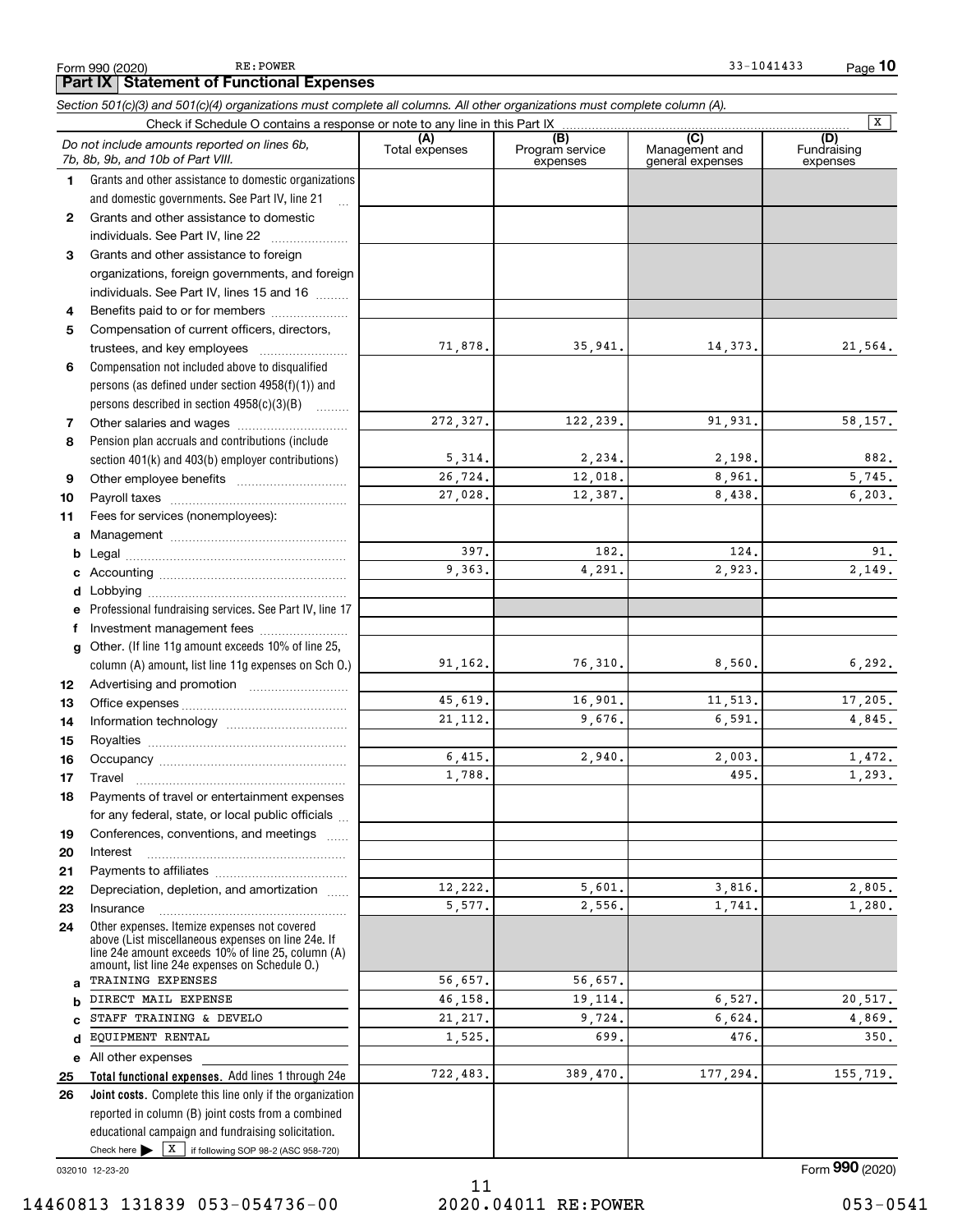~~~~

|                 | 4  |                                                                                                                                                                                                                                |     |                   | 2,049.               | 4              | 25,000.                  |
|-----------------|----|--------------------------------------------------------------------------------------------------------------------------------------------------------------------------------------------------------------------------------|-----|-------------------|----------------------|----------------|--------------------------|
|                 | 5  | Loans and other receivables from any current or former officer, director,                                                                                                                                                      |     |                   |                      |                |                          |
|                 |    | trustee, key employee, creator or founder, substantial contributor, or 35%                                                                                                                                                     |     |                   |                      |                |                          |
|                 |    | controlled entity or family member of any of these persons                                                                                                                                                                     |     |                   |                      | 5              |                          |
|                 | 6  | Loans and other receivables from other disqualified persons (as defined                                                                                                                                                        |     |                   |                      |                |                          |
|                 |    | under section $4958(f)(1)$ , and persons described in section $4958(c)(3)(B)$                                                                                                                                                  |     | 1.1.1.1           |                      | 6              |                          |
|                 | 7  |                                                                                                                                                                                                                                |     |                   |                      | $\overline{7}$ |                          |
| Assets          | 8  |                                                                                                                                                                                                                                |     |                   |                      | 8              |                          |
|                 | 9  | Prepaid expenses and deferred charges                                                                                                                                                                                          |     |                   | 37,462.              | 9              | 52,380.                  |
|                 |    | <b>10a</b> Land, buildings, and equipment: cost or other                                                                                                                                                                       |     |                   |                      |                |                          |
|                 |    | basis. Complete Part VI of Schedule D                                                                                                                                                                                          | 10a | 307,196.          |                      |                |                          |
|                 | b  | Less: accumulated depreciation<br>.                                                                                                                                                                                            | 10b | 120,210.          | 220,551.             | 10c            | 186,986.                 |
|                 | 11 |                                                                                                                                                                                                                                |     |                   |                      | 11             |                          |
|                 | 12 |                                                                                                                                                                                                                                |     |                   |                      | 12             |                          |
|                 | 13 |                                                                                                                                                                                                                                |     |                   |                      | 13             |                          |
|                 | 14 |                                                                                                                                                                                                                                |     |                   |                      | 14             |                          |
|                 | 15 |                                                                                                                                                                                                                                |     |                   | 263,063.             | 15             | 275,895.                 |
|                 | 16 |                                                                                                                                                                                                                                |     |                   | 781,249.             | 16             | 1,400,094.               |
|                 | 17 |                                                                                                                                                                                                                                |     |                   | 120,701.             | 17             | 46,281.                  |
|                 | 18 |                                                                                                                                                                                                                                |     |                   |                      | 18             |                          |
|                 | 19 | Deferred revenue manual contracts and contracts are all the contracts and contracts are contracted and contracts are contracted and contract are contracted and contract are contracted and contract are contracted and contra |     |                   | 3,543.               | 19             | 27,800.                  |
|                 | 20 |                                                                                                                                                                                                                                |     |                   |                      | 20             |                          |
|                 | 21 | Escrow or custodial account liability. Complete Part IV of Schedule D                                                                                                                                                          |     | 1.1.1.1.1.1.1.1.1 |                      | 21             |                          |
|                 | 22 | Loans and other payables to any current or former officer, director,                                                                                                                                                           |     |                   |                      |                |                          |
| abilities       |    | trustee, key employee, creator or founder, substantial contributor, or 35%                                                                                                                                                     |     |                   |                      |                |                          |
|                 |    | controlled entity or family member of any of these persons                                                                                                                                                                     |     |                   | 22                   |                |                          |
| ⊐               | 23 | Secured mortgages and notes payable to unrelated third parties                                                                                                                                                                 |     | .                 |                      | 23             |                          |
|                 | 24 | Unsecured notes and loans payable to unrelated third parties                                                                                                                                                                   |     |                   |                      | 24             |                          |
|                 | 25 | Other liabilities (including federal income tax, payables to related third                                                                                                                                                     |     |                   |                      |                |                          |
|                 |    | parties, and other liabilities not included on lines 17-24). Complete Part X                                                                                                                                                   |     |                   |                      |                |                          |
|                 |    | of Schedule D                                                                                                                                                                                                                  |     |                   | 44,805.              | 25             | 39,348.                  |
|                 | 26 | <b>Total liabilities.</b> Add lines 17 through 25                                                                                                                                                                              |     |                   | 169,049.             | 26             | 113,429.                 |
|                 |    | Organizations that follow FASB ASC 958, check here $\blacktriangleright \;$ $\lfloor x \rfloor$                                                                                                                                |     |                   |                      |                |                          |
|                 |    | and complete lines 27, 28, 32, and 33.                                                                                                                                                                                         |     |                   |                      |                |                          |
| Balances        | 27 |                                                                                                                                                                                                                                |     |                   | 562,200.             | 27             | 975,804.                 |
|                 | 28 |                                                                                                                                                                                                                                |     |                   | 50,000.              | 28             | 310,861.                 |
| i<br>S          |    | Organizations that do not follow FASB ASC 958, check here ▶ U                                                                                                                                                                  |     |                   |                      |                |                          |
|                 |    | and complete lines 29 through 33.                                                                                                                                                                                              |     |                   |                      |                |                          |
|                 | 29 |                                                                                                                                                                                                                                |     |                   | 29                   |                |                          |
| Net Assets or F | 30 | Paid-in or capital surplus, or land, building, or equipment fund                                                                                                                                                               |     |                   | 30                   |                |                          |
|                 | 31 | Retained earnings, endowment, accumulated income, or other funds                                                                                                                                                               |     | .                 |                      | 31             |                          |
|                 | 32 | Total net assets or fund balances                                                                                                                                                                                              |     |                   | 612,200.<br>781,249. | 32             | 1,286,665.<br>1,400,094. |
|                 | 33 | Total liabilities and net assets/fund balances                                                                                                                                                                                 |     |                   |                      | 33             |                          |

 $\boxed{\phantom{1}}$ 

(A) (B)

Beginning of year  $\vert$  | End of year

1 2 3

251,055. 1 851,731.

7,069. 8,102.

1 2 3

Check if Schedule O contains a response or note to any line in this Part X

Cash - non-interest-bearing ~~~~~~~~~~~~~~~~~~~~~~~~~ Savings and temporary cash investments ~~~~~~~~~~~~~~~~~~ Pledges and grants receivable, net ~~~~~~~~~~~~~~~~~~~~~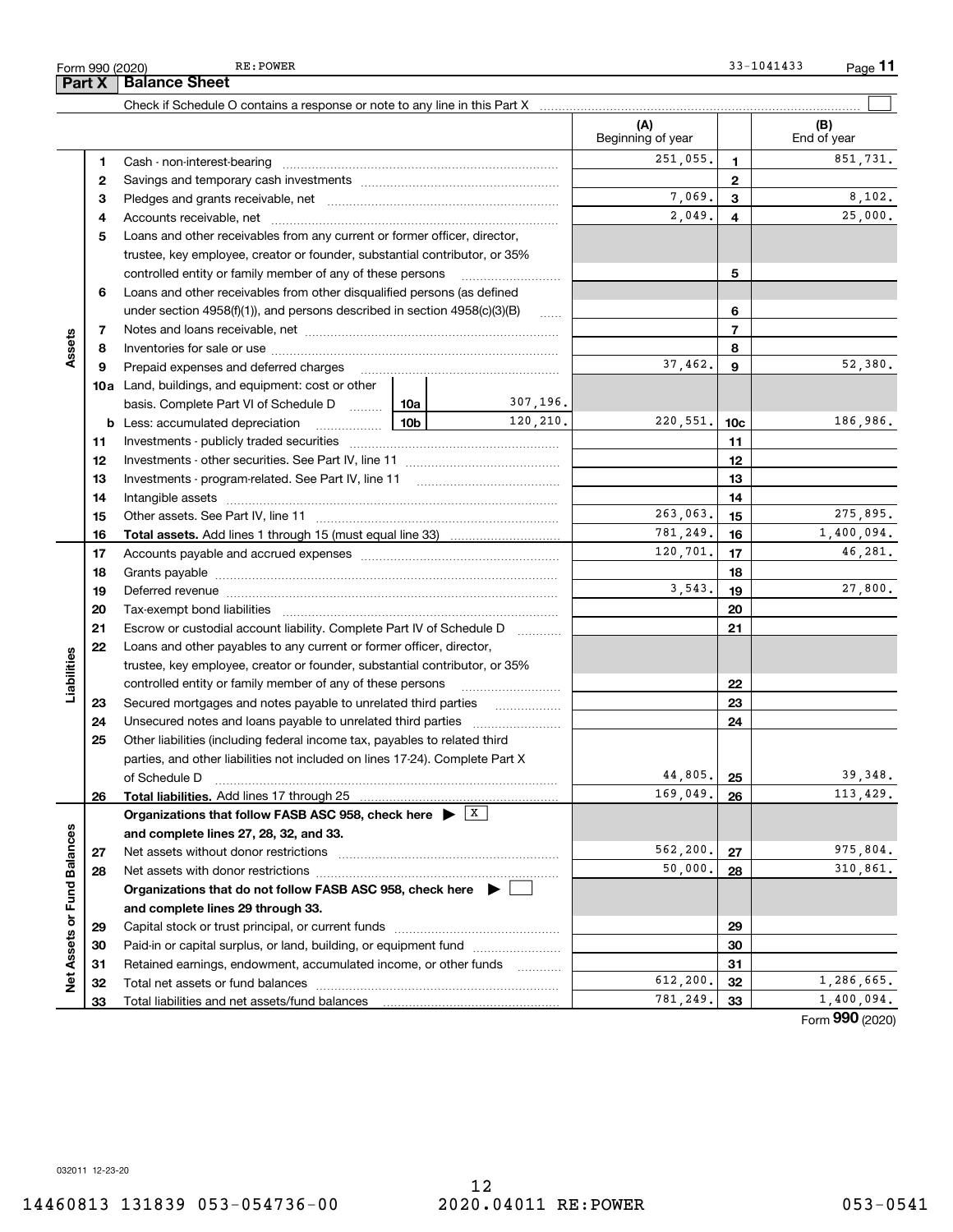|    | RE: POWER<br>Form 990 (2020)                                                                                                         | $33 - 1041433$ |                |            | Page $12$  |
|----|--------------------------------------------------------------------------------------------------------------------------------------|----------------|----------------|------------|------------|
|    | <b>Reconciliation of Net Assets</b><br>Part XI                                                                                       |                |                |            |            |
|    |                                                                                                                                      |                |                |            |            |
|    |                                                                                                                                      |                |                |            |            |
| 1  | Total revenue (must equal Part VIII, column (A), line 12)                                                                            | $\mathbf{1}$   |                | 1,396,948. |            |
| 2  |                                                                                                                                      | $\mathbf{2}$   |                |            | 722,483.   |
| 3  | Revenue less expenses. Subtract line 2 from line 1                                                                                   | 3              |                |            | 674,465.   |
| 4  |                                                                                                                                      | 4              |                |            | 612, 200.  |
| 5  |                                                                                                                                      | 5              |                |            |            |
| 6  |                                                                                                                                      | 6              |                |            |            |
| 7  | Investment expenses www.communication.communication.com/www.communication.com/www.communication.com                                  | $\overline{7}$ |                |            |            |
| 8  | Prior period adjustments                                                                                                             | 8              |                |            |            |
| 9  | Other changes in net assets or fund balances (explain on Schedule O)                                                                 | $\mathbf{q}$   |                |            | 0.         |
| 10 | Net assets or fund balances at end of year. Combine lines 3 through 9 (must equal Part X, line 32,                                   |                |                |            |            |
|    | column (B))                                                                                                                          | 10             |                |            | 1,286,665. |
|    | Part XII Financial Statements and Reporting                                                                                          |                |                |            |            |
|    |                                                                                                                                      |                |                |            |            |
|    |                                                                                                                                      |                |                | <b>Yes</b> | <b>No</b>  |
| 1  | $\sqrt{x}$   Accrual<br>Accounting method used to prepare the Form 990: <u>I</u> Cash<br>Other                                       |                |                |            |            |
|    | If the organization changed its method of accounting from a prior year or checked "Other," explain in Schedule O.                    |                |                |            |            |
|    | 2a Were the organization's financial statements compiled or reviewed by an independent accountant?                                   |                | 2a             |            | X          |
|    | If "Yes," check a box below to indicate whether the financial statements for the year were compiled or reviewed on a                 |                |                |            |            |
|    | separate basis, consolidated basis, or both:                                                                                         |                |                |            |            |
|    | Separate basis<br><b>Consolidated basis</b><br>Both consolidated and separate basis                                                  |                |                |            |            |
|    | <b>b</b> Were the organization's financial statements audited by an independent accountant?                                          |                | 2 <sub>b</sub> | х          |            |
|    | If "Yes," check a box below to indicate whether the financial statements for the year were audited on a separate basis,              |                |                |            |            |
|    | consolidated basis, or both:                                                                                                         |                |                |            |            |
|    | X  <br>Consolidated basis<br>Separate basis<br>Both consolidated and separate basis                                                  |                |                |            |            |
|    | c If "Yes" to line 2a or 2b, does the organization have a committee that assumes responsibility for oversight of the audit,          |                |                |            |            |
|    | review, or compilation of its financial statements and selection of an independent accountant?                                       |                | 2c             | х          |            |
|    | If the organization changed either its oversight process or selection process during the tax year, explain on Schedule O.            |                |                |            |            |
|    | 3a As a result of a federal award, was the organization required to undergo an audit or audits as set forth in the Single Audit      |                |                |            |            |
|    |                                                                                                                                      |                | 3a             |            | х          |
|    | <b>b</b> If "Yes," did the organization undergo the required audit or audits? If the organization did not undergo the required audit |                |                |            |            |
|    |                                                                                                                                      |                | 3b             | $\Omega$   |            |

Form 990 (2020)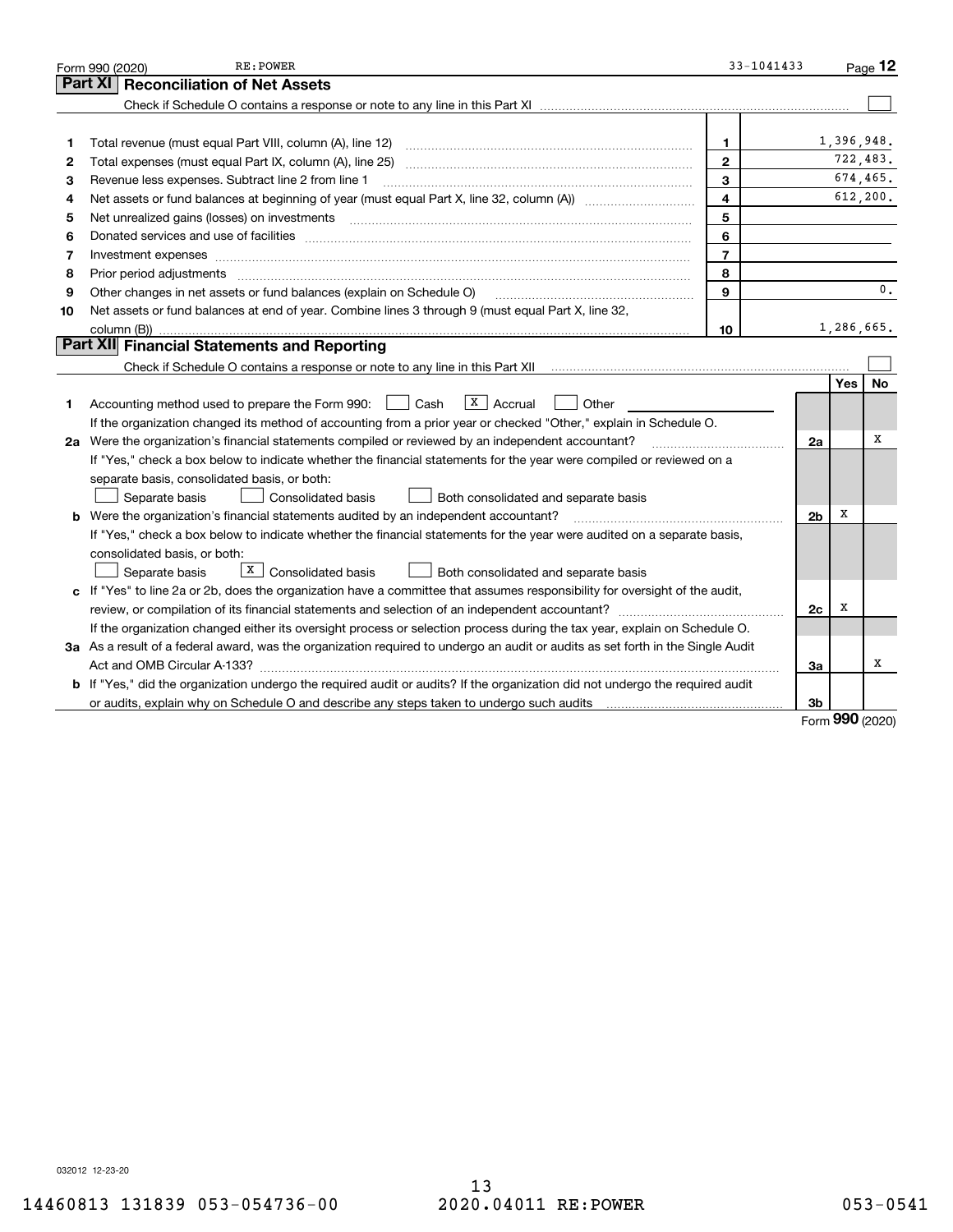Department of the Treasury Internal Revenue Service (Form 990, 990-EZ,

Name of the organization

|  |  | ** PUBLIC DISCLOSURE COPY ** |  |  |
|--|--|------------------------------|--|--|
|--|--|------------------------------|--|--|

## Schedule B The Schedule of Contributors

Attach to Form 990, Form 990-EZ, or Form 990-PF. | Go to www.irs.gov/Form990 for the latest information. OMB No. 1545-0047

Employer identification number

| <b>RE:POWER</b> | $33 - 1041433$ |
|-----------------|----------------|
|                 |                |

Organization type (check one):

| Filers of:         | Section:                                                                    |
|--------------------|-----------------------------------------------------------------------------|
| Form 990 or 990-EZ | $X$ 501(c)(4) (enter number) organization                                   |
|                    | $4947(a)(1)$ nonexempt charitable trust not treated as a private foundation |
|                    | 527 political organization                                                  |
| Form 990-PF        | 501(c)(3) exempt private foundation                                         |
|                    | 4947(a)(1) nonexempt charitable trust treated as a private foundation       |
|                    | 501(c)(3) taxable private foundation                                        |

Check if your organization is covered by the General Rule or a Special Rule. Note: Only a section 501(c)(7), (8), or (10) organization can check boxes for both the General Rule and a Special Rule. See instructions.

#### General Rule

**K** For an organization filing Form 990, 990-EZ, or 990-PF that received, during the year, contributions totaling \$5,000 or more (in money or property) from any one contributor. Complete Parts I and II. See instructions for determining a contributor's total contributions.

#### Special Rules

| For an organization described in section 501(c)(3) filing Form 990 or 990-EZ that met the 33 1/3% support test of the regulations under               |
|-------------------------------------------------------------------------------------------------------------------------------------------------------|
| sections 509(a)(1) and 170(b)(1)(A)(vi), that checked Schedule A (Form 990 or 990-EZ), Part II, line 13, 16a, or 16b, and that received from          |
| any one contributor, during the year, total contributions of the greater of (1) \$5,000; or (2) 2% of the amount on (i) Form 990, Part VIII, line 1h; |
| or (ii) Form 990-EZ, line 1. Complete Parts I and II.                                                                                                 |

For an organization described in section 501(c)(7), (8), or (10) filing Form 990 or 990-EZ that received from any one contributor, during the year, total contributions of more than \$1,000 exclusively for religious, charitable, scientific, literary, or educational purposes, or for the prevention of cruelty to children or animals. Complete Parts I (entering "N/A" in column (b) instead of the contributor name and address), II, and III.  $\begin{array}{c} \hline \end{array}$ 

purpose. Don't complete any of the parts unless the General Rule applies to this organization because it received nonexclusively year, contributions <sub>exclusively</sub> for religious, charitable, etc., purposes, but no such contributions totaled more than \$1,000. If this box is checked, enter here the total contributions that were received during the year for an exclusively religious, charitable, etc., For an organization described in section 501(c)(7), (8), or (10) filing Form 990 or 990-EZ that received from any one contributor, during the religious, charitable, etc., contributions totaling \$5,000 or more during the year  $\Box$ — $\Box$   $\Box$  $\begin{array}{c} \hline \end{array}$ 

Caution: An organization that isn't covered by the General Rule and/or the Special Rules doesn't file Schedule B (Form 990, 990-EZ, or 990-PF), but it **must** answer "No" on Part IV, line 2, of its Form 990; or check the box on line H of its Form 990-EZ or on its Form 990-PF, Part I, line 2, to certify that it doesn't meet the filing requirements of Schedule B (Form 990, 990-EZ, or 990-PF).

LHA For Paperwork Reduction Act Notice, see the instructions for Form 990, 990-EZ, or 990-PF. Schedule B (Form 990, 990-EZ, or 990-PF) (2020)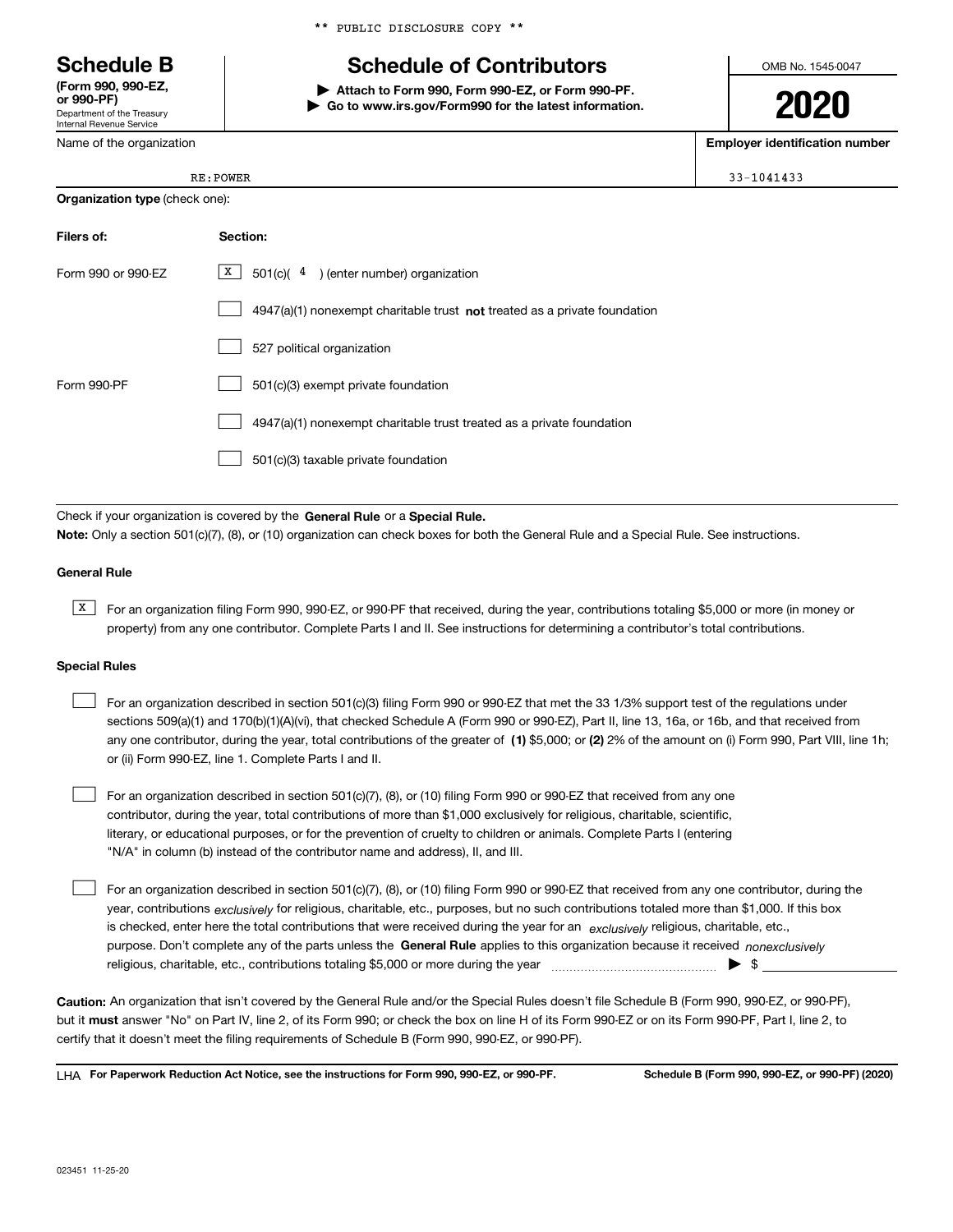| Schedule B (Form 990, 990-EZ, or 990-PF) (2020)<br>Page |  |
|---------------------------------------------------------|--|
|---------------------------------------------------------|--|

Name of organization

Employer identification number

RE:POWER 33-1041433

(a) No. (b) Name, address, and ZIP + 4 (c) Total contributions (d) Type of contribution Person Payroll Noncash (a) No. (b) Name, address, and ZIP + 4 (c) Total contributions (d) Type of contribution Person Payroll Noncash (a) No. (b) Name, address, and ZIP + 4 (c) Total contributions (d) Type of contribution Person Payroll Noncash (a) No. (b) Name, address, and ZIP + 4 (c) Total contributions (d) Type of contribution Person Payroll Noncash (a) No. (b) Name, address, and ZIP + 4 (c) Total contributions (d) Type of contribution Person Payroll Noncash (a) No. (b) Name, address, and ZIP + 4 (c) Total contributions (d) Type of contribution Person Payroll Noncash Part I Contributors (see instructions). Use duplicate copies of Part I if additional space is needed. \$ (Complete Part II for noncash contributions.) \$ (Complete Part II for noncash contributions.) \$ (Complete Part II for noncash contributions.) \$ (Complete Part II for noncash contributions.) \$ (Complete Part II for noncash contributions.) \$ (Complete Part II for noncash contributions.)  $\lceil x \rceil$  $\begin{array}{c} \hline \end{array}$  $\begin{array}{c} \hline \end{array}$  $\overline{X}$  $\begin{array}{c} \hline \end{array}$  $\begin{array}{c} \hline \end{array}$  $\boxed{\text{X}}$  $\begin{array}{c} \hline \end{array}$  $\begin{array}{c} \hline \end{array}$  $\boxed{\text{X}}$  $\begin{array}{c} \hline \end{array}$  $\begin{array}{c} \hline \end{array}$  $\boxed{\text{X}}$  $\begin{array}{c} \hline \end{array}$  $\begin{array}{c} \hline \end{array}$  $\boxed{\text{X}}$  $\begin{array}{c} \hline \end{array}$  $\begin{array}{c} \hline \end{array}$  $1$  Person  $\overline{X}$ 119,475. 2 X 66,000. 3 X 50,000.  $\frac{4}{1}$  Person  $\overline{X}$ 25,000. 5 X 20,000. 6  $\qquad$  Person  $\overline{X}$ 10,000.

023452 11-25-20 Schedule B (Form 990, 990-EZ, or 990-PF) (2020)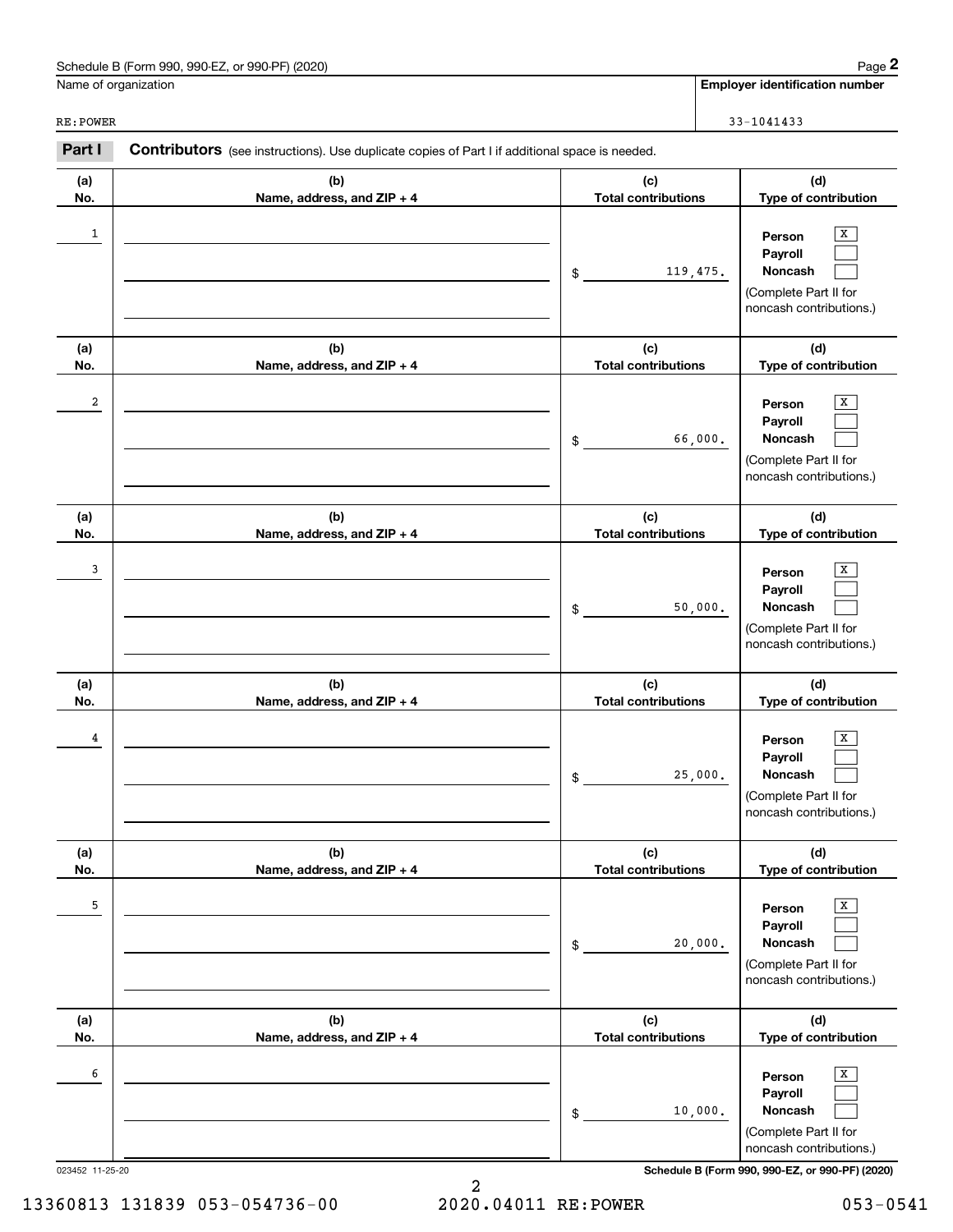| Schedule B (Form 990, 990-EZ, or 990-PF) (2020) | Page |
|-------------------------------------------------|------|
|-------------------------------------------------|------|

Name of organization

Employer identification number

| RE: POWER  |                                                                                                |                                   | $33 - 1041433$                                                                        |
|------------|------------------------------------------------------------------------------------------------|-----------------------------------|---------------------------------------------------------------------------------------|
| Part I     | Contributors (see instructions). Use duplicate copies of Part I if additional space is needed. |                                   |                                                                                       |
| (a)<br>No. | (b)<br>Name, address, and ZIP + 4                                                              | (c)<br><b>Total contributions</b> | (d)<br>Type of contribution                                                           |
| 7          |                                                                                                | 10,000.<br>\$                     | X<br>Person<br>Payroll<br>Noncash<br>(Complete Part II for<br>noncash contributions.) |
| (a)<br>No. | (b)<br>Name, address, and ZIP + 4                                                              | (c)<br><b>Total contributions</b> | (d)<br>Type of contribution                                                           |
|            |                                                                                                | \$                                | Person<br>Payroll<br>Noncash<br>(Complete Part II for<br>noncash contributions.)      |
| (a)<br>No. | (b)<br>Name, address, and ZIP + 4                                                              | (c)<br><b>Total contributions</b> | (d)<br>Type of contribution                                                           |
|            |                                                                                                | \$                                | Person<br>Payroll<br>Noncash<br>(Complete Part II for<br>noncash contributions.)      |
| (a)<br>No. | (b)<br>Name, address, and ZIP + 4                                                              | (c)<br><b>Total contributions</b> | (d)<br>Type of contribution                                                           |
|            |                                                                                                | \$                                | Person<br>Payroll<br>Noncash<br>(Complete Part II for<br>noncash contributions.)      |
| (a)<br>No. | (b)<br>Name, address, and ZIP + 4                                                              | (c)<br><b>Total contributions</b> | (d)<br>Type of contribution                                                           |
|            |                                                                                                | \$                                | Person<br>Payroll<br>Noncash<br>(Complete Part II for<br>noncash contributions.)      |
| (a)<br>No. | (b)<br>Name, address, and ZIP + 4                                                              | (c)<br><b>Total contributions</b> | (d)<br>Type of contribution                                                           |
|            |                                                                                                | \$                                | Person<br>Payroll<br>Noncash<br>(Complete Part II for<br>noncash contributions.)      |

023452 11-25-20 Schedule B (Form 990, 990-EZ, or 990-PF) (2020)

3<br>2020.04011 RE:POWER

13360813 131839 053-054736-00 2020.04011 RE:POWER 053-0541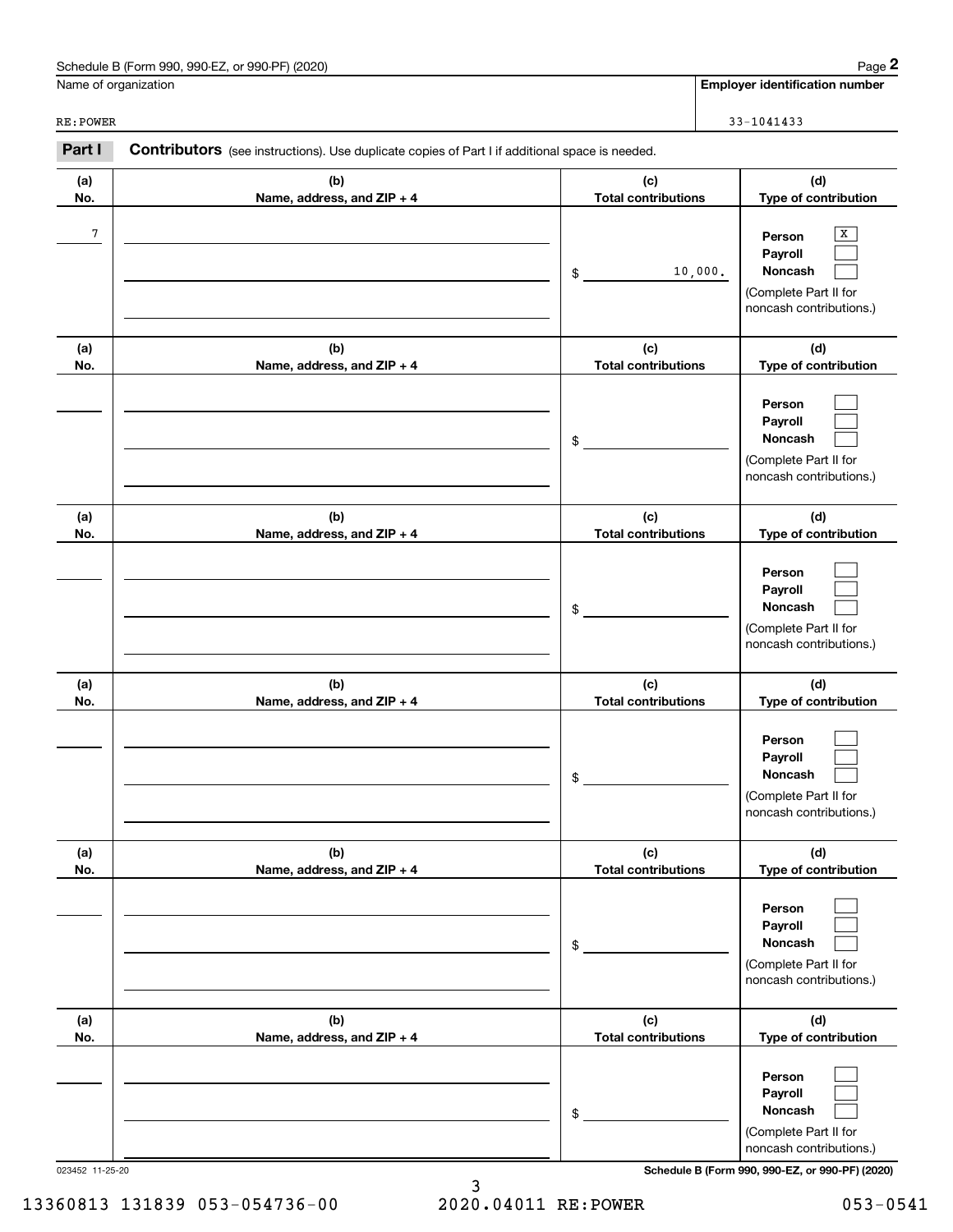| Schedule B (Form 990, 990-EZ, or 990-PF) (2020) | Page |
|-------------------------------------------------|------|
|-------------------------------------------------|------|

Page  $3$ 

Name of organization

Employer identification number

RE:POWER 33-1041433

| Part II                      | Noncash Property (see instructions). Use duplicate copies of Part II if additional space is needed. |                                                 |                                                 |
|------------------------------|-----------------------------------------------------------------------------------------------------|-------------------------------------------------|-------------------------------------------------|
| (a)<br>No.<br>from<br>Part I | (b)<br>Description of noncash property given                                                        | (c)<br>FMV (or estimate)<br>(See instructions.) | (d)<br>Date received                            |
|                              |                                                                                                     | \$                                              |                                                 |
| (a)<br>No.<br>from<br>Part I | (b)<br>Description of noncash property given                                                        | (c)<br>FMV (or estimate)<br>(See instructions.) | (d)<br>Date received                            |
|                              |                                                                                                     | \$                                              |                                                 |
| (a)<br>No.<br>from<br>Part I | (b)<br>Description of noncash property given                                                        | (c)<br>FMV (or estimate)<br>(See instructions.) | (d)<br>Date received                            |
|                              |                                                                                                     | \$                                              |                                                 |
| (a)<br>No.<br>from<br>Part I | (b)<br>Description of noncash property given                                                        | (c)<br>FMV (or estimate)<br>(See instructions.) | (d)<br>Date received                            |
|                              |                                                                                                     | \$                                              |                                                 |
| (a)<br>No.<br>from<br>Part I | (b)<br>Description of noncash property given                                                        | (c)<br>FMV (or estimate)<br>(See instructions.) | (d)<br>Date received                            |
|                              |                                                                                                     | \$                                              |                                                 |
| (a)<br>No.<br>from<br>Part I | (b)<br>Description of noncash property given                                                        | (c)<br>FMV (or estimate)<br>(See instructions.) | (d)<br>Date received                            |
|                              |                                                                                                     | \$                                              |                                                 |
| 023453 11-25-20              |                                                                                                     |                                                 | Schedule B (Form 990, 990-EZ, or 990-PF) (2020) |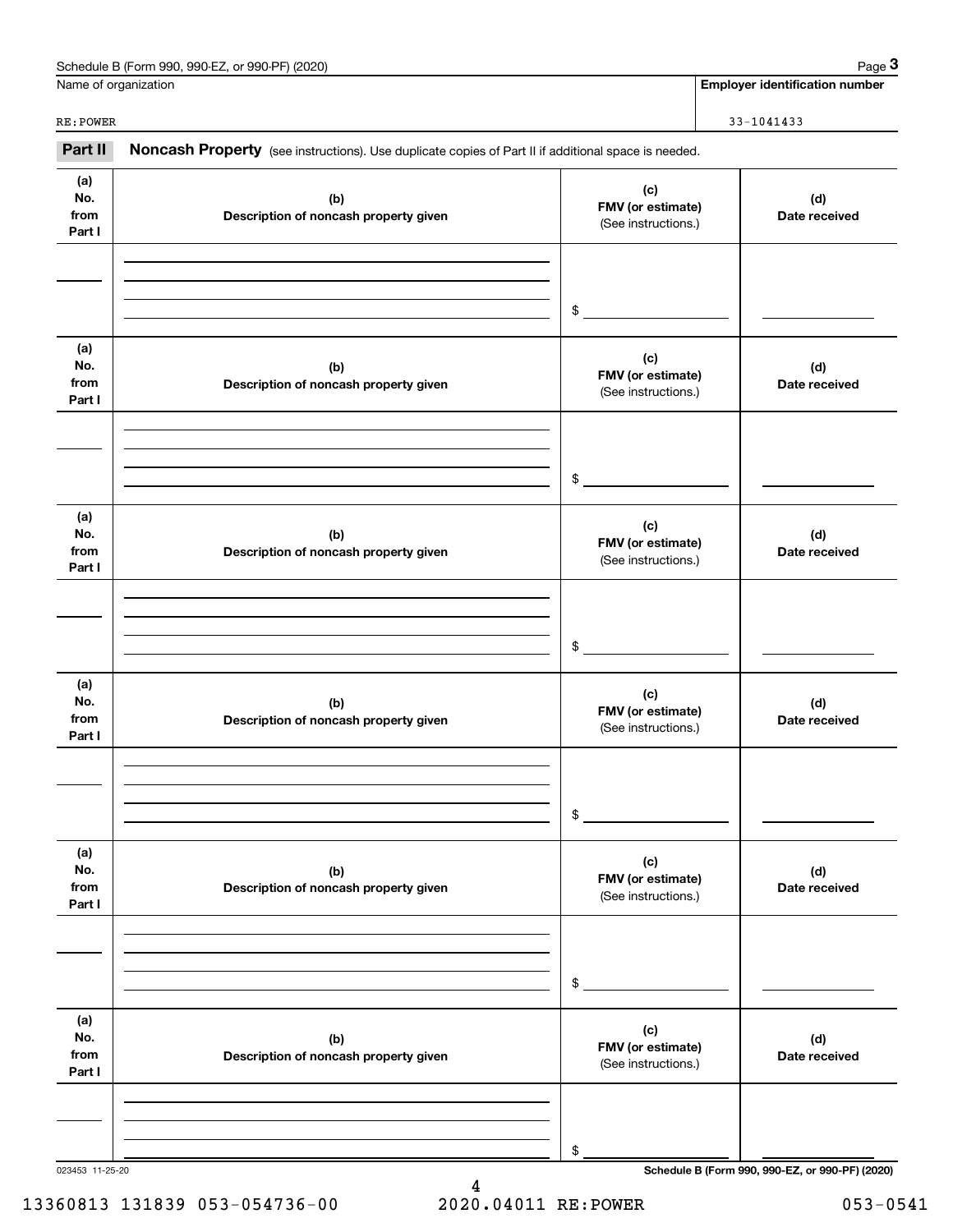| Name of organization      |                                                                                                                                                                               |                      | <b>Employer identification number</b>                                                                                                                                             |  |
|---------------------------|-------------------------------------------------------------------------------------------------------------------------------------------------------------------------------|----------------------|-----------------------------------------------------------------------------------------------------------------------------------------------------------------------------------|--|
| RE: POWER                 |                                                                                                                                                                               |                      | 33-1041433                                                                                                                                                                        |  |
| Part III                  |                                                                                                                                                                               |                      | Exclusively religious, charitable, etc., contributions to organizations described in section 501(c)(7), (8), or (10) that total more than \$1,000 for the year                    |  |
|                           | from any one contributor. Complete columns (a) through (e) and the following line entry. For organizations<br>Use duplicate copies of Part III if additional space is needed. |                      | completing Part III, enter the total of exclusively religious, charitable, etc., contributions of \$1,000 or less for the year. (Enter this info. once.) $\blacktriangleright$ \$ |  |
| (a) No.<br>from           | (b) Purpose of gift                                                                                                                                                           | (c) Use of gift      | (d) Description of how gift is held                                                                                                                                               |  |
| Part I                    |                                                                                                                                                                               |                      |                                                                                                                                                                                   |  |
|                           |                                                                                                                                                                               |                      |                                                                                                                                                                                   |  |
|                           |                                                                                                                                                                               | (e) Transfer of gift |                                                                                                                                                                                   |  |
|                           | Transferee's name, address, and ZIP + 4                                                                                                                                       |                      | Relationship of transferor to transferee                                                                                                                                          |  |
|                           |                                                                                                                                                                               |                      |                                                                                                                                                                                   |  |
| $\overline{a}$ ) No.      |                                                                                                                                                                               |                      |                                                                                                                                                                                   |  |
| from<br>Part I            | (b) Purpose of gift                                                                                                                                                           | (c) Use of gift      | (d) Description of how gift is held                                                                                                                                               |  |
|                           |                                                                                                                                                                               |                      |                                                                                                                                                                                   |  |
|                           |                                                                                                                                                                               | (e) Transfer of gift |                                                                                                                                                                                   |  |
|                           | Transferee's name, address, and $ZIP + 4$                                                                                                                                     |                      | Relationship of transferor to transferee                                                                                                                                          |  |
|                           |                                                                                                                                                                               |                      |                                                                                                                                                                                   |  |
| $\overline{a}$ ) No.      |                                                                                                                                                                               |                      |                                                                                                                                                                                   |  |
| from<br>Part I            | (b) Purpose of gift                                                                                                                                                           | (c) Use of gift      | (d) Description of how gift is held                                                                                                                                               |  |
|                           |                                                                                                                                                                               |                      |                                                                                                                                                                                   |  |
|                           |                                                                                                                                                                               | (e) Transfer of gift |                                                                                                                                                                                   |  |
|                           | Transferee's name, address, and ZIP + 4                                                                                                                                       |                      | Relationship of transferor to transferee                                                                                                                                          |  |
|                           |                                                                                                                                                                               |                      |                                                                                                                                                                                   |  |
|                           |                                                                                                                                                                               |                      |                                                                                                                                                                                   |  |
| (a) No.<br>from<br>Part I | (b) Purpose of gift                                                                                                                                                           | (c) Use of gift      | (d) Description of how gift is held                                                                                                                                               |  |
|                           |                                                                                                                                                                               |                      |                                                                                                                                                                                   |  |
|                           |                                                                                                                                                                               |                      |                                                                                                                                                                                   |  |
|                           | (e) Transfer of gift<br>Transferee's name, address, and ZIP + 4                                                                                                               |                      |                                                                                                                                                                                   |  |
|                           |                                                                                                                                                                               |                      | Relationship of transferor to transferee                                                                                                                                          |  |
|                           |                                                                                                                                                                               |                      |                                                                                                                                                                                   |  |
| 023454 11-25-20           |                                                                                                                                                                               |                      | Schedule B (Form 990, 990-EZ, or 990-PF) (2020)                                                                                                                                   |  |

13360813 131839 053-054736-00 2020.04011 RE:POWER 053-0541

5<br>2020.04011 RE:POWER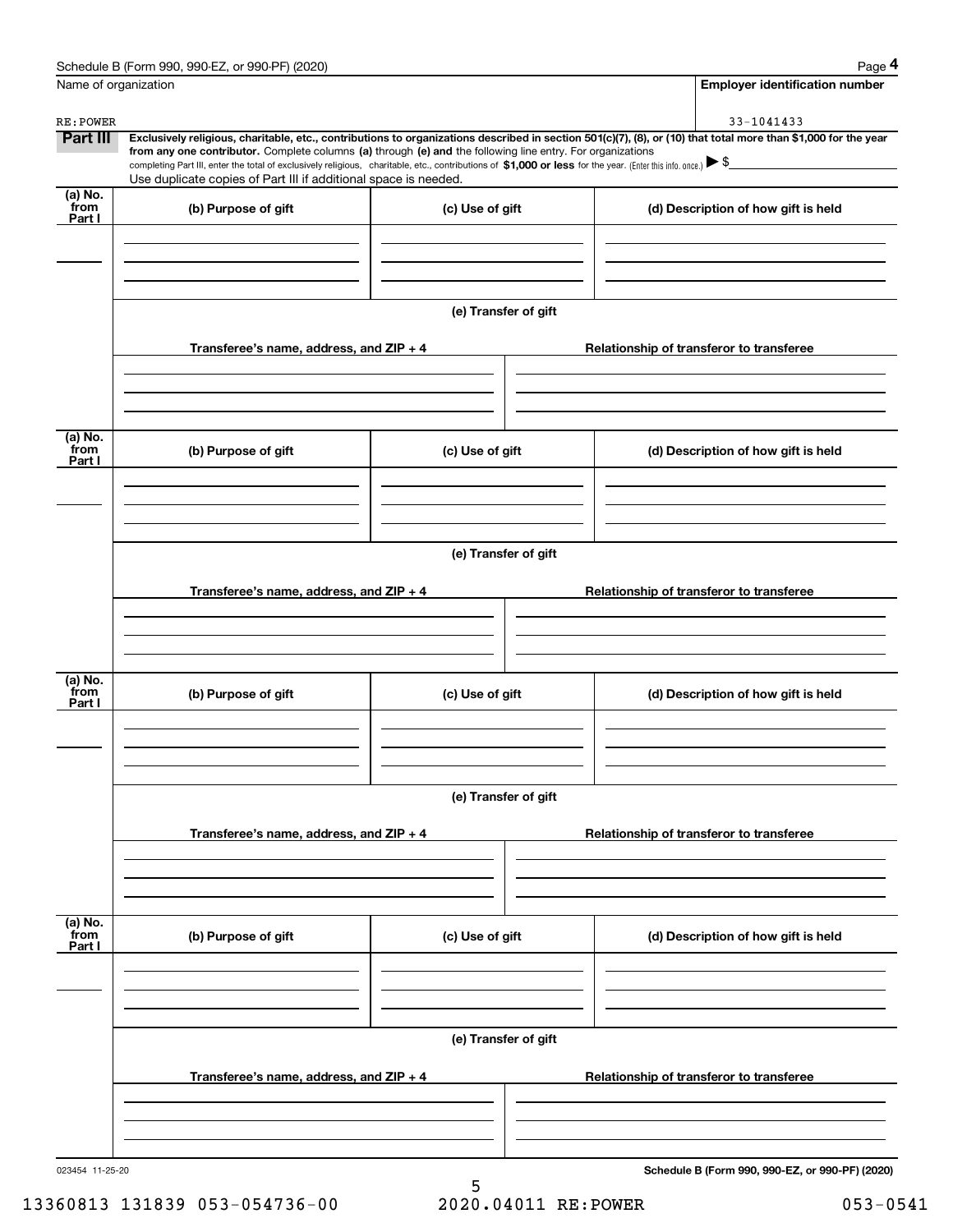| <b>SCHEDULE D</b> |  |
|-------------------|--|
|-------------------|--|

Department of the Treasury Internal Revenue Service

(Form 990) | Complete if the organization answered "Yes" on Form 990, Part IV, line 6, 7, 8, 9, 10, 11a, 11b, 11c, 11d, 11e, 11f, 12a, or 12b. SCHEDULE D Supplemental Financial Statements<br>
Form 990) Somplete if the organization answered "Yes" on Form 990,<br>
Part IV, line 6, 7, 8, 9, 10, 11a, 11b, 11c, 11d, 11e, 11f, 12a, or 12b.



▶ Attach to Form 990.<br>▶ Go to www.irs.gov/Form990 for instructions and the latest information.

|         | Name of the organization<br>RE: POWER                                                                                                                                                                                          |                                                    |    |                          | <b>Employer identification number</b><br>33-1041433 |    |
|---------|--------------------------------------------------------------------------------------------------------------------------------------------------------------------------------------------------------------------------------|----------------------------------------------------|----|--------------------------|-----------------------------------------------------|----|
| Part I  | Organizations Maintaining Donor Advised Funds or Other Similar Funds or Accounts. Complete if the                                                                                                                              |                                                    |    |                          |                                                     |    |
|         | organization answered "Yes" on Form 990, Part IV, line 6.                                                                                                                                                                      |                                                    |    |                          |                                                     |    |
|         |                                                                                                                                                                                                                                | (a) Donor advised funds                            |    |                          | (b) Funds and other accounts                        |    |
| 1       |                                                                                                                                                                                                                                |                                                    |    |                          |                                                     |    |
| 2       | Aggregate value of contributions to (during year)                                                                                                                                                                              |                                                    |    |                          |                                                     |    |
| з       | Aggregate value of grants from (during year)                                                                                                                                                                                   |                                                    |    |                          |                                                     |    |
| 4       |                                                                                                                                                                                                                                |                                                    |    |                          |                                                     |    |
| 5       | Did the organization inform all donors and donor advisors in writing that the assets held in donor advised funds                                                                                                               |                                                    |    |                          |                                                     |    |
|         |                                                                                                                                                                                                                                |                                                    |    |                          | Yes                                                 | No |
| 6       | Did the organization inform all grantees, donors, and donor advisors in writing that grant funds can be used only                                                                                                              |                                                    |    |                          |                                                     |    |
|         | for charitable purposes and not for the benefit of the donor or donor advisor, or for any other purpose conferring                                                                                                             |                                                    |    |                          |                                                     |    |
|         |                                                                                                                                                                                                                                |                                                    |    |                          | Yes                                                 | No |
| Part II | Conservation Easements. Complete if the organization answered "Yes" on Form 990, Part IV, line 7.                                                                                                                              |                                                    |    |                          |                                                     |    |
| 1       | Purpose(s) of conservation easements held by the organization (check all that apply).                                                                                                                                          |                                                    |    |                          |                                                     |    |
|         | Preservation of land for public use (for example, recreation or education)                                                                                                                                                     | Preservation of a historically important land area |    |                          |                                                     |    |
|         | Protection of natural habitat                                                                                                                                                                                                  | Preservation of a certified historic structure     |    |                          |                                                     |    |
|         | Preservation of open space                                                                                                                                                                                                     |                                                    |    |                          |                                                     |    |
| 2       | Complete lines 2a through 2d if the organization held a qualified conservation contribution in the form of a conservation easement on the last                                                                                 |                                                    |    |                          |                                                     |    |
|         | day of the tax year.                                                                                                                                                                                                           |                                                    |    |                          | Held at the End of the Tax Year                     |    |
|         | a Total number of conservation easements                                                                                                                                                                                       |                                                    | 2a |                          |                                                     |    |
| b       | Total acreage restricted by conservation easements                                                                                                                                                                             |                                                    | 2b |                          |                                                     |    |
| c       |                                                                                                                                                                                                                                |                                                    | 2c |                          |                                                     |    |
| d       | Number of conservation easements included in (c) acquired after 7/25/06, and not on a historic structure                                                                                                                       |                                                    |    |                          |                                                     |    |
|         | listed in the National Register [[11] matter contract the National Register [11] matter is not all the National Register [11] matter is not all the National Register [11] matter is not all the National Register [11] matter |                                                    |    | 2d                       |                                                     |    |
| з       | Number of conservation easements modified, transferred, released, extinguished, or terminated by the organization during the tax                                                                                               |                                                    |    |                          |                                                     |    |
|         | year                                                                                                                                                                                                                           |                                                    |    |                          |                                                     |    |
| 4       | Number of states where property subject to conservation easement is located >                                                                                                                                                  |                                                    |    |                          |                                                     |    |
| 5       | Does the organization have a written policy regarding the periodic monitoring, inspection, handling of                                                                                                                         |                                                    |    |                          |                                                     |    |
|         | violations, and enforcement of the conservation easements it holds?                                                                                                                                                            |                                                    |    |                          | Yes                                                 | No |
| 6       | Staff and volunteer hours devoted to monitoring, inspecting, handling of violations, and enforcing conservation easements during the year                                                                                      |                                                    |    |                          |                                                     |    |
|         |                                                                                                                                                                                                                                |                                                    |    |                          |                                                     |    |
| 7       | Amount of expenses incurred in monitoring, inspecting, handling of violations, and enforcing conservation easements during the year                                                                                            |                                                    |    |                          |                                                     |    |
|         | $\blacktriangleright$ \$                                                                                                                                                                                                       |                                                    |    |                          |                                                     |    |
| 8       | Does each conservation easement reported on line 2(d) above satisfy the requirements of section 170(h)(4)(B)(i)                                                                                                                |                                                    |    |                          |                                                     |    |
|         |                                                                                                                                                                                                                                |                                                    |    |                          | Yes                                                 | No |
|         | In Part XIII, describe how the organization reports conservation easements in its revenue and expense statement and                                                                                                            |                                                    |    |                          |                                                     |    |
|         | balance sheet, and include, if applicable, the text of the footnote to the organization's financial statements that describes the                                                                                              |                                                    |    |                          |                                                     |    |
|         | organization's accounting for conservation easements.<br>Organizations Maintaining Collections of Art, Historical Treasures, or Other Similar Assets.<br>Part III                                                              |                                                    |    |                          |                                                     |    |
|         | Complete if the organization answered "Yes" on Form 990, Part IV, line 8.                                                                                                                                                      |                                                    |    |                          |                                                     |    |
|         | 1a If the organization elected, as permitted under FASB ASC 958, not to report in its revenue statement and balance sheet works                                                                                                |                                                    |    |                          |                                                     |    |
|         | of art, historical treasures, or other similar assets held for public exhibition, education, or research in furtherance of public                                                                                              |                                                    |    |                          |                                                     |    |
|         | service, provide in Part XIII the text of the footnote to its financial statements that describes these items.                                                                                                                 |                                                    |    |                          |                                                     |    |
|         | <b>b</b> If the organization elected, as permitted under FASB ASC 958, to report in its revenue statement and balance sheet works of                                                                                           |                                                    |    |                          |                                                     |    |
|         | art, historical treasures, or other similar assets held for public exhibition, education, or research in furtherance of public service,                                                                                        |                                                    |    |                          |                                                     |    |
|         | provide the following amounts relating to these items:                                                                                                                                                                         |                                                    |    |                          |                                                     |    |
|         |                                                                                                                                                                                                                                |                                                    |    |                          |                                                     |    |
|         | (ii) Assets included in Form 990, Part X                                                                                                                                                                                       |                                                    |    |                          | $\blacktriangleright$ \$                            |    |
| 2       | If the organization received or held works of art, historical treasures, or other similar assets for financial gain, provide                                                                                                   |                                                    |    |                          |                                                     |    |
|         | the following amounts required to be reported under FASB ASC 958 relating to these items:                                                                                                                                      |                                                    |    |                          |                                                     |    |
|         |                                                                                                                                                                                                                                |                                                    |    | - \$                     |                                                     |    |
|         |                                                                                                                                                                                                                                |                                                    |    | $\blacktriangleright$ \$ |                                                     |    |
|         | LHA For Paperwork Reduction Act Notice, see the Instructions for Form 990.                                                                                                                                                     |                                                    |    |                          | Schedule D (Form 990) 2020                          |    |
|         | 032051 12-01-20                                                                                                                                                                                                                |                                                    |    |                          |                                                     |    |
|         |                                                                                                                                                                                                                                | 10.                                                |    |                          |                                                     |    |

19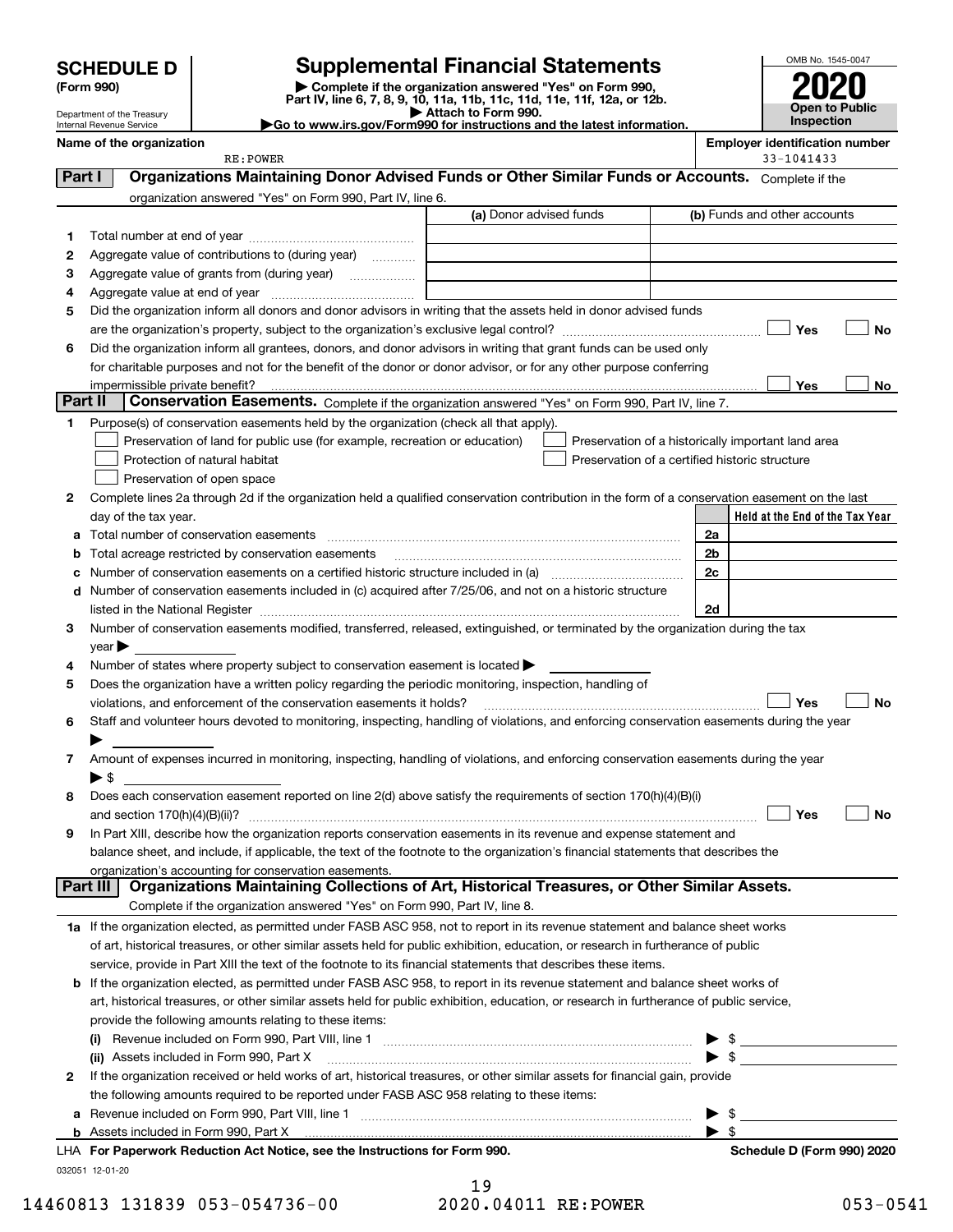|        | RE: POWER<br>Schedule D (Form 990) 2020                                                                                                                                                                                        |                                         |                |                                                                                                               |                                 | 33-1041433 |                     |           | Page <sup>2</sup> |
|--------|--------------------------------------------------------------------------------------------------------------------------------------------------------------------------------------------------------------------------------|-----------------------------------------|----------------|---------------------------------------------------------------------------------------------------------------|---------------------------------|------------|---------------------|-----------|-------------------|
|        | Part III<br>Organizations Maintaining Collections of Art, Historical Treasures, or Other Similar Assets (continued)                                                                                                            |                                         |                |                                                                                                               |                                 |            |                     |           |                   |
| з      | Using the organization's acquisition, accession, and other records, check any of the following that make significant use of its                                                                                                |                                         |                |                                                                                                               |                                 |            |                     |           |                   |
|        | collection items (check all that apply):                                                                                                                                                                                       |                                         |                |                                                                                                               |                                 |            |                     |           |                   |
| a      | Public exhibition                                                                                                                                                                                                              | d                                       |                | Loan or exchange program                                                                                      |                                 |            |                     |           |                   |
| b      | Scholarly research                                                                                                                                                                                                             | e                                       |                | Other and the contract of the contract of the contract of the contract of the contract of the contract of the |                                 |            |                     |           |                   |
| с      | Preservation for future generations                                                                                                                                                                                            |                                         |                |                                                                                                               |                                 |            |                     |           |                   |
| 4      | Provide a description of the organization's collections and explain how they further the organization's exempt purpose in Part XIII.                                                                                           |                                         |                |                                                                                                               |                                 |            |                     |           |                   |
| 5      | During the year, did the organization solicit or receive donations of art, historical treasures, or other similar assets                                                                                                       |                                         |                |                                                                                                               |                                 |            |                     |           |                   |
|        | to be sold to raise funds rather than to be maintained as part of the organization's collection?                                                                                                                               |                                         |                |                                                                                                               |                                 |            | Yes                 |           | No                |
|        | <b>Part IV</b><br>Escrow and Custodial Arrangements. Complete if the organization answered "Yes" on Form 990, Part IV, line 9, or                                                                                              |                                         |                |                                                                                                               |                                 |            |                     |           |                   |
|        | reported an amount on Form 990, Part X, line 21.                                                                                                                                                                               |                                         |                |                                                                                                               |                                 |            |                     |           |                   |
|        | 1a Is the organization an agent, trustee, custodian or other intermediary for contributions or other assets not included                                                                                                       |                                         |                |                                                                                                               |                                 |            |                     |           |                   |
|        | on Form 990, Part X? [11] matter and the contract of the contract of the contract of the contract of the contract of the contract of the contract of the contract of the contract of the contract of the contract of the contr |                                         |                |                                                                                                               |                                 |            | Yes                 |           | No                |
|        | b If "Yes," explain the arrangement in Part XIII and complete the following table:                                                                                                                                             |                                         |                |                                                                                                               |                                 |            |                     |           |                   |
|        |                                                                                                                                                                                                                                |                                         |                |                                                                                                               |                                 |            | Amount              |           |                   |
| с      |                                                                                                                                                                                                                                |                                         |                |                                                                                                               | 1c                              |            |                     |           |                   |
|        | Additions during the year manufactured and an annual contract of the year manufactured and a set of the year manufactured and a set of the year manufactured and a set of the year manufactured and a set of the year manufact |                                         |                |                                                                                                               | 1d                              |            |                     |           |                   |
| е      | Distributions during the year manufactured and continuum and the year manufactured and the year manufactured and the year manufactured and the year manufactured and the year manufactured and the year manufactured and the y |                                         |                |                                                                                                               | 1e                              |            |                     |           |                   |
| f      |                                                                                                                                                                                                                                |                                         |                |                                                                                                               | 1f                              |            |                     |           |                   |
|        | 2a Did the organization include an amount on Form 990, Part X, line 21, for escrow or custodial account liability?                                                                                                             |                                         |                |                                                                                                               |                                 |            | Yes                 |           | No                |
| Part V | <b>b</b> If "Yes," explain the arrangement in Part XIII. Check here if the explanation has been provided on Part XIII<br>Endowment Funds. Complete if the organization answered "Yes" on Form 990, Part IV, line 10.           |                                         |                |                                                                                                               |                                 |            |                     |           |                   |
|        |                                                                                                                                                                                                                                |                                         |                |                                                                                                               |                                 |            |                     |           |                   |
|        |                                                                                                                                                                                                                                | (a) Current year                        | (b) Prior year | (c) Two years back                                                                                            | (d) Three years back            |            | (e) Four years back |           |                   |
| 1a     | Beginning of year balance                                                                                                                                                                                                      |                                         |                |                                                                                                               |                                 |            |                     |           |                   |
| b      |                                                                                                                                                                                                                                |                                         |                |                                                                                                               |                                 |            |                     |           |                   |
|        | Net investment earnings, gains, and losses                                                                                                                                                                                     |                                         |                |                                                                                                               |                                 |            |                     |           |                   |
| a      |                                                                                                                                                                                                                                |                                         |                |                                                                                                               |                                 |            |                     |           |                   |
| е      | Other expenditures for facilities                                                                                                                                                                                              |                                         |                |                                                                                                               |                                 |            |                     |           |                   |
| f.     | and programs                                                                                                                                                                                                                   |                                         |                |                                                                                                               |                                 |            |                     |           |                   |
|        | End of year balance                                                                                                                                                                                                            |                                         |                |                                                                                                               |                                 |            |                     |           |                   |
| g<br>2 | Provide the estimated percentage of the current year end balance (line 1g, column (a)) held as:                                                                                                                                |                                         |                |                                                                                                               |                                 |            |                     |           |                   |
|        | Board designated or quasi-endowment > ____                                                                                                                                                                                     |                                         | %              |                                                                                                               |                                 |            |                     |           |                   |
|        | Permanent endowment > ______________                                                                                                                                                                                           | %                                       |                |                                                                                                               |                                 |            |                     |           |                   |
| с      | Term endowment $\blacktriangleright$                                                                                                                                                                                           | %                                       |                |                                                                                                               |                                 |            |                     |           |                   |
|        | The percentages on lines 2a, 2b, and 2c should equal 100%.                                                                                                                                                                     |                                         |                |                                                                                                               |                                 |            |                     |           |                   |
|        | 3a Are there endowment funds not in the possession of the organization that are held and administered for the organization                                                                                                     |                                         |                |                                                                                                               |                                 |            |                     |           |                   |
|        | by:                                                                                                                                                                                                                            |                                         |                |                                                                                                               |                                 |            |                     | Yes       | No                |
|        |                                                                                                                                                                                                                                |                                         |                |                                                                                                               |                                 |            | 3a(i)               |           |                   |
|        |                                                                                                                                                                                                                                |                                         |                |                                                                                                               |                                 |            | 3a(ii)              |           |                   |
|        |                                                                                                                                                                                                                                |                                         |                |                                                                                                               |                                 |            | 3b                  |           |                   |
|        | Describe in Part XIII the intended uses of the organization's endowment funds.                                                                                                                                                 |                                         |                |                                                                                                               |                                 |            |                     |           |                   |
|        | Land, Buildings, and Equipment.<br>Part VI                                                                                                                                                                                     |                                         |                |                                                                                                               |                                 |            |                     |           |                   |
|        | Complete if the organization answered "Yes" on Form 990, Part IV, line 11a. See Form 990, Part X, line 10.                                                                                                                     |                                         |                |                                                                                                               |                                 |            |                     |           |                   |
|        | Description of property                                                                                                                                                                                                        | (a) Cost or other<br>basis (investment) |                | (b) Cost or other<br>basis (other)                                                                            | (c) Accumulated<br>depreciation |            | (d) Book value      |           |                   |
|        |                                                                                                                                                                                                                                |                                         |                |                                                                                                               |                                 |            |                     |           |                   |
| b      |                                                                                                                                                                                                                                |                                         |                |                                                                                                               |                                 |            |                     |           |                   |
|        |                                                                                                                                                                                                                                |                                         |                | 175,626.                                                                                                      | 48,465.                         |            |                     | 127, 161. |                   |
| d      |                                                                                                                                                                                                                                |                                         |                | 131,570.                                                                                                      | 71,745.                         |            |                     | 59,825.   |                   |
|        | <b>e</b> Other                                                                                                                                                                                                                 |                                         |                |                                                                                                               |                                 |            |                     |           |                   |
|        |                                                                                                                                                                                                                                |                                         |                |                                                                                                               |                                 |            |                     | 186,986.  |                   |

Schedule D (Form 990) 2020

032052 12-01-20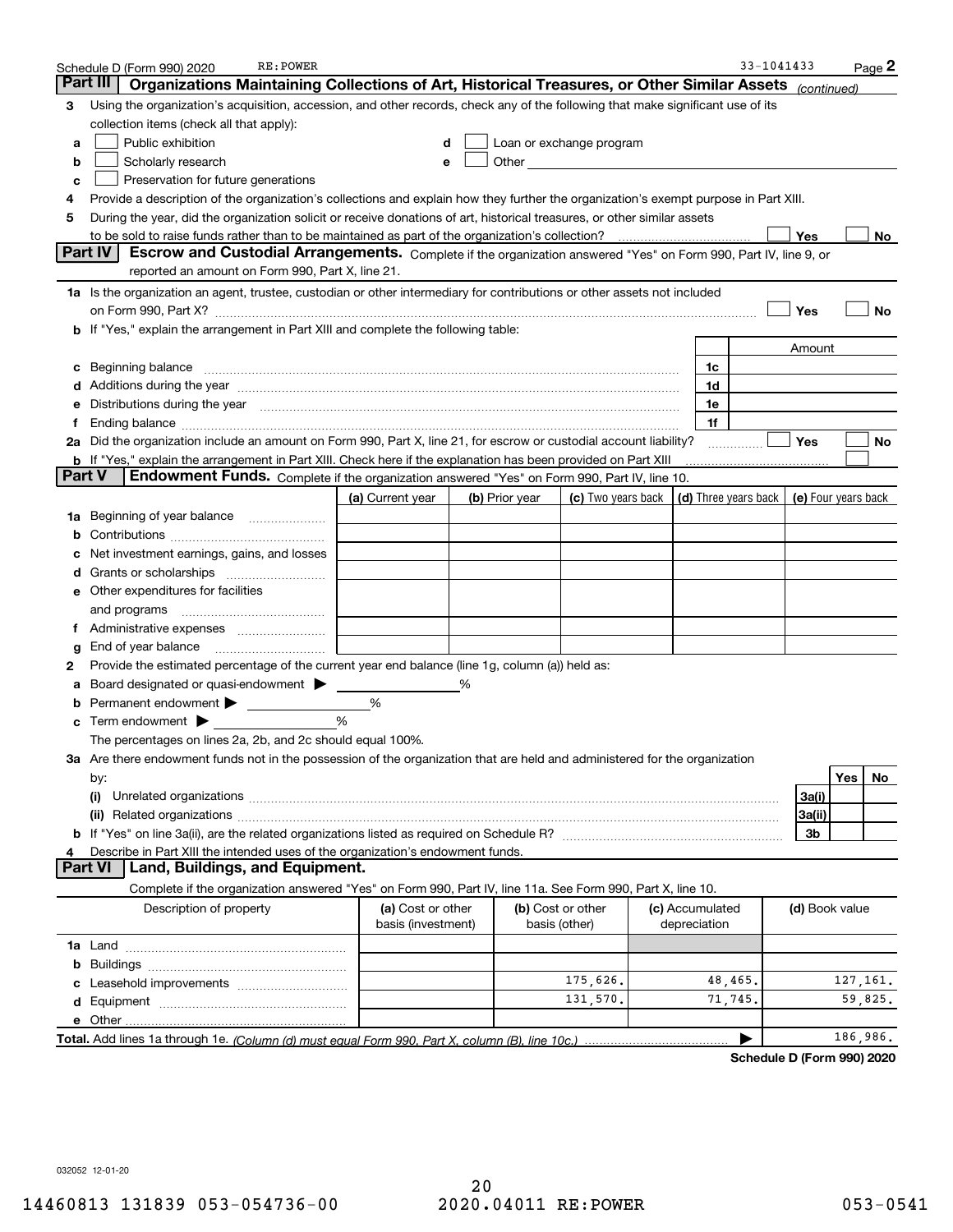#### **Part VII** Investments - Other Securities.

Complete if the organization answered "Yes" on Form 990, Part IV, line 11b. See Form 990, Part X, line 12.

| (a) Description of security or category (including name of security)       | (b) Book value | (c) Method of valuation: Cost or end-of-year market value |
|----------------------------------------------------------------------------|----------------|-----------------------------------------------------------|
| (1) Financial derivatives                                                  |                |                                                           |
| (2) Closely held equity interests                                          |                |                                                           |
| $(3)$ Other                                                                |                |                                                           |
| (A)                                                                        |                |                                                           |
| (B)                                                                        |                |                                                           |
| (C)                                                                        |                |                                                           |
| (D)                                                                        |                |                                                           |
| (E)                                                                        |                |                                                           |
| (F)                                                                        |                |                                                           |
| (G)                                                                        |                |                                                           |
| (H)                                                                        |                |                                                           |
| <b>Total.</b> (Col. (b) must equal Form 990, Part X, col. (B) line $12$ .) |                |                                                           |

#### **Part VIII Investments - Program Related.**

Complete if the organization answered "Yes" on Form 990, Part IV, line 11c. See Form 990, Part X, line 13.

| (a) Description of investment                                       | (b) Book value | (c) Method of valuation: Cost or end-of-year market value |
|---------------------------------------------------------------------|----------------|-----------------------------------------------------------|
| (1)                                                                 |                |                                                           |
| (2)                                                                 |                |                                                           |
| $\left(3\right)$                                                    |                |                                                           |
| (4)                                                                 |                |                                                           |
| (5)                                                                 |                |                                                           |
| (6)                                                                 |                |                                                           |
| (7)                                                                 |                |                                                           |
| (8)                                                                 |                |                                                           |
| (9)                                                                 |                |                                                           |
| Total. (Col. (b) must equal Form 990, Part X, col. (B) line $13$ .) |                |                                                           |

#### Part IX | Other Assets.

Complete if the organization answered "Yes" on Form 990, Part IV, line 11d. See Form 990, Part X, line 15.

| (a) Description                  | (b) Book value |
|----------------------------------|----------------|
| DUE FROM RE: POWER FUND          | 263,441.       |
| DUE FROM PCL<br>(2)              | 12,454.        |
| (3)                              |                |
| (4)                              |                |
| (5)                              |                |
| (6)                              |                |
|                                  |                |
| (8)                              |                |
| (9)                              |                |
|                                  | 275,895.       |
| <b>Part X</b> Other Liabilities. |                |

Complete if the organization answered "Yes" on Form 990, Part IV, line 11e or 11f. See Form 990, Part X, line 25.

| 1.  | (a) Description of liability | (b) Book value |
|-----|------------------------------|----------------|
|     | (1) Federal income taxes     |                |
| (2) | DEFERRED LEASE INCENTIVE     | 34,940.        |
| (3) | DEFERRED RENT                | 4,408.         |
| (4) |                              |                |
| (5) |                              |                |
| (6) |                              |                |
| (7) |                              |                |
| (8) |                              |                |
| (9) |                              |                |
|     |                              | 39,348.        |

Total. (Column (b) must equal Form 990, Part X, col. (B) line 25.)

2. Liability for uncertain tax positions. In Part XIII, provide the text of the footnote to the organization's financial statements that reports the organization's liability for uncertain tax positions under FASB ASC 740. Check here if the text of the footnote has been provided in Part XIII  $\boxed{\mathbf{X}}$ 

Schedule D (Form 990) 2020

032053 12-01-20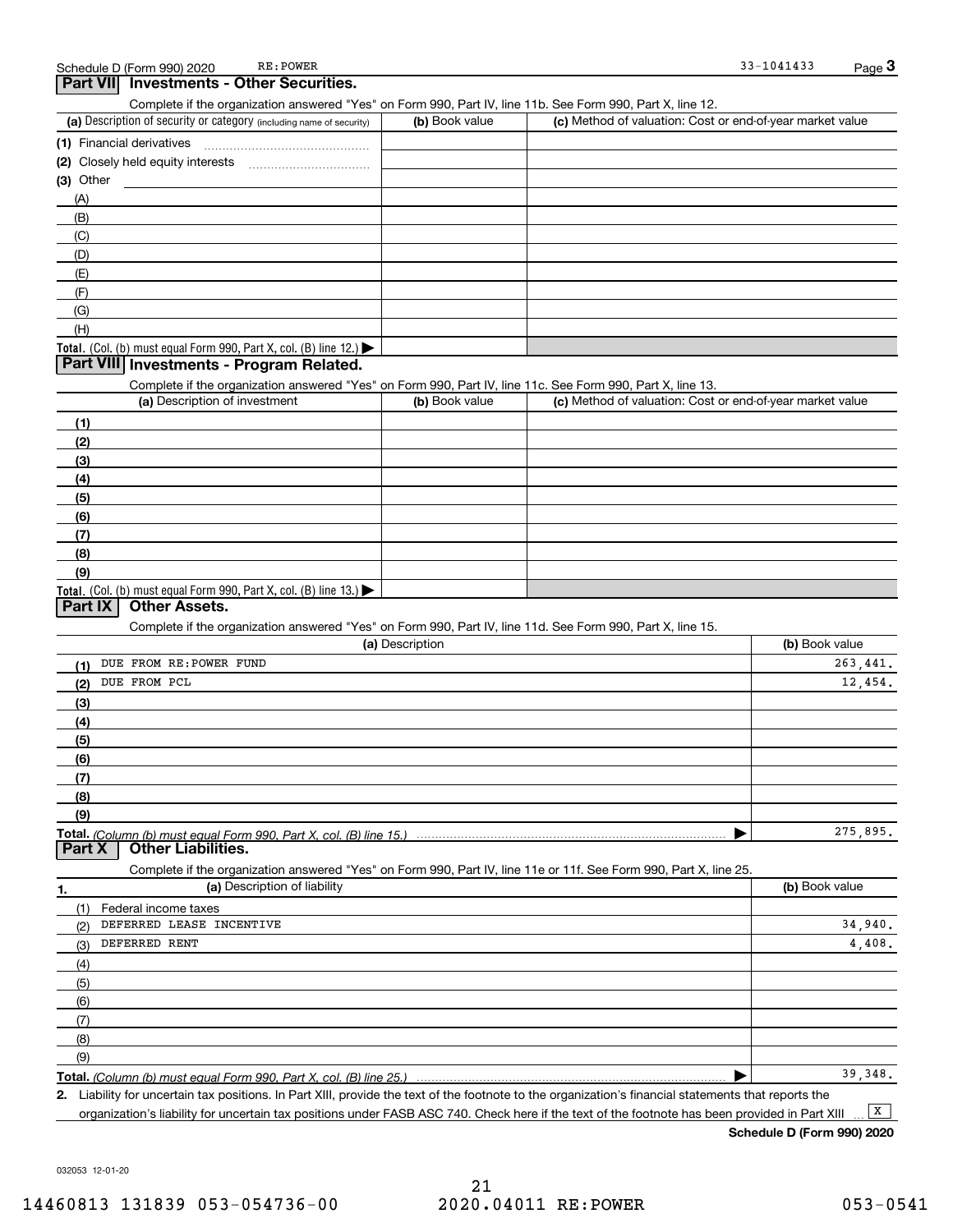|    | RE: POWER<br>Schedule D (Form 990) 2020                                                                                                                                                                                                                                          |                |              | 33-1041433     | Page 4       |
|----|----------------------------------------------------------------------------------------------------------------------------------------------------------------------------------------------------------------------------------------------------------------------------------|----------------|--------------|----------------|--------------|
|    | Reconciliation of Revenue per Audited Financial Statements With Revenue per Return.<br>Part XI                                                                                                                                                                                   |                |              |                |              |
|    | Complete if the organization answered "Yes" on Form 990, Part IV, line 12a.                                                                                                                                                                                                      |                |              |                |              |
| 1  | Total revenue, gains, and other support per audited financial statements                                                                                                                                                                                                         |                |              | $\blacksquare$ | 4, 329, 147. |
| 2  | Amounts included on line 1 but not on Form 990, Part VIII, line 12:                                                                                                                                                                                                              |                |              |                |              |
| a  | Net unrealized gains (losses) on investments [11] matter contracts and the unrealized gains (losses) on investments                                                                                                                                                              | 2a             |              |                |              |
| b  |                                                                                                                                                                                                                                                                                  | 2 <sub>b</sub> | 22,389.      |                |              |
| с  |                                                                                                                                                                                                                                                                                  | 2c             |              |                |              |
| d  | Other (Describe in Part XIII.)                                                                                                                                                                                                                                                   | 2d             | 2,909,810.   |                |              |
| е  | Add lines 2a through 2d                                                                                                                                                                                                                                                          |                |              | 2e             | 2,932,199.   |
| 3  | Subtract line 2e from line 1                                                                                                                                                                                                                                                     |                |              | 3              | 1,396,948.   |
| 4  | Amounts included on Form 990, Part VIII, line 12, but not on line 1:                                                                                                                                                                                                             |                |              |                |              |
|    | a Investment expenses not included on Form 990, Part VIII, line 7b                                                                                                                                                                                                               | 4a             |              |                |              |
| b  | Other (Describe in Part XIII.)                                                                                                                                                                                                                                                   | 4b             |              |                |              |
| c  | Add lines 4a and 4b                                                                                                                                                                                                                                                              |                |              | 4c             |              |
| 5  | Total revenue. Add lines 3 and 4c. (This must equal Form 990, Part I, line 12.)                                                                                                                                                                                                  |                |              | 5              | 1,396,948.   |
|    | Part XII   Reconciliation of Expenses per Audited Financial Statements With Expenses per Return.                                                                                                                                                                                 |                |              |                |              |
|    | Complete if the organization answered "Yes" on Form 990, Part IV, line 12a.                                                                                                                                                                                                      |                |              |                |              |
| 1  | Total expenses and losses per audited financial statements                                                                                                                                                                                                                       |                |              | $\blacksquare$ | 2,903,125.   |
| 2  | Amounts included on line 1 but not on Form 990, Part IX, line 25:                                                                                                                                                                                                                |                |              |                |              |
| a  |                                                                                                                                                                                                                                                                                  | 2a             | 22,389.      |                |              |
| b  | Prior year adjustments [111] matter contracts and the contracts and the contracts and the contracts and the contracts and the contracts and the contracts and contracts and contracts and contracts and contracts and contract                                                   | 2 <sub>b</sub> |              |                |              |
| с  | Other losses                                                                                                                                                                                                                                                                     | 2c             |              |                |              |
| d  |                                                                                                                                                                                                                                                                                  | 2d             | 2, 158, 253. |                |              |
| е  | Add lines 2a through 2d                                                                                                                                                                                                                                                          |                |              | 2e             | 2,180,642.   |
| 3  |                                                                                                                                                                                                                                                                                  |                |              | 3              | 722,483.     |
| 4  | Amounts included on Form 990, Part IX, line 25, but not on line 1:                                                                                                                                                                                                               |                |              |                |              |
| а  | Investment expenses not included on Form 990, Part VIII, line 7b                                                                                                                                                                                                                 | 4a             |              |                |              |
| b  | Other (Describe in Part XIII.)                                                                                                                                                                                                                                                   | 4b             |              |                |              |
|    | c Add lines 4a and 4b                                                                                                                                                                                                                                                            |                |              | 4с             |              |
| 5. |                                                                                                                                                                                                                                                                                  |                |              | 5              | 722,483.     |
|    | Part XIII Supplemental Information.                                                                                                                                                                                                                                              |                |              |                |              |
|    | Provide the descriptions required for Part II, lines 3, 5, and 9; Part III, lines 1a and 4; Part IV, lines 1b and 2b; Part V, line 4; Part X, line 2; Part XI,<br>lines 2d and 4b; and Part XII, lines 2d and 4b. Also complete this part to provide any additional information. |                |              |                |              |
|    | PART X, LINE 2:                                                                                                                                                                                                                                                                  |                |              |                |              |
|    | RE:POWER IS EXEMPT FROM FEDERAL INCOME TAXES UNDER THE PROVISIONS OF                                                                                                                                                                                                             |                |              |                |              |
|    | SECTION 501(A) OF THE INTERNAL REVENUE CODE AS AN ENTITY DESCRIBED IN                                                                                                                                                                                                            |                |              |                |              |
|    | SECTION $501(C)(4)$ AND IS EXEMPT FROM STATE INCOME TAXES AND SIMILAR INCOME                                                                                                                                                                                                     |                |              |                |              |

TAX LAWS. THEREFORE, NO PROVISION FOR INCOME TAXES HAS BEEN MADE.

THE ORGANIZATION ADOPTED GUIDANCE IN THE INCOME TAX STANDARD REGARDING THE

RECOGNITION OF UNCERTAIN TAX POSITIONS. THIS GUIDANCE PRESCRIBES

RECOGNITION THRESHOLD PRINCIPLES FOR THE FINANCIAL STATEMENT RECOGNITION

OF TAX POSITIONS TAKEN OR EXPECTED TO BE TAKEN ON A TAX RETURN THAT ARE

NOT CERTAIN TO BE REALIZED. THE ORGANIZATION'S TAX RETURNS ARE SUBJECT TO

REVIEW AND EXAMINATION BY FEDERAL AUTHORITIES.

032054 12-01-20

22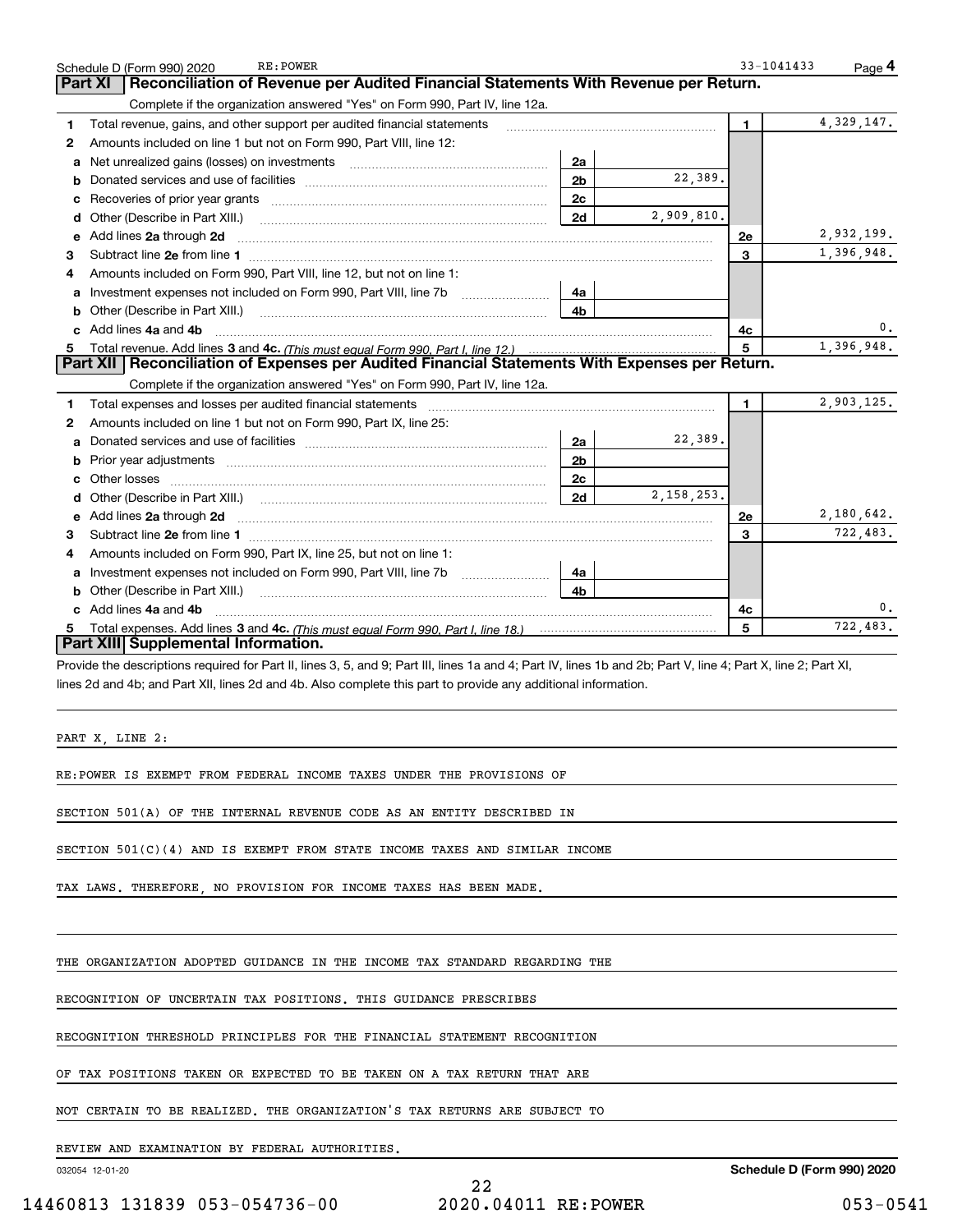| Schedule D (Form 990) 2020 RE: POWER<br><b>Part XIII   Supplemental Information</b> (continued) |  |                                                                            | $33 - 1041433$             | Page 5 |
|-------------------------------------------------------------------------------------------------|--|----------------------------------------------------------------------------|----------------------------|--------|
|                                                                                                 |  | the control of the control of the control of the control of the control of |                            |        |
|                                                                                                 |  |                                                                            |                            |        |
| PART XI, LINE 2D - OTHER ADJUSTMENTS:                                                           |  |                                                                            |                            |        |
| REVENUE REPORTED BY RELATED ORGANIZATIONS                                                       |  |                                                                            |                            |        |
|                                                                                                 |  |                                                                            | 2,909,810.                 |        |
|                                                                                                 |  |                                                                            |                            |        |
| PART XII, LINE 2D - OTHER ADJUSTMENTS:                                                          |  |                                                                            |                            |        |
| EXPENSES REPORTED BY RELATED ORGANIZATIONS                                                      |  |                                                                            | 2,158,253.                 |        |
|                                                                                                 |  |                                                                            |                            |        |
|                                                                                                 |  |                                                                            |                            |        |
|                                                                                                 |  |                                                                            |                            |        |
|                                                                                                 |  |                                                                            |                            |        |
|                                                                                                 |  |                                                                            |                            |        |
|                                                                                                 |  |                                                                            |                            |        |
|                                                                                                 |  |                                                                            |                            |        |
|                                                                                                 |  |                                                                            |                            |        |
|                                                                                                 |  |                                                                            |                            |        |
|                                                                                                 |  |                                                                            |                            |        |
|                                                                                                 |  |                                                                            |                            |        |
|                                                                                                 |  |                                                                            |                            |        |
|                                                                                                 |  |                                                                            |                            |        |
|                                                                                                 |  |                                                                            |                            |        |
|                                                                                                 |  |                                                                            |                            |        |
|                                                                                                 |  |                                                                            |                            |        |
|                                                                                                 |  |                                                                            |                            |        |
|                                                                                                 |  |                                                                            |                            |        |
|                                                                                                 |  |                                                                            |                            |        |
|                                                                                                 |  |                                                                            |                            |        |
|                                                                                                 |  |                                                                            |                            |        |
|                                                                                                 |  |                                                                            |                            |        |
|                                                                                                 |  |                                                                            |                            |        |
|                                                                                                 |  |                                                                            |                            |        |
|                                                                                                 |  |                                                                            |                            |        |
|                                                                                                 |  |                                                                            |                            |        |
|                                                                                                 |  |                                                                            |                            |        |
|                                                                                                 |  |                                                                            | Schedule D (Form 990) 2020 |        |

032055 12-01-20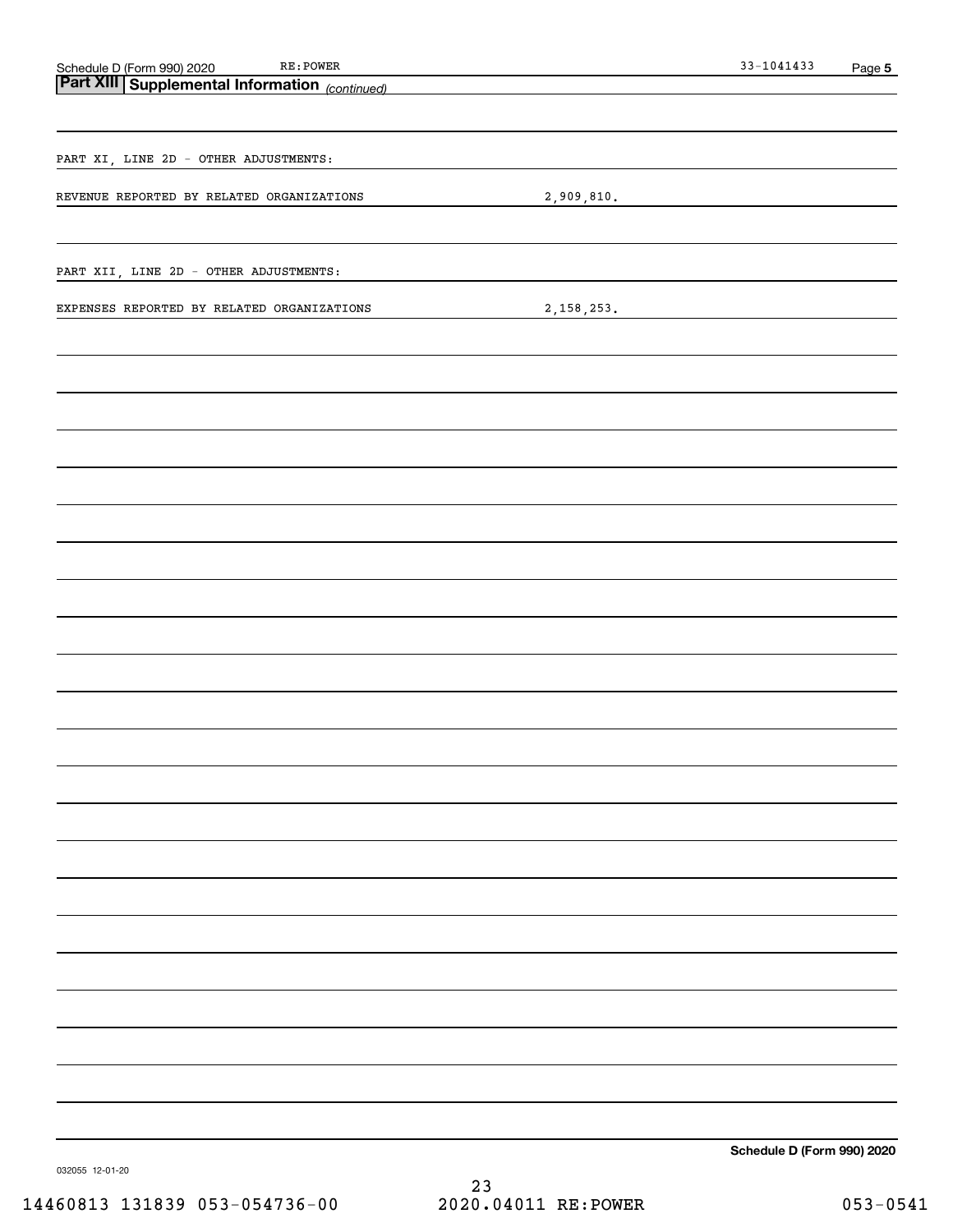|   | <b>Compensation Information</b><br><b>SCHEDULE J</b><br>OMB No. 1545-0047 |                                                                                                               |                                                                                                                                                                                                                                      |                                       |                       |     |     |
|---|---------------------------------------------------------------------------|---------------------------------------------------------------------------------------------------------------|--------------------------------------------------------------------------------------------------------------------------------------------------------------------------------------------------------------------------------------|---------------------------------------|-----------------------|-----|-----|
|   | (Form 990)                                                                |                                                                                                               | For certain Officers, Directors, Trustees, Key Employees, and Highest                                                                                                                                                                |                                       |                       |     |     |
|   |                                                                           |                                                                                                               | <b>Compensated Employees</b>                                                                                                                                                                                                         |                                       |                       |     |     |
|   |                                                                           |                                                                                                               | Complete if the organization answered "Yes" on Form 990, Part IV, line 23.                                                                                                                                                           |                                       | <b>Open to Public</b> |     |     |
|   | Department of the Treasury<br>Internal Revenue Service                    |                                                                                                               | Attach to Form 990.<br>Go to www.irs.gov/Form990 for instructions and the latest information.                                                                                                                                        |                                       | Inspection            |     |     |
|   | Name of the organization                                                  |                                                                                                               |                                                                                                                                                                                                                                      | <b>Employer identification number</b> |                       |     |     |
|   |                                                                           | RE: POWER                                                                                                     |                                                                                                                                                                                                                                      | 33-1041433                            |                       |     |     |
|   | Part I                                                                    | <b>Questions Regarding Compensation</b>                                                                       |                                                                                                                                                                                                                                      |                                       |                       |     |     |
|   |                                                                           |                                                                                                               |                                                                                                                                                                                                                                      |                                       |                       | Yes | No. |
|   |                                                                           |                                                                                                               | <b>1a</b> Check the appropriate box(es) if the organization provided any of the following to or for a person listed on Form 990,                                                                                                     |                                       |                       |     |     |
|   |                                                                           | Part VII, Section A, line 1a. Complete Part III to provide any relevant information regarding these items.    |                                                                                                                                                                                                                                      |                                       |                       |     |     |
|   | First-class or charter travel                                             |                                                                                                               | Housing allowance or residence for personal use                                                                                                                                                                                      |                                       |                       |     |     |
|   | Travel for companions                                                     |                                                                                                               | Payments for business use of personal residence                                                                                                                                                                                      |                                       |                       |     |     |
|   |                                                                           | Tax indemnification and gross-up payments                                                                     | Health or social club dues or initiation fees                                                                                                                                                                                        |                                       |                       |     |     |
|   |                                                                           | Discretionary spending account                                                                                | Personal services (such as maid, chauffeur, chef)                                                                                                                                                                                    |                                       |                       |     |     |
|   |                                                                           |                                                                                                               |                                                                                                                                                                                                                                      |                                       |                       |     |     |
|   |                                                                           |                                                                                                               | <b>b</b> If any of the boxes on line 1a are checked, did the organization follow a written policy regarding payment or                                                                                                               |                                       |                       |     |     |
|   |                                                                           |                                                                                                               | reimbursement or provision of all of the expenses described above? If "No," complete Part III to explain                                                                                                                             |                                       | 1b                    |     |     |
| 2 |                                                                           |                                                                                                               | Did the organization require substantiation prior to reimbursing or allowing expenses incurred by all directors,                                                                                                                     |                                       |                       |     |     |
|   |                                                                           |                                                                                                               |                                                                                                                                                                                                                                      |                                       | $\mathbf{2}$          |     |     |
|   |                                                                           |                                                                                                               |                                                                                                                                                                                                                                      |                                       |                       |     |     |
| З |                                                                           |                                                                                                               | Indicate which, if any, of the following the organization used to establish the compensation of the organization's                                                                                                                   |                                       |                       |     |     |
|   |                                                                           |                                                                                                               | CEO/Executive Director. Check all that apply. Do not check any boxes for methods used by a related organization to                                                                                                                   |                                       |                       |     |     |
|   |                                                                           | establish compensation of the CEO/Executive Director, but explain in Part III.                                |                                                                                                                                                                                                                                      |                                       |                       |     |     |
|   | Compensation committee                                                    |                                                                                                               | Written employment contract                                                                                                                                                                                                          |                                       |                       |     |     |
|   |                                                                           | Independent compensation consultant                                                                           | Compensation survey or study                                                                                                                                                                                                         |                                       |                       |     |     |
|   |                                                                           | Form 990 of other organizations                                                                               | х<br>Approval by the board or compensation committee                                                                                                                                                                                 |                                       |                       |     |     |
|   |                                                                           |                                                                                                               |                                                                                                                                                                                                                                      |                                       |                       |     |     |
|   |                                                                           | During the year, did any person listed on Form 990, Part VII, Section A, line 1a, with respect to the filing  |                                                                                                                                                                                                                                      |                                       |                       |     |     |
|   | organization or a related organization:                                   |                                                                                                               |                                                                                                                                                                                                                                      |                                       |                       |     |     |
| а |                                                                           | Receive a severance payment or change-of-control payment?                                                     |                                                                                                                                                                                                                                      |                                       | 4a                    |     | Х   |
|   |                                                                           | Participate in or receive payment from a supplemental nonqualified retirement plan?                           |                                                                                                                                                                                                                                      |                                       | 4b                    |     | X   |
|   |                                                                           | c Participate in or receive payment from an equity-based compensation arrangement?                            |                                                                                                                                                                                                                                      |                                       | 4c                    |     | x   |
|   |                                                                           | If "Yes" to any of lines 4a-c, list the persons and provide the applicable amounts for each item in Part III. |                                                                                                                                                                                                                                      |                                       |                       |     |     |
|   |                                                                           |                                                                                                               |                                                                                                                                                                                                                                      |                                       |                       |     |     |
|   |                                                                           | Only section 501(c)(3), 501(c)(4), and 501(c)(29) organizations must complete lines 5-9.                      |                                                                                                                                                                                                                                      |                                       |                       |     |     |
| 5 | contingent on the revenues of:                                            |                                                                                                               | For persons listed on Form 990, Part VII, Section A, line 1a, did the organization pay or accrue any compensation                                                                                                                    |                                       |                       |     |     |
|   |                                                                           |                                                                                                               |                                                                                                                                                                                                                                      |                                       | 5a                    |     | х   |
|   |                                                                           |                                                                                                               | a The organization? <b>Entitled Strategies and Strategies and Strategies and Strategies and Strategies and Strategies and Strategies and Strategies and Strategies and Strategies and Strategies and Strategies and Strategies a</b> |                                       | 5b                    |     | х   |
|   |                                                                           | If "Yes" on line 5a or 5b, describe in Part III.                                                              |                                                                                                                                                                                                                                      |                                       |                       |     |     |
|   |                                                                           |                                                                                                               | 6 For persons listed on Form 990, Part VII, Section A, line 1a, did the organization pay or accrue any compensation                                                                                                                  |                                       |                       |     |     |
|   | contingent on the net earnings of:                                        |                                                                                                               |                                                                                                                                                                                                                                      |                                       |                       |     |     |
|   |                                                                           |                                                                                                               |                                                                                                                                                                                                                                      |                                       | 6a                    |     | х   |
|   |                                                                           |                                                                                                               |                                                                                                                                                                                                                                      |                                       | 6b                    |     | х   |
|   |                                                                           | If "Yes" on line 6a or 6b, describe in Part III.                                                              |                                                                                                                                                                                                                                      |                                       |                       |     |     |
|   |                                                                           |                                                                                                               | 7 For persons listed on Form 990, Part VII, Section A, line 1a, did the organization provide any nonfixed payments                                                                                                                   |                                       |                       |     |     |
|   |                                                                           |                                                                                                               |                                                                                                                                                                                                                                      |                                       | 7                     |     | х   |
|   |                                                                           |                                                                                                               | 8 Were any amounts reported on Form 990, Part VII, paid or accrued pursuant to a contract that was subject to the                                                                                                                    |                                       |                       |     |     |
|   |                                                                           |                                                                                                               |                                                                                                                                                                                                                                      |                                       | 8                     |     | х   |
| 9 |                                                                           | If "Yes" on line 8, did the organization also follow the rebuttable presumption procedure described in        |                                                                                                                                                                                                                                      |                                       |                       |     |     |
|   |                                                                           |                                                                                                               |                                                                                                                                                                                                                                      |                                       | 9                     |     |     |
|   |                                                                           | LHA For Paperwork Reduction Act Notice, see the Instructions for Form 990.                                    |                                                                                                                                                                                                                                      | Schedule J (Form 990) 2020            |                       |     |     |

032111 12-07-20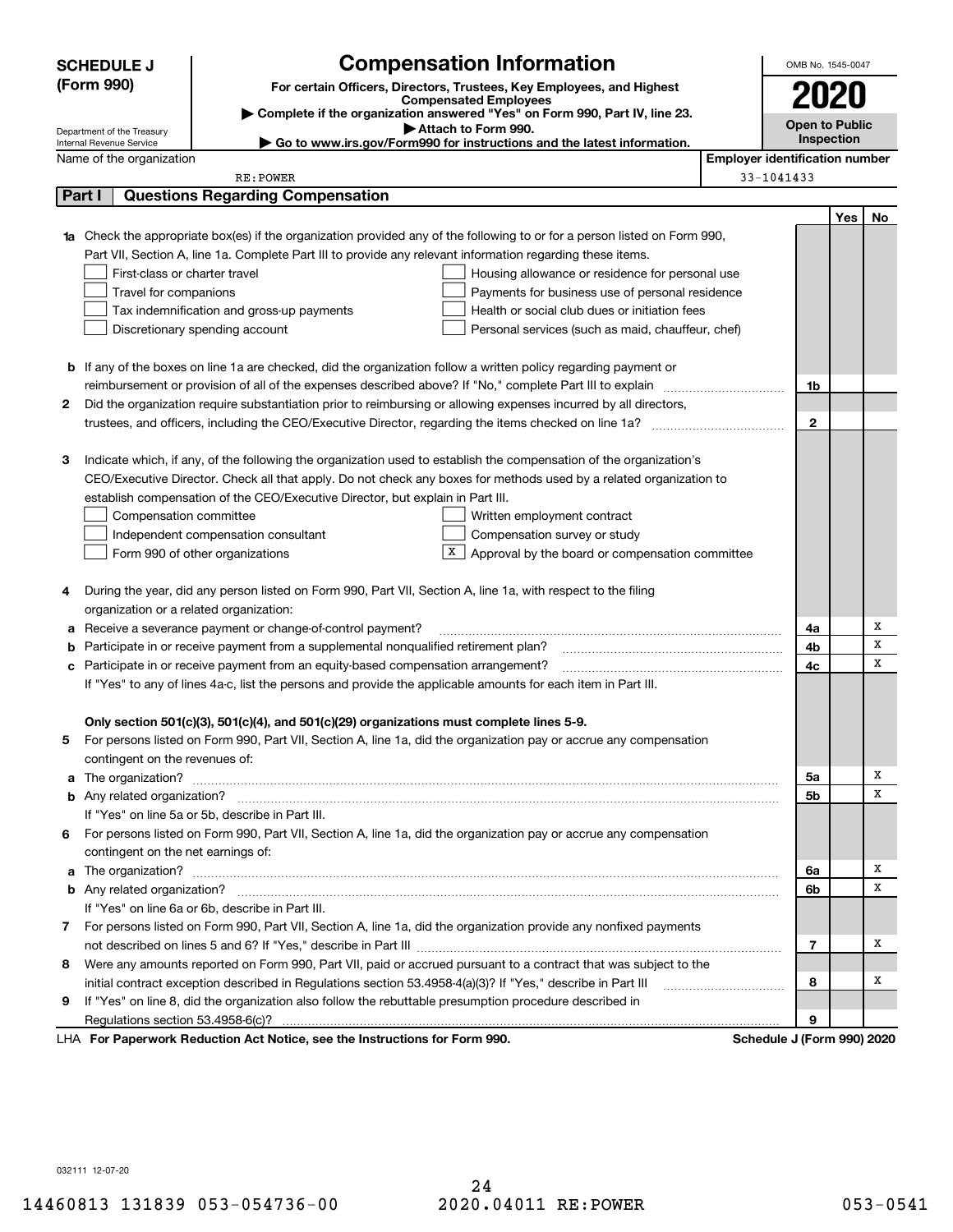#### Part II | Officers, Directors, Trustees, Key Employees, and Highest Compensated Employees. Use duplicate copies if additional space is needed.

For each individual whose compensation must be reported on Schedule J, report compensation from the organization on row (i) and from related organizations, described in the instructions, on row (ii). Do not list any individuals that aren't listed on Form 990, Part VII.

Note: The sum of columns (B)(i)-(iii) for each listed individual must equal the total amount of Form 990, Part VII, Section A, line 1a, applicable column (D) and (E) amounts for that individual.

| (i) Base<br>(ii) Bonus &<br>(iii) Other<br>reported as deferred<br>compensation<br>(A) Name and Title<br>incentive<br>reportable<br>compensation<br>on prior Form 990<br>compensation<br>compensation<br>KARUNDI WILLIAMS<br>57,942.<br>3,645.<br>5,502.<br>71,880.<br>$\mathbf 0$ .<br>4,791.<br>(1)<br>(i)<br>135,199.<br>8,505.<br>$\mathbf 0$ .<br>EXECUTIVE DIRECTOR<br>11,179.<br>12,838.<br>167,721.<br><u>(ii)</u><br>(i)<br><u>(ii)</u><br>(i)<br><u>(ii)</u><br>(i)<br><u>(ii)</u><br>(i)<br><u>(ii)</u><br>(i)<br><u>(ii)</u><br>(i)<br><u>(ii)</u><br>(i)<br><u>(ii)</u><br>(i)<br><u>(ii)</u><br>(i)<br><u>(ii)</u><br>(i)<br><u>(ii)</u><br>(i)<br><u>(ii)</u><br>(i)<br><u>(ii)</u><br>(i)<br><u>(ii)</u><br>(i)<br><u>(ii)</u><br>(i)<br>$\overline{}}$ |  |  | (B) Breakdown of W-2 and/or 1099-MISC compensation |  |  | (C) Retirement and | (D) Nontaxable | (E) Total of columns | (F) Compensation |
|-------------------------------------------------------------------------------------------------------------------------------------------------------------------------------------------------------------------------------------------------------------------------------------------------------------------------------------------------------------------------------------------------------------------------------------------------------------------------------------------------------------------------------------------------------------------------------------------------------------------------------------------------------------------------------------------------------------------------------------------------------------------------|--|--|----------------------------------------------------|--|--|--------------------|----------------|----------------------|------------------|
|                                                                                                                                                                                                                                                                                                                                                                                                                                                                                                                                                                                                                                                                                                                                                                         |  |  |                                                    |  |  | other deferred     | benefits       | $(B)(i)-(D)$         | in column (B)    |
|                                                                                                                                                                                                                                                                                                                                                                                                                                                                                                                                                                                                                                                                                                                                                                         |  |  |                                                    |  |  |                    |                |                      | $\mathbf 0$ .    |
|                                                                                                                                                                                                                                                                                                                                                                                                                                                                                                                                                                                                                                                                                                                                                                         |  |  |                                                    |  |  |                    |                |                      | $\mathbf 0$ .    |
|                                                                                                                                                                                                                                                                                                                                                                                                                                                                                                                                                                                                                                                                                                                                                                         |  |  |                                                    |  |  |                    |                |                      |                  |
|                                                                                                                                                                                                                                                                                                                                                                                                                                                                                                                                                                                                                                                                                                                                                                         |  |  |                                                    |  |  |                    |                |                      |                  |
|                                                                                                                                                                                                                                                                                                                                                                                                                                                                                                                                                                                                                                                                                                                                                                         |  |  |                                                    |  |  |                    |                |                      |                  |
|                                                                                                                                                                                                                                                                                                                                                                                                                                                                                                                                                                                                                                                                                                                                                                         |  |  |                                                    |  |  |                    |                |                      |                  |
|                                                                                                                                                                                                                                                                                                                                                                                                                                                                                                                                                                                                                                                                                                                                                                         |  |  |                                                    |  |  |                    |                |                      |                  |
|                                                                                                                                                                                                                                                                                                                                                                                                                                                                                                                                                                                                                                                                                                                                                                         |  |  |                                                    |  |  |                    |                |                      |                  |
|                                                                                                                                                                                                                                                                                                                                                                                                                                                                                                                                                                                                                                                                                                                                                                         |  |  |                                                    |  |  |                    |                |                      |                  |
|                                                                                                                                                                                                                                                                                                                                                                                                                                                                                                                                                                                                                                                                                                                                                                         |  |  |                                                    |  |  |                    |                |                      |                  |
|                                                                                                                                                                                                                                                                                                                                                                                                                                                                                                                                                                                                                                                                                                                                                                         |  |  |                                                    |  |  |                    |                |                      |                  |
|                                                                                                                                                                                                                                                                                                                                                                                                                                                                                                                                                                                                                                                                                                                                                                         |  |  |                                                    |  |  |                    |                |                      |                  |
|                                                                                                                                                                                                                                                                                                                                                                                                                                                                                                                                                                                                                                                                                                                                                                         |  |  |                                                    |  |  |                    |                |                      |                  |
|                                                                                                                                                                                                                                                                                                                                                                                                                                                                                                                                                                                                                                                                                                                                                                         |  |  |                                                    |  |  |                    |                |                      |                  |
|                                                                                                                                                                                                                                                                                                                                                                                                                                                                                                                                                                                                                                                                                                                                                                         |  |  |                                                    |  |  |                    |                |                      |                  |
|                                                                                                                                                                                                                                                                                                                                                                                                                                                                                                                                                                                                                                                                                                                                                                         |  |  |                                                    |  |  |                    |                |                      |                  |
|                                                                                                                                                                                                                                                                                                                                                                                                                                                                                                                                                                                                                                                                                                                                                                         |  |  |                                                    |  |  |                    |                |                      |                  |
|                                                                                                                                                                                                                                                                                                                                                                                                                                                                                                                                                                                                                                                                                                                                                                         |  |  |                                                    |  |  |                    |                |                      |                  |
|                                                                                                                                                                                                                                                                                                                                                                                                                                                                                                                                                                                                                                                                                                                                                                         |  |  |                                                    |  |  |                    |                |                      |                  |
|                                                                                                                                                                                                                                                                                                                                                                                                                                                                                                                                                                                                                                                                                                                                                                         |  |  |                                                    |  |  |                    |                |                      |                  |
|                                                                                                                                                                                                                                                                                                                                                                                                                                                                                                                                                                                                                                                                                                                                                                         |  |  |                                                    |  |  |                    |                |                      |                  |
|                                                                                                                                                                                                                                                                                                                                                                                                                                                                                                                                                                                                                                                                                                                                                                         |  |  |                                                    |  |  |                    |                |                      |                  |
|                                                                                                                                                                                                                                                                                                                                                                                                                                                                                                                                                                                                                                                                                                                                                                         |  |  |                                                    |  |  |                    |                |                      |                  |
|                                                                                                                                                                                                                                                                                                                                                                                                                                                                                                                                                                                                                                                                                                                                                                         |  |  |                                                    |  |  |                    |                |                      |                  |
|                                                                                                                                                                                                                                                                                                                                                                                                                                                                                                                                                                                                                                                                                                                                                                         |  |  |                                                    |  |  |                    |                |                      |                  |
|                                                                                                                                                                                                                                                                                                                                                                                                                                                                                                                                                                                                                                                                                                                                                                         |  |  |                                                    |  |  |                    |                |                      |                  |
|                                                                                                                                                                                                                                                                                                                                                                                                                                                                                                                                                                                                                                                                                                                                                                         |  |  |                                                    |  |  |                    |                |                      |                  |
|                                                                                                                                                                                                                                                                                                                                                                                                                                                                                                                                                                                                                                                                                                                                                                         |  |  |                                                    |  |  |                    |                |                      |                  |
|                                                                                                                                                                                                                                                                                                                                                                                                                                                                                                                                                                                                                                                                                                                                                                         |  |  |                                                    |  |  |                    |                |                      |                  |
|                                                                                                                                                                                                                                                                                                                                                                                                                                                                                                                                                                                                                                                                                                                                                                         |  |  |                                                    |  |  |                    |                |                      |                  |

Schedule J (Form 990) 2020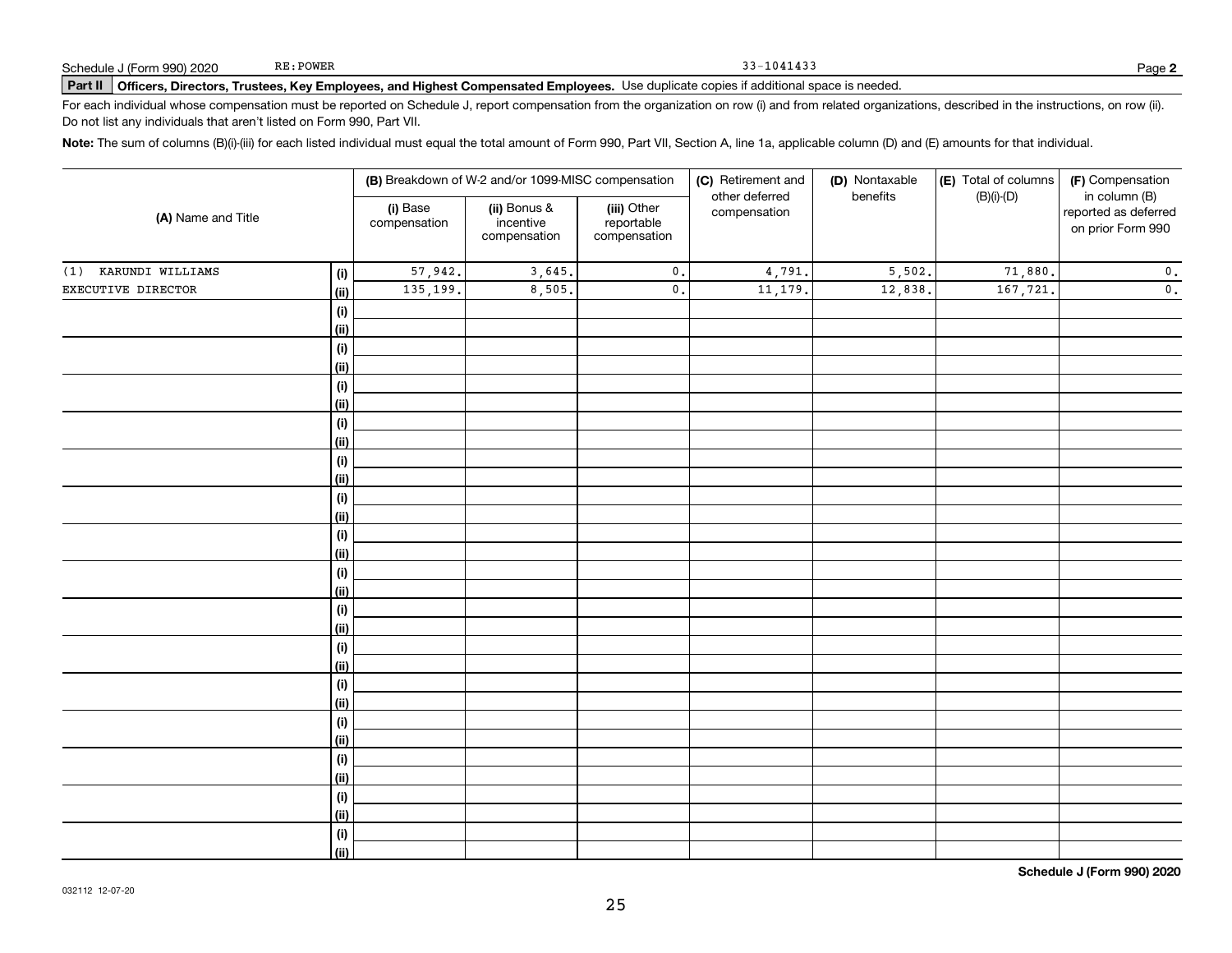Part III Supplemental Information

Provide the information, explanation, or descriptions required for Part I, lines 1a, 1b, 3, 4a, 4b, 4c, 5a, 5b, 6a, 6b, 7, and 8, and for Part II. Also complete this part for any additional information.

Schedule J (Form 990) 2020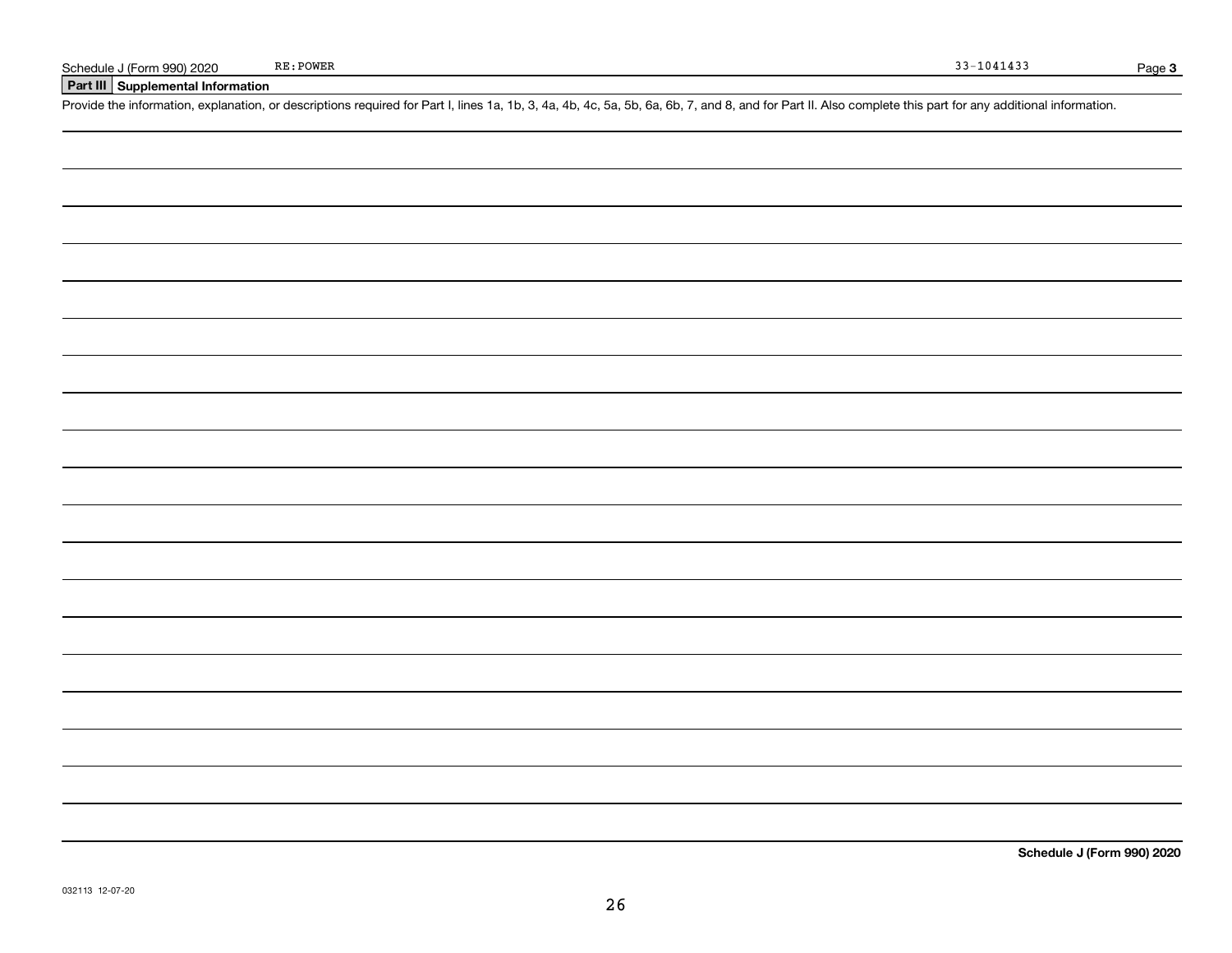(Form 990 or 990-EZ)

Department of the Treasury Internal Revenue Service Name of the organization

## SCHEDULE 0 | Supplemental Information to Form 990 or 990-EZ

Complete to provide information for responses to specific questions on Form 990 or 990-EZ or to provide any additional information. | Attach to Form 990 or 990-EZ. | Go to www.irs.gov/Form990 for the latest information.



Employer identification number RE: POWER 33-1041433

FORM 990, PART III, LINE 1, DESCRIPTION OF ORGANIZATION MISSION:

TO CREATE RADICAL CHANGE.

FORM 990, PART III, LINE 2, NEW PROGRAM SERVICES:

IN 2020, RE:POWER LAUNCHED ITS FIRST ADVANCED LEADERSHIP - WOMEN OF

COLOR COHORT IN LINE WITH THE GOAL TO CENTER WOMEN OF COLOR IN THEIR

WORK. THE ADVANCED LEADERSHIP COHORT WAS A 6-WEEK COHORT AND LAID THE

FOUNDATION FOR FUTURE PROGRAMMING IN THIS AREA.

FORM 990, PART III, LINE 3, CHANGES IN PROGRAM SERVICES:

IN 2020, RE:POWER CEASED ALL IN-PERSON TRAINING OPERATIONS DUE TO THE

COVID-19 PANDEMIC. TRAINING COURSES WERE SHIFTED TO BEING OFFERED

THROUGH ONLINE PLATFORMS.

FORM 990, PART VI, SECTION A, LINE 1:

THE ORGANIZATION'S EXECUTIVE COMMITTEE CONSISTS OF THE EXECUTIVE DIRECTOR,

BOARD CHAIR, SECRETARY, AND TREASURER. THE EXECUTIVE COMMITTEE HAS THE

AUTHORITY TO ACT ON BEHALF OF THE BOARD BETWEEN MEETINGS.

FORM 990, PART VI, SECTION B, LINE 11B:

THE FORM 990 IS PRESENTED TO THE EXECUTIVE COMMITTEE FOR REVIEW AND

DISCUSSION. THE EXECUTIVE COMMITTEE MAKES A RECOMMENDATION TO THE FULL

BOARD OF DIRECTORS TO APPROVE OR NOT APPROVE THE FORM 990. THE FORM 990 IS

PROVIDED TO ALL BOARD MEMBERS FOR REVIEW. AFTER REVIEW AND DISCUSSION, THE

FULL BOARD VOTES TO APPROVE OR NOT APPROVE THE FORM 990.

032211 11-20-20 LHA For Paperwork Reduction Act Notice, see the Instructions for Form 990 or 990-EZ. Schedule O (Form 990 or 990-EZ) 2020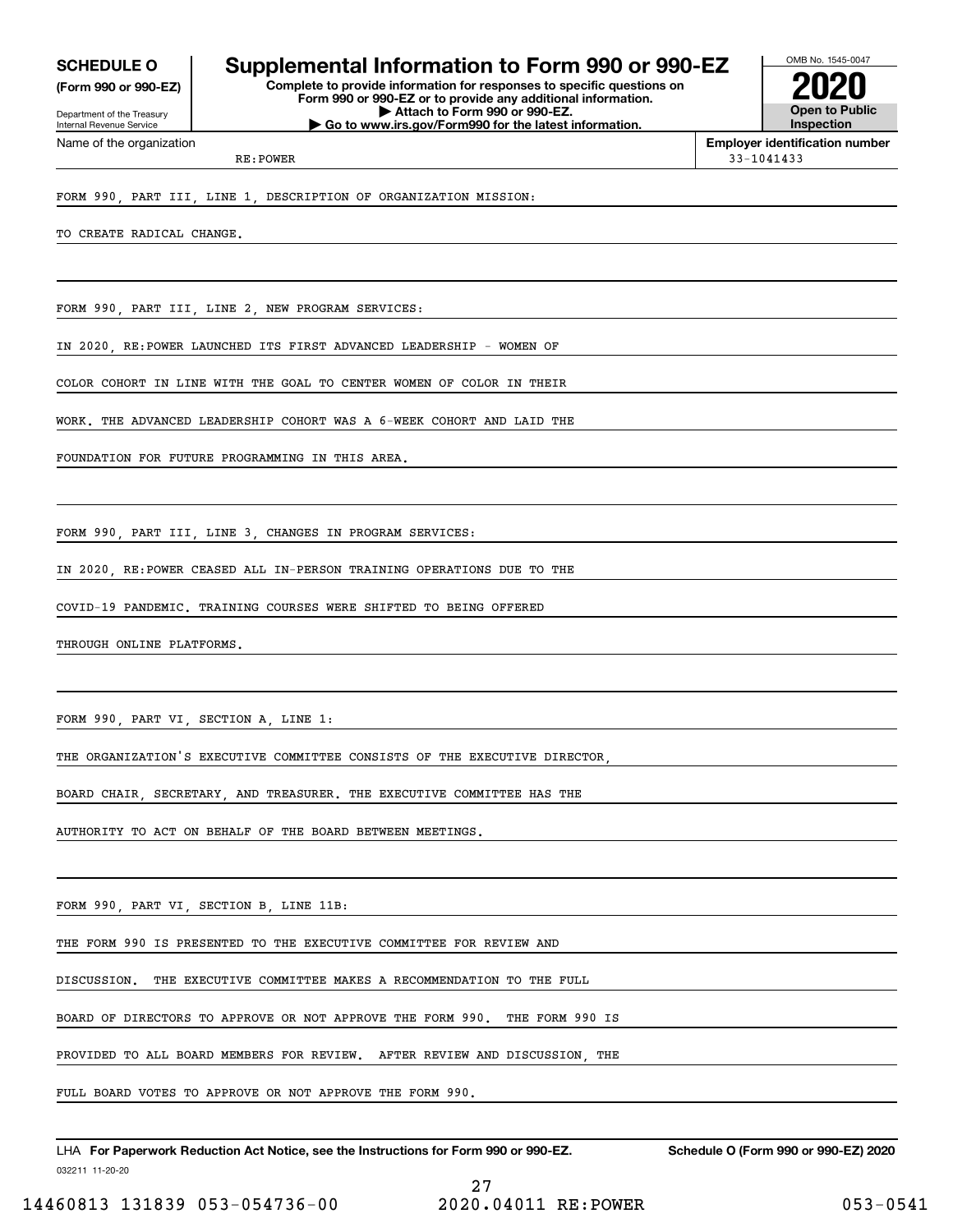| Schedule O (Form 990 or 990-EZ) 2020 | Page |
|--------------------------------------|------|
|--------------------------------------|------|

Name of the organization

Page 2 Employer identification number RE: POWER 33-1041433

FORM 990, PART VI, SECTION B, LINE 12C:

BOARD MEMBERS ARE ASKED TO DISCLOSE ANY CONFLICTS OF INTEREST ANNUALLY. IN

THE EVENT A CONFLICT EXISTS, THE CONFLICTED MEMBER LEAVES THE ROOM WHILE

THE ISSUE IS DISCUSSED WITH THE FULL BOARD. IF A CONFLICT OF INTEREST IS

DETERMINED TO EXIST, THE CONFLICTED BOARD MEMBER IS ALLOWED TO MAKE A CASE,

AND THE BOARD THEN DISCUSSES WHETHER THERE IS AN ALTERNATIVE TO THE

CONFLICT; IF THE BOARD MEMBER WILL NEED TO END THE CONFLICT OR TAKE THE

APPROPRIATE ACTION NEEDED TO END THE CONFLICT. ALL PROCEEDINGS RELATED TO

CONFLICTS OF INTEREST ARE NOTED IN THE MEETING MINUTES.

FORM 990, PART VI, SECTION B, LINE 15:

THE EXECUTIVE COMMITTEE OF THE BOARD USES THE MINNESOTA COUNCIL OF

NONPROFITS SALARY GUIDE AND SIMILAR NATIONAL DATA, AND TAKES INTO ACCOUNT

RELEVANT EXPERIENCE TO DETERMINE COMPENSATION FOR THE EXECUTIVE DIRECTORS.

THIS PROCESS LAST TOOK PLACE IN 2021.

KEY STAFF COMPENSATION IS SET BY THE EXECUTIVE DIRECTOR WITH GUIDANCE FROM

THE BOARD OF DIRECTORS AND MANAGING DIRECTORS, AND IS BASED ON A CURRENT

EVALUATION OF THE OVERALL EMPLOYMENT MARKET, ROLE DESCRIPTION AND

RESPONSIBILITIES, EQUITABLE PAY, AND OVERALL TENURE IN THE ROLE.

FORM 990, PART VI, LINE 17, LIST OF STATES RECEIVING COPY OF FORM 990:

AL,AK,AZ,AR,CA,CO,CT,FL,GA,KS,KY,ME,MD,MN,MS,NC,ND,NH,NJ,NY,OH,OK,OR,PA,RI

SC,TN,UT,VA,WA,WV,WI,MO,HI

FORM 990, PART VI, SECTION C, LINE 19:

THE ORGANIZATION MAKES ITS GOVERNING DOCUMENTS AND CONFLICT OF INTEREST

POLICY AVAILABLE TO THE PUBLIC UPON REQUEST. THE ORGANIZATION MAKES ITS

032212 11-20-20

Schedule O (Form 990 or 990-EZ) 2020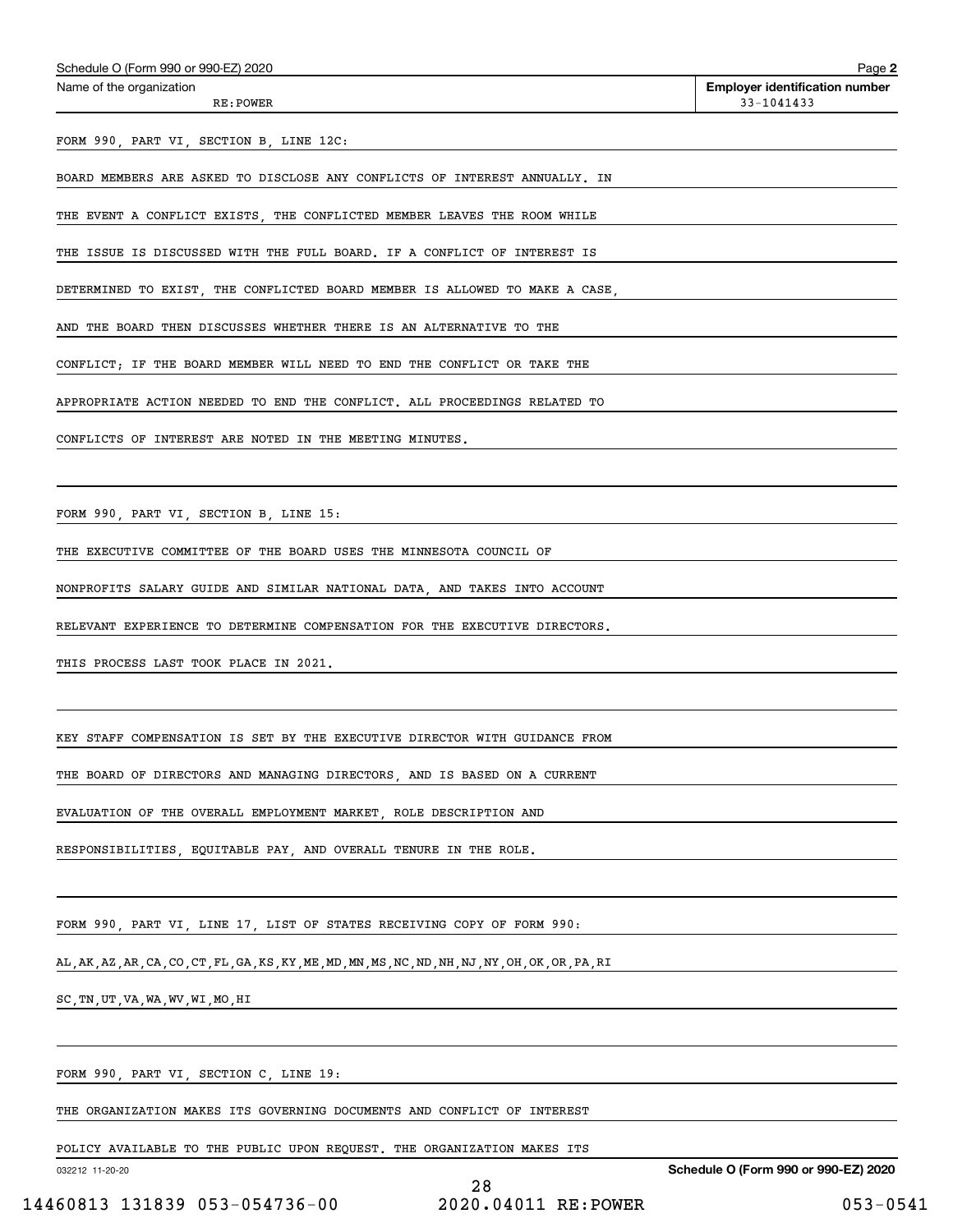| Schedule O (Form 990 or 990-EZ) 2020                                    | Page 2                                                  |
|-------------------------------------------------------------------------|---------------------------------------------------------|
| Name of the organization<br>RE: POWER                                   | <b>Employer identification number</b><br>$33 - 1041433$ |
| FINANCIAL STATEMENTS AVAILABLE TO THE PUBLIC VIA ANNUAL REPORT AND UPON |                                                         |
| REQUEST.                                                                |                                                         |
|                                                                         |                                                         |
| FORM 990, PART IX, LINE 11G, OTHER FEES:                                |                                                         |
| OTHER PROFESSIONAL SERVICES:                                            |                                                         |
| PROGRAM SERVICE EXPENSES                                                | 76,310.                                                 |
| MANAGEMENT AND GENERAL EXPENSES                                         |                                                         |
| FUNDRAISING EXPENSES                                                    |                                                         |
| TOTAL EXPENSES                                                          | 91,162.                                                 |
| TOTAL OTHER FEES ON FORM 990, PART IX, LINE 11G, COL A                  | 91, 162.                                                |
|                                                                         |                                                         |
|                                                                         |                                                         |
|                                                                         |                                                         |
|                                                                         |                                                         |
|                                                                         |                                                         |
|                                                                         |                                                         |
|                                                                         |                                                         |
|                                                                         |                                                         |
|                                                                         |                                                         |
|                                                                         |                                                         |
|                                                                         |                                                         |
|                                                                         |                                                         |
|                                                                         |                                                         |
|                                                                         |                                                         |
|                                                                         |                                                         |
|                                                                         |                                                         |
|                                                                         |                                                         |
|                                                                         |                                                         |
| 032212 11-20-20                                                         | Schedule O (Form 990 or 990-EZ) 2020                    |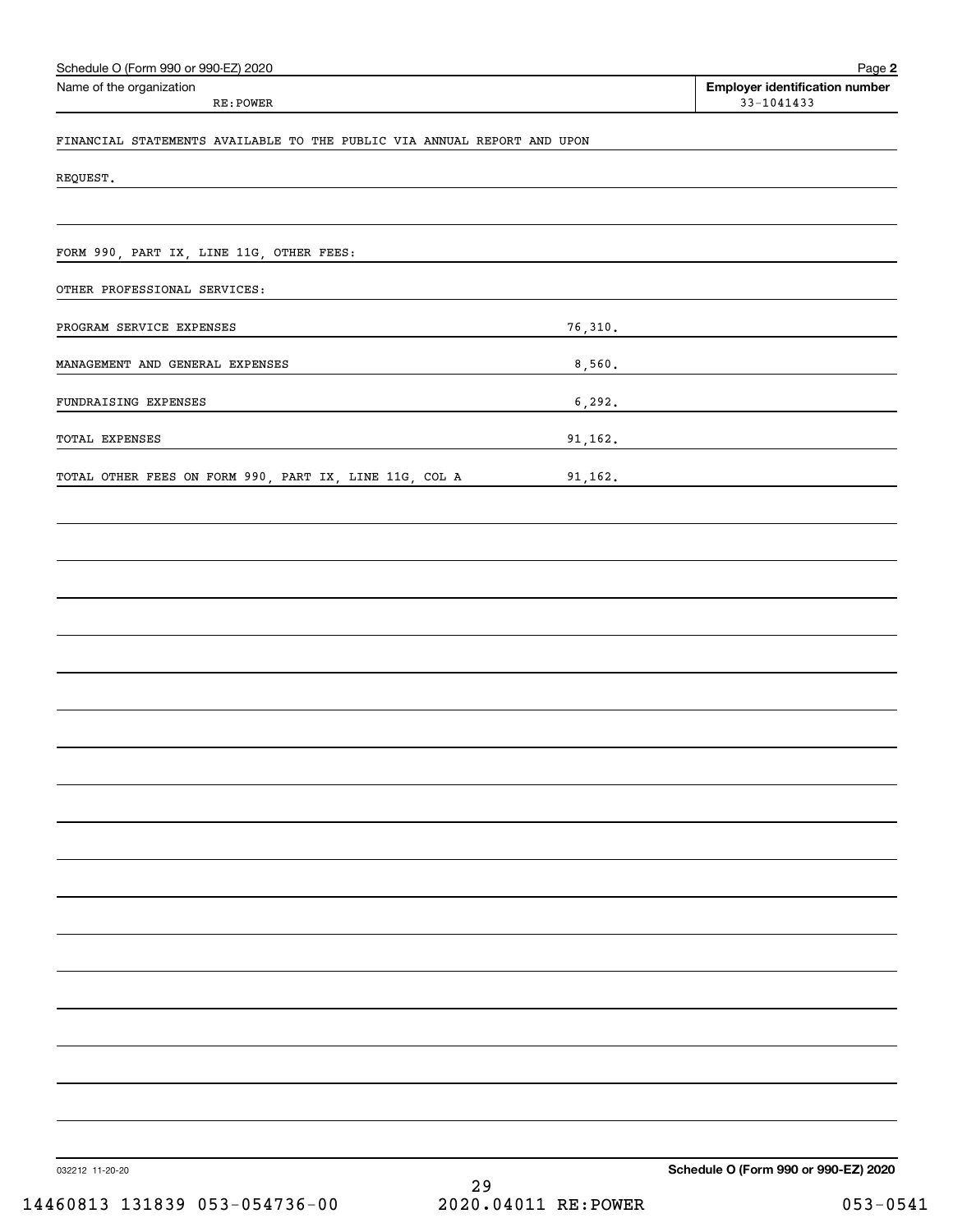| <b>SCHEDULE R</b> |  |
|-------------------|--|
| (Form 990)        |  |

### Related Organizations and Unrelated Partnerships

(Form 990) Complete if the organization answered "Yes" on Form 990, Part IV, line 33, 34, 35b, 36, or 37. |

▶ Attach to Form 990. **Open to Public** 

| Go to www.irs.gov/Form990 for instructions and the latest information. Inspection

OMB No. 1545-0047 2020

Name of the organization

Department of the Treasury Internal Revenue Service

RE:POWER

Employer identification number 33-1041433

Part I leentification of Disregarded Entities. Complete if the organization answered "Yes" on Form 990, Part IV, line 33.

| (a)<br>Name, address, and EIN (if applicable)<br>of disregarded entity | (b)<br>Primary activity | (c)<br>Legal domicile (state or<br>foreign country) | (d)<br>Total income | (e)<br>End-of-year assets | (f)<br>Direct controlling<br>entity |
|------------------------------------------------------------------------|-------------------------|-----------------------------------------------------|---------------------|---------------------------|-------------------------------------|
|                                                                        |                         |                                                     |                     |                           |                                     |
|                                                                        |                         |                                                     |                     |                           |                                     |
|                                                                        |                         |                                                     |                     |                           |                                     |
|                                                                        |                         |                                                     |                     |                           |                                     |

Part II Identification of Related Tax-Exempt Organizations. Complete if the organization answered "Yes" on Form 990, Part IV, line 34, because it had one or more related tax-exempt<br>Part II acconizations during the tax vear organizations during the tax year.

| (a)<br>Name, address, and EIN<br>of related organization | (b)<br>Primary activity | (c)<br>Legal domicile (state or<br>foreign country) | (d)<br>Exempt Code<br>section | (e)<br>Public charity<br>status (if section | (f)<br>Direct controlling<br>entity |     | $(g)$<br>Section 512(b)(13)<br>controlled<br>entity? |  |
|----------------------------------------------------------|-------------------------|-----------------------------------------------------|-------------------------------|---------------------------------------------|-------------------------------------|-----|------------------------------------------------------|--|
|                                                          |                         |                                                     |                               | 501(c)(3))                                  |                                     | Yes | No                                                   |  |
| RE: POWER FUND - 35-2191193                              |                         |                                                     |                               |                                             |                                     |     |                                                      |  |
| 2639 NICOLLET AVE #220                                   |                         |                                                     |                               |                                             |                                     |     |                                                      |  |
| MINNEAPOLIS, MN 55408                                    | TRAINING                | MINNESOTA                                           | 501(C)(3)                     | LINE 7                                      | RE: POWER                           | х   |                                                      |  |
|                                                          |                         |                                                     |                               |                                             |                                     |     |                                                      |  |
|                                                          |                         |                                                     |                               |                                             |                                     |     |                                                      |  |
|                                                          |                         |                                                     |                               |                                             |                                     |     |                                                      |  |

For Paperwork Reduction Act Notice, see the Instructions for Form 990. Schedule R (Form 990) 2020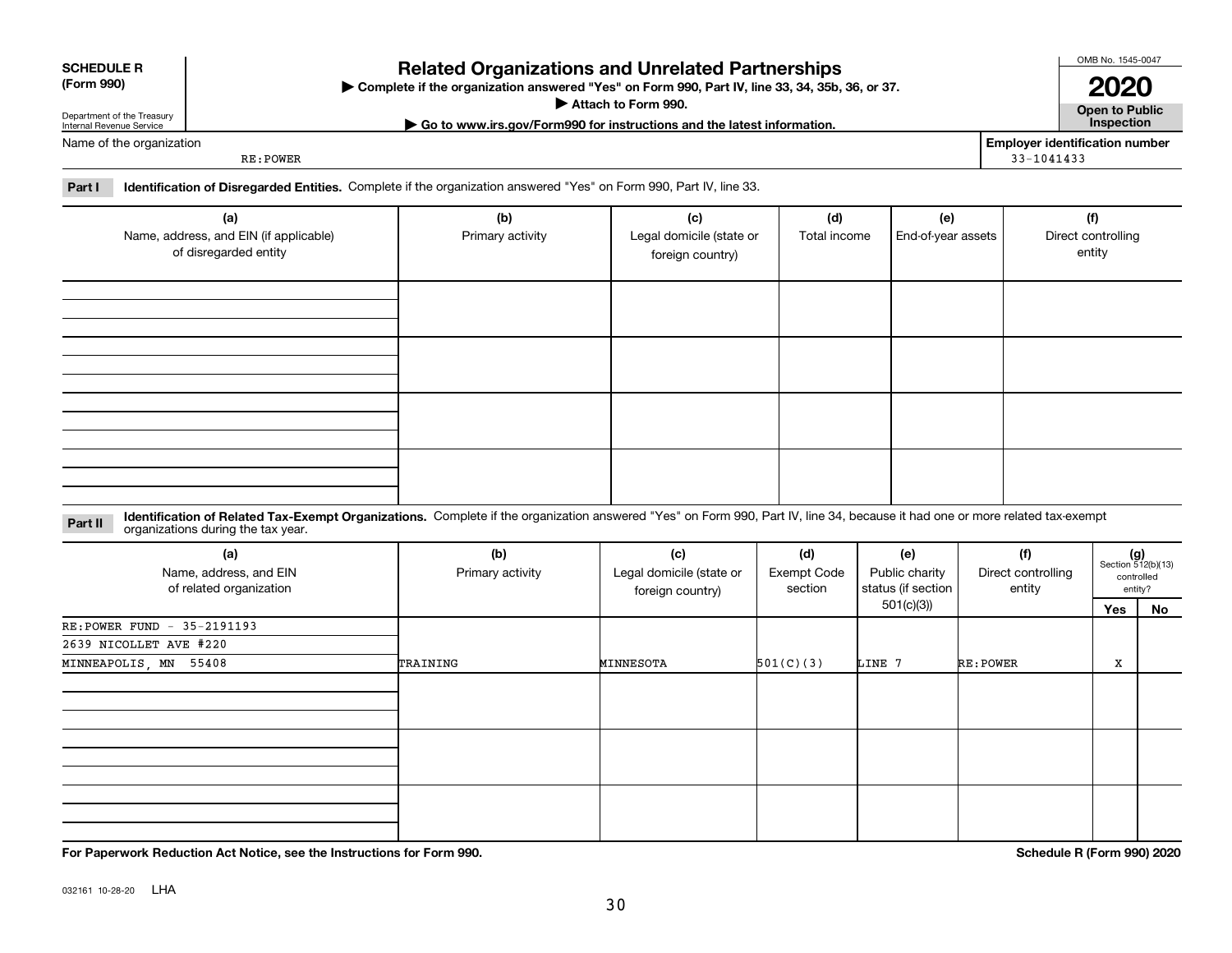#### Part III Identification of Related Organizations Taxable as a Partnership. Complete if the organization answered "Yes" on Form 990, Part IV, line 34, because it had one or more related<br>examples the complete included as a p organizations treated as a partnership during the tax year.

| (a)                                               | (b)              | (c)                                            | (d)                          | (e)                                                                 | (f)                      | (g)                     |     | (h)              | (i)                                                       | (j) | (k)                                                     |  |  |  |  |  |  |  |
|---------------------------------------------------|------------------|------------------------------------------------|------------------------------|---------------------------------------------------------------------|--------------------------|-------------------------|-----|------------------|-----------------------------------------------------------|-----|---------------------------------------------------------|--|--|--|--|--|--|--|
| Name, address, and EIN<br>of related organization | Primary activity | Legal<br>domicile                              | Direct controlling<br>entity | Predominant income                                                  | Share of total<br>income | Share of<br>end-of-year |     | Disproportionate | Code V-UBI                                                |     | General or Percentage<br>managing ownership<br>partner? |  |  |  |  |  |  |  |
|                                                   |                  | allocations?<br>(state or<br>assets<br>foreign |                              |                                                                     |                          |                         |     |                  |                                                           |     |                                                         |  |  |  |  |  |  |  |
|                                                   |                  | country)                                       |                              | related, unrelated,<br>excluded from tax under<br>sections 512-514) |                          |                         | Yes | No               | amount in box<br>20 of Schedule<br>K-1 (Form 1065) Yes No |     |                                                         |  |  |  |  |  |  |  |
|                                                   |                  |                                                |                              |                                                                     |                          |                         |     |                  |                                                           |     |                                                         |  |  |  |  |  |  |  |
|                                                   |                  |                                                |                              |                                                                     |                          |                         |     |                  |                                                           |     |                                                         |  |  |  |  |  |  |  |
|                                                   |                  |                                                |                              |                                                                     |                          |                         |     |                  |                                                           |     |                                                         |  |  |  |  |  |  |  |
|                                                   |                  |                                                |                              |                                                                     |                          |                         |     |                  |                                                           |     |                                                         |  |  |  |  |  |  |  |
|                                                   |                  |                                                |                              |                                                                     |                          |                         |     |                  |                                                           |     |                                                         |  |  |  |  |  |  |  |
|                                                   |                  |                                                |                              |                                                                     |                          |                         |     |                  |                                                           |     |                                                         |  |  |  |  |  |  |  |
|                                                   |                  |                                                |                              |                                                                     |                          |                         |     |                  |                                                           |     |                                                         |  |  |  |  |  |  |  |
|                                                   |                  |                                                |                              |                                                                     |                          |                         |     |                  |                                                           |     |                                                         |  |  |  |  |  |  |  |
|                                                   |                  |                                                |                              |                                                                     |                          |                         |     |                  |                                                           |     |                                                         |  |  |  |  |  |  |  |
|                                                   |                  |                                                |                              |                                                                     |                          |                         |     |                  |                                                           |     |                                                         |  |  |  |  |  |  |  |
|                                                   |                  |                                                |                              |                                                                     |                          |                         |     |                  |                                                           |     |                                                         |  |  |  |  |  |  |  |
|                                                   |                  |                                                |                              |                                                                     |                          |                         |     |                  |                                                           |     |                                                         |  |  |  |  |  |  |  |
|                                                   |                  |                                                |                              |                                                                     |                          |                         |     |                  |                                                           |     |                                                         |  |  |  |  |  |  |  |
|                                                   |                  |                                                |                              |                                                                     |                          |                         |     |                  |                                                           |     |                                                         |  |  |  |  |  |  |  |
|                                                   |                  |                                                |                              |                                                                     |                          |                         |     |                  |                                                           |     |                                                         |  |  |  |  |  |  |  |
|                                                   |                  |                                                |                              |                                                                     |                          |                         |     |                  |                                                           |     |                                                         |  |  |  |  |  |  |  |
|                                                   |                  |                                                |                              |                                                                     |                          |                         |     |                  |                                                           |     |                                                         |  |  |  |  |  |  |  |

Part IV Identification of Related Organizations Taxable as a Corporation or Trust. Complete if the organization answered "Yes" on Form 990, Part IV, line 34, because it had one or more related organizations treated as a corporation or trust during the tax year.

| (a)<br>Name, address, and EIN<br>of related organization | (b)<br>Primary activity | (c)<br>Legal domicile<br>(state or<br>foreign<br>country) | (d)<br>Direct controlling<br>entity | (e)<br>Type of entity<br>(C corp, S corp,<br>or trust) | (f)<br>Share of total<br>income | (g)<br>Share of<br>end-of-year<br>assets | (h)<br>Percentage<br>ownership |   | $\begin{array}{c} \textbf{(i)}\\ \text{Section}\\ 512 \text{(b)} \text{(13)}\\ \text{controlled}\end{array}$<br>entity? |
|----------------------------------------------------------|-------------------------|-----------------------------------------------------------|-------------------------------------|--------------------------------------------------------|---------------------------------|------------------------------------------|--------------------------------|---|-------------------------------------------------------------------------------------------------------------------------|
| PROGRESSIVE CAMPAIGN LEADERSHIP - 46-4994700             |                         |                                                           |                                     |                                                        |                                 |                                          |                                |   | Yes No                                                                                                                  |
| 2639 NICOLLET AVE #220                                   |                         |                                                           |                                     |                                                        |                                 |                                          |                                |   |                                                                                                                         |
| MINNEAPOLIS, MN 55408                                    | TRAINING                | MN                                                        | RE: POWER                           | C CORP                                                 |                                 |                                          | $100$ <sup>8</sup>             | x |                                                                                                                         |
|                                                          |                         |                                                           |                                     |                                                        |                                 |                                          |                                |   |                                                                                                                         |
|                                                          |                         |                                                           |                                     |                                                        |                                 |                                          |                                |   |                                                                                                                         |
|                                                          |                         |                                                           |                                     |                                                        |                                 |                                          |                                |   |                                                                                                                         |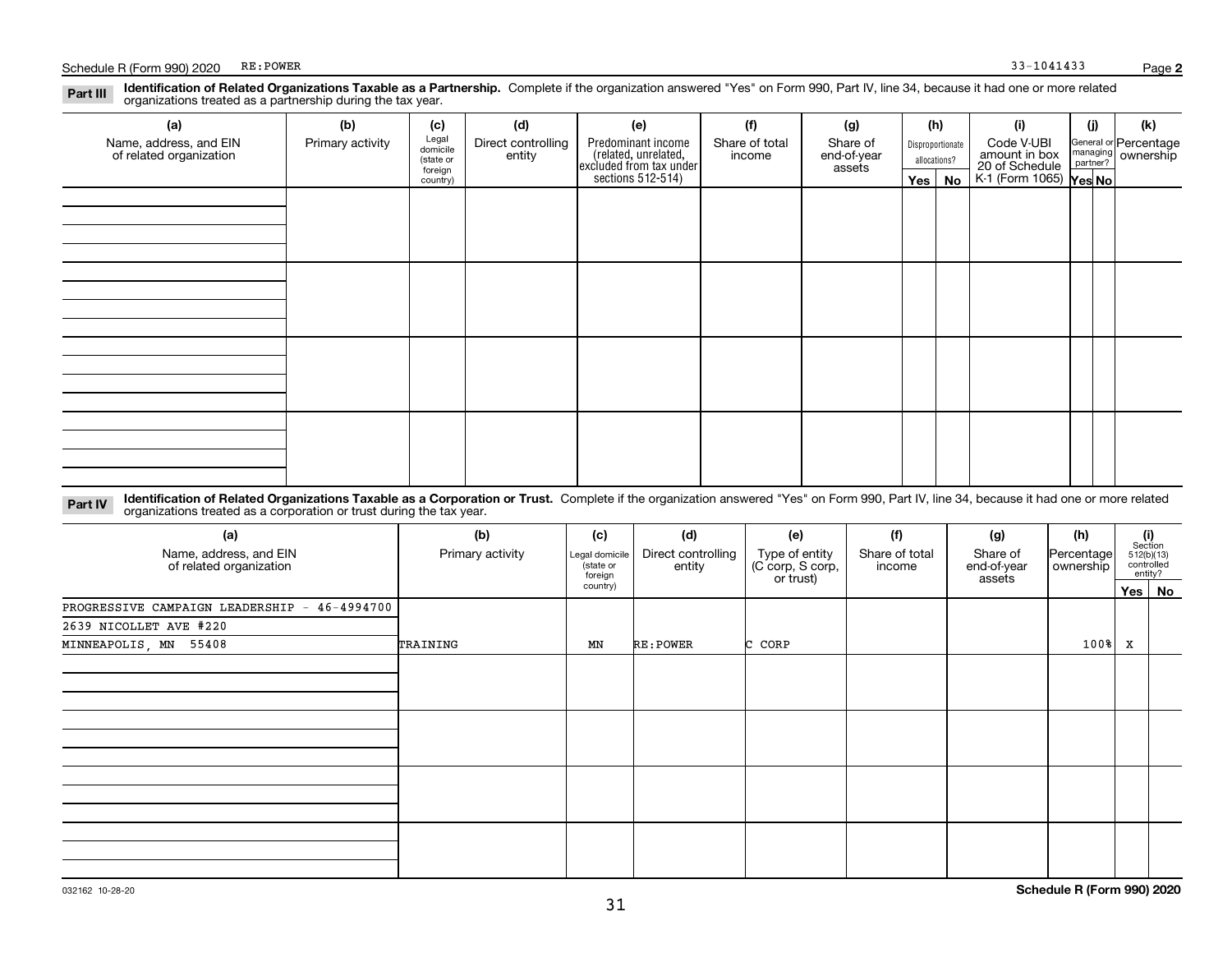$\overline{\phantom{a}}$ 

Part V Transactions With Related Organizations. Complete if the organization answered "Yes" on Form 990, Part IV, line 34, 35b, or 36.

| Note: Complete line 1 if any entity is listed in Parts II, III, or IV of this schedule.                                                                                                                                        |                 | Yes   No |              |
|--------------------------------------------------------------------------------------------------------------------------------------------------------------------------------------------------------------------------------|-----------------|----------|--------------|
| During the tax year, did the organization engage in any of the following transactions with one or more related organizations listed in Parts II-IV?                                                                            |                 |          |              |
|                                                                                                                                                                                                                                | 1a              |          | X            |
| b Gift, grant, or capital contribution to related organization(s) manufactured and contribution to related organization(s)                                                                                                     | 1b              |          | X            |
| c Gift, grant, or capital contribution from related organization(s)                                                                                                                                                            | 1c              |          | X            |
|                                                                                                                                                                                                                                | 1d              |          | х            |
| e Loans or loan guarantees by related organization(s) www.communically.communically and contract the communication of the communication (s) and contract the communication (s) and contract the communication of the communica | 1e              |          | X            |
|                                                                                                                                                                                                                                |                 |          |              |
| f Dividends from related organization(s) material contracts and contracts are contracted as a contract of the contract of the contract of the contract or contract or contract or contract or contract or contract or contract | 1f              |          | X            |
| g Sale of assets to related organization(s) www.assettion.com/www.assettion.com/www.assettion.com/www.assettion.com/www.assettion.com/www.assettion.com/www.assettion.com/www.assettion.com/www.assettion.com/www.assettion.co | 1 <sub>g</sub>  |          | x            |
| h Purchase of assets from related organization(s) manufactured and content to content the content of assets from related organization(s)                                                                                       | 1h              |          | х            |
|                                                                                                                                                                                                                                | 1i              |          | X            |
| Lease of facilities, equipment, or other assets to related organization(s) Chromomorom Chromomorom Chromomorom Chromomorom Chromomorom Chromomorom Chromomorom Chromomorom Chromomorom Chromomorom Chromomorom Chromomorom Chr | 1i              |          | X            |
|                                                                                                                                                                                                                                |                 |          |              |
|                                                                                                                                                                                                                                | 1k              |          | х            |
| Performance of services or membership or fundraising solicitations for related organization(s)                                                                                                                                 | 11              |          | X            |
|                                                                                                                                                                                                                                | 1 <sub>m</sub>  |          | $\mathbf{x}$ |
|                                                                                                                                                                                                                                | 1n              | X        |              |
| o Sharing of paid employees with related organization(s) manufactured and content to the state of the state organization(s)                                                                                                    | 10 <sub>o</sub> | X        |              |
|                                                                                                                                                                                                                                |                 |          |              |
| p Reimbursement paid to related organization(s) for expenses [111] resummand content to content the set of the set of the set of the set of the set of the set of the set of the set of the set of the set of the set of the s | 1p              | х        |              |
|                                                                                                                                                                                                                                | 1q              | x        |              |
|                                                                                                                                                                                                                                |                 |          |              |
|                                                                                                                                                                                                                                | 1r              |          | Х            |
|                                                                                                                                                                                                                                | 1s              |          | x            |

2 If the answer to any of the above is "Yes," see the instructions for information on who must complete this line, including covered relationships and transaction thresholds.

| (a)<br>Name of related organization | (b)<br>Transaction<br>type (a-s) | (c)<br>Amount involved | (d)<br>Method of determining amount involved |
|-------------------------------------|----------------------------------|------------------------|----------------------------------------------|
| $(1)$ RE: POWER FUND                | Q                                |                        | 1,468,815. CASH TRANSFERRED                  |
| (2)                                 |                                  |                        |                                              |
| (3)                                 |                                  |                        |                                              |
| (4)                                 |                                  |                        |                                              |
| (5)                                 |                                  |                        |                                              |
| (6)                                 |                                  |                        |                                              |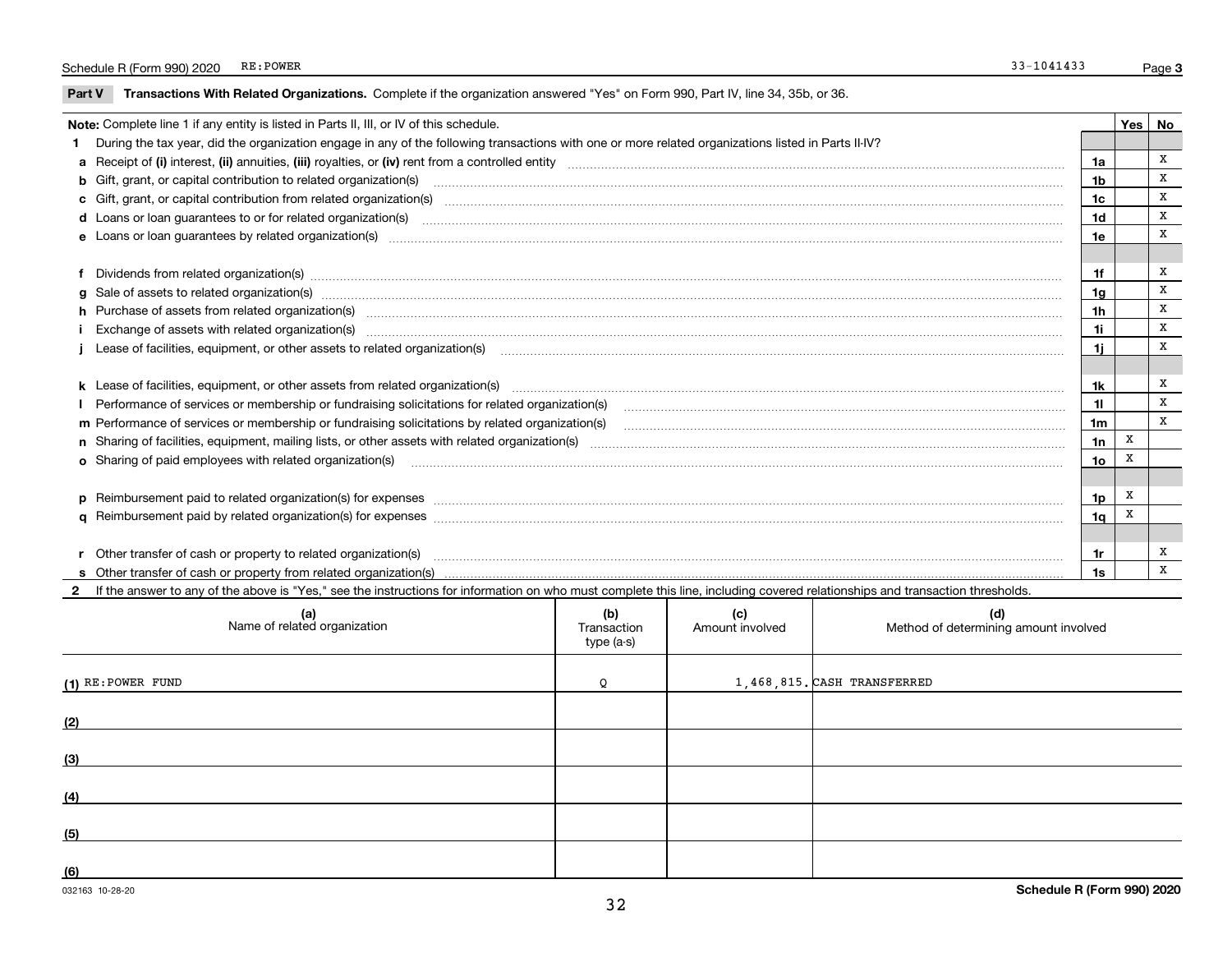#### Schedule R (Form 990) 2020 RE: POWER 33-1041433

#### Part VI Unrelated Organizations Taxable as a Partnership. Complete if the organization answered "Yes" on Form 990, Part IV, line 37.

Provide the following information for each entity taxed as a partnership through which the organization conducted more than five percent of its activities (measured by total assets or gross revenue) that was not a related organization. See instructions regarding exclusion for certain investment partnerships.

| - - - - -<br>(a)<br>Name, address, and EIN<br>of entity | ----- <del>-</del> -------<br>(b)<br>Primary activity | (c)<br>Legal domicile<br>(state or foreign<br>country) | (d)<br>Predominant income<br>(related, unrelated,<br>excluded from tax under<br>sections 512-514) | (e)<br>Are all<br>partners sec.<br>$501(c)(3)$<br>orgs.?<br>Yes No | (f)<br>Share of<br>total<br>income | (g)<br>Share of<br>end-of-year<br>assets | (h)<br>Dispropor-<br>tionate<br>allocations?<br>Yes No | (i)<br>Code V-UBI<br>amount in box 20 managing<br>of Schedule K-1<br>(Form 1065)<br>$\overline{Yes}$ No | (i)<br>Yes No | (k) |
|---------------------------------------------------------|-------------------------------------------------------|--------------------------------------------------------|---------------------------------------------------------------------------------------------------|--------------------------------------------------------------------|------------------------------------|------------------------------------------|--------------------------------------------------------|---------------------------------------------------------------------------------------------------------|---------------|-----|
|                                                         |                                                       |                                                        |                                                                                                   |                                                                    |                                    |                                          |                                                        |                                                                                                         |               |     |
|                                                         |                                                       |                                                        |                                                                                                   |                                                                    |                                    |                                          |                                                        |                                                                                                         |               |     |
|                                                         |                                                       |                                                        |                                                                                                   |                                                                    |                                    |                                          |                                                        |                                                                                                         |               |     |
|                                                         |                                                       |                                                        |                                                                                                   |                                                                    |                                    |                                          |                                                        |                                                                                                         |               |     |
|                                                         |                                                       |                                                        |                                                                                                   |                                                                    |                                    |                                          |                                                        |                                                                                                         |               |     |
|                                                         |                                                       |                                                        |                                                                                                   |                                                                    |                                    |                                          |                                                        |                                                                                                         |               |     |
|                                                         |                                                       |                                                        |                                                                                                   |                                                                    |                                    |                                          |                                                        |                                                                                                         |               |     |
|                                                         |                                                       |                                                        |                                                                                                   |                                                                    |                                    |                                          |                                                        |                                                                                                         |               |     |

Schedule R (Form 990) 2020